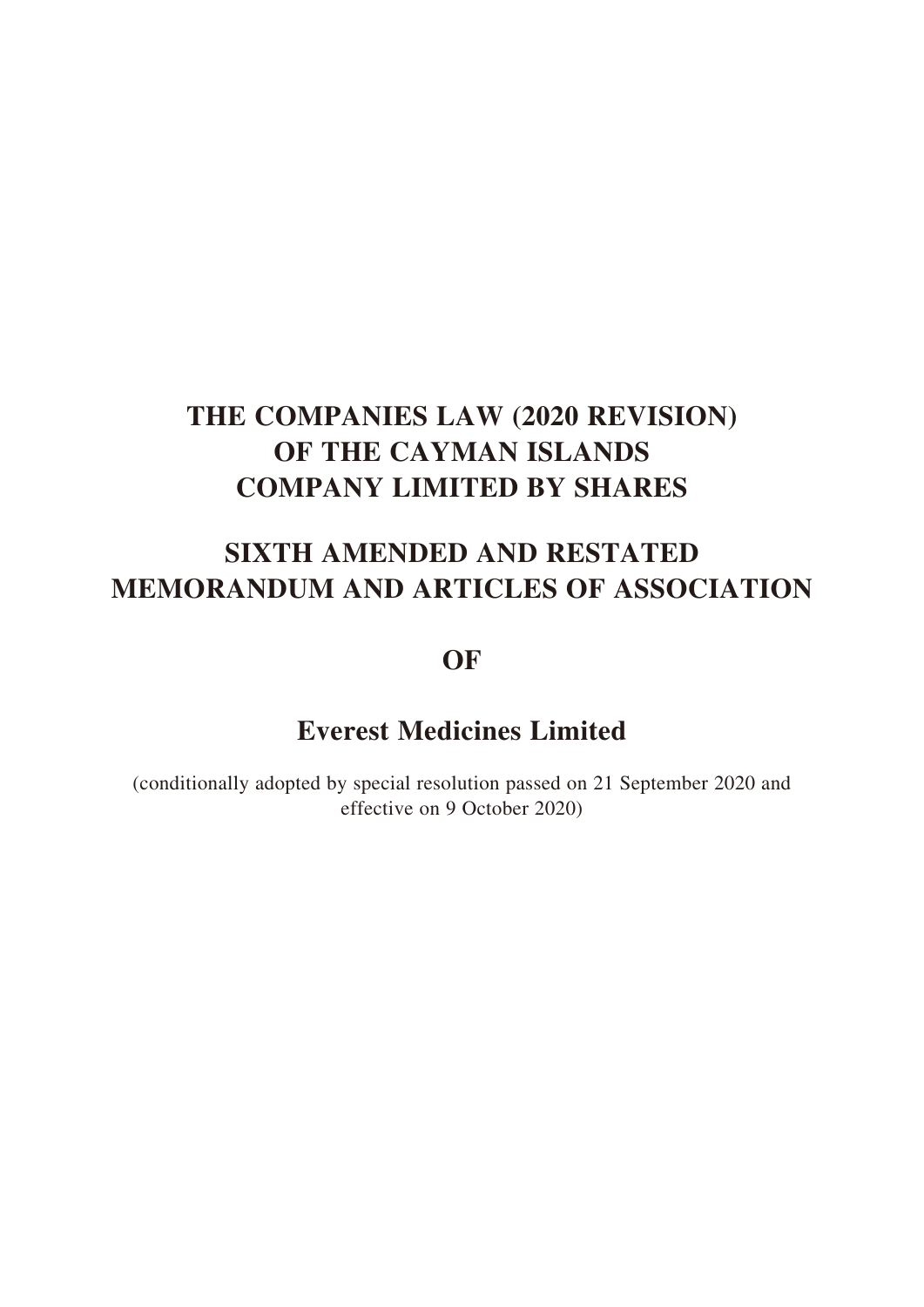# **SIXTH AMENDED AND RESTATED MEMORANDUM OF ASSOCIATION**

# **OF**

# **Everest Medicines Limited**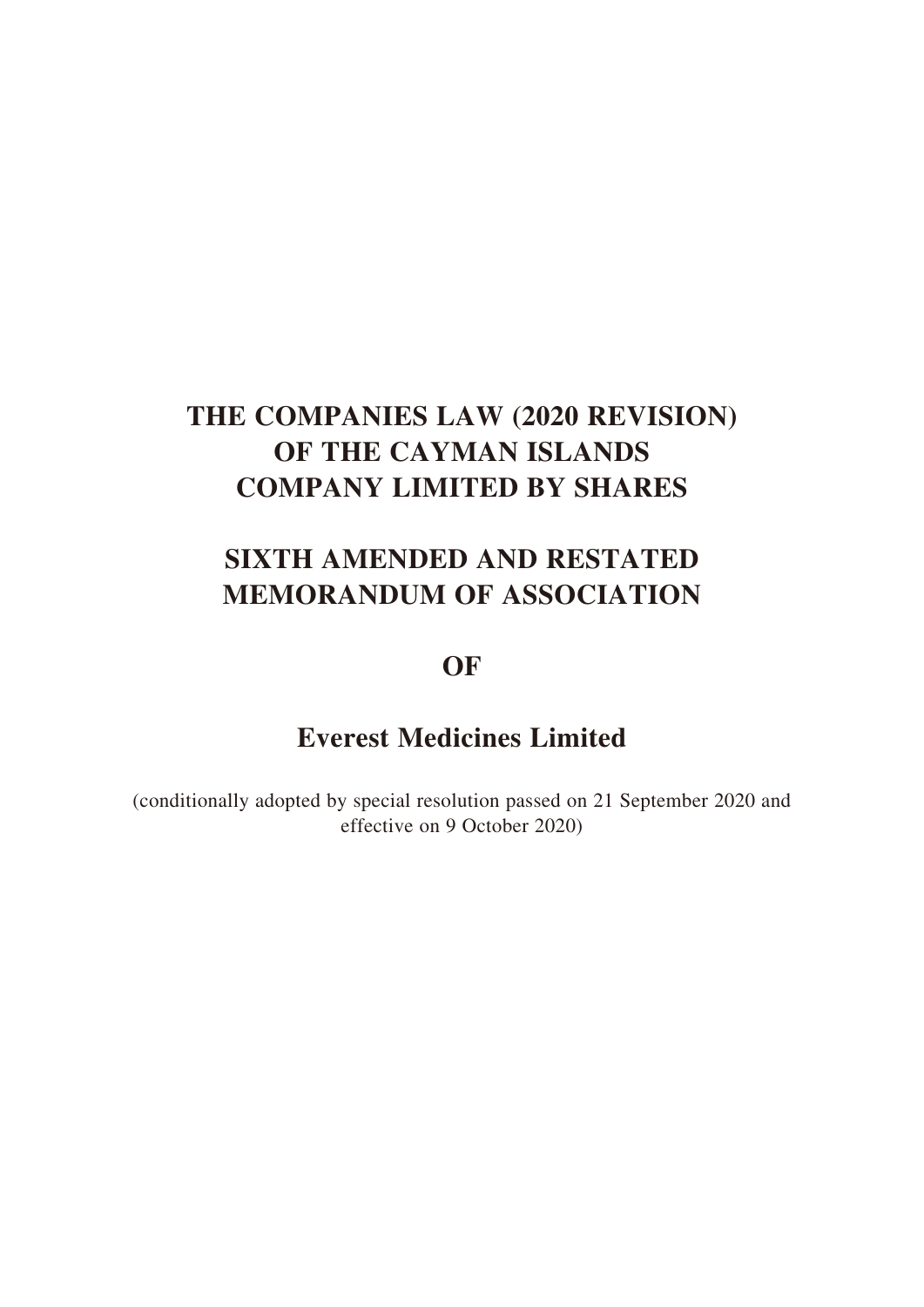# **SIXTH AMENDED AND RESTATED MEMORANDUM OF ASSOCIATION**

# **OF**

# **Everest Medicines Limited**

- 1 The name of the Company is Everest Medicines Limited.
- 2 The Registered Office of the Company shall be at the offices of Maples Corporate Services Limited, PO Box 309, Ugland House, Grand Cayman, KY1-1104, Cayman Islands or at such other place in the Cayman Islands as the Board may from time to time decide.
- 3 The objects for which the Company is established are unrestricted and the Company shall have full power and authority to carry out any object not prohibited by the laws of the Cayman Islands.
- 4 The liability of each member is limited to the amount from time to time unpaid on such member's shares.
- 5 The share capital of the Company is US\$50,000 divided into 500,000,000 shares of a nominal or par value of US\$0.0001 each.
- 6 The Company has power to register by way of continuation as a body corporate limited by shares under the laws of any jurisdiction outside the Cayman Islands and to be deregistered in the Cayman Islands.
- 7 Capitalised terms that are not defined in this Memorandum of Association bear the respective meanings given to them in the Articles of Association of the Company.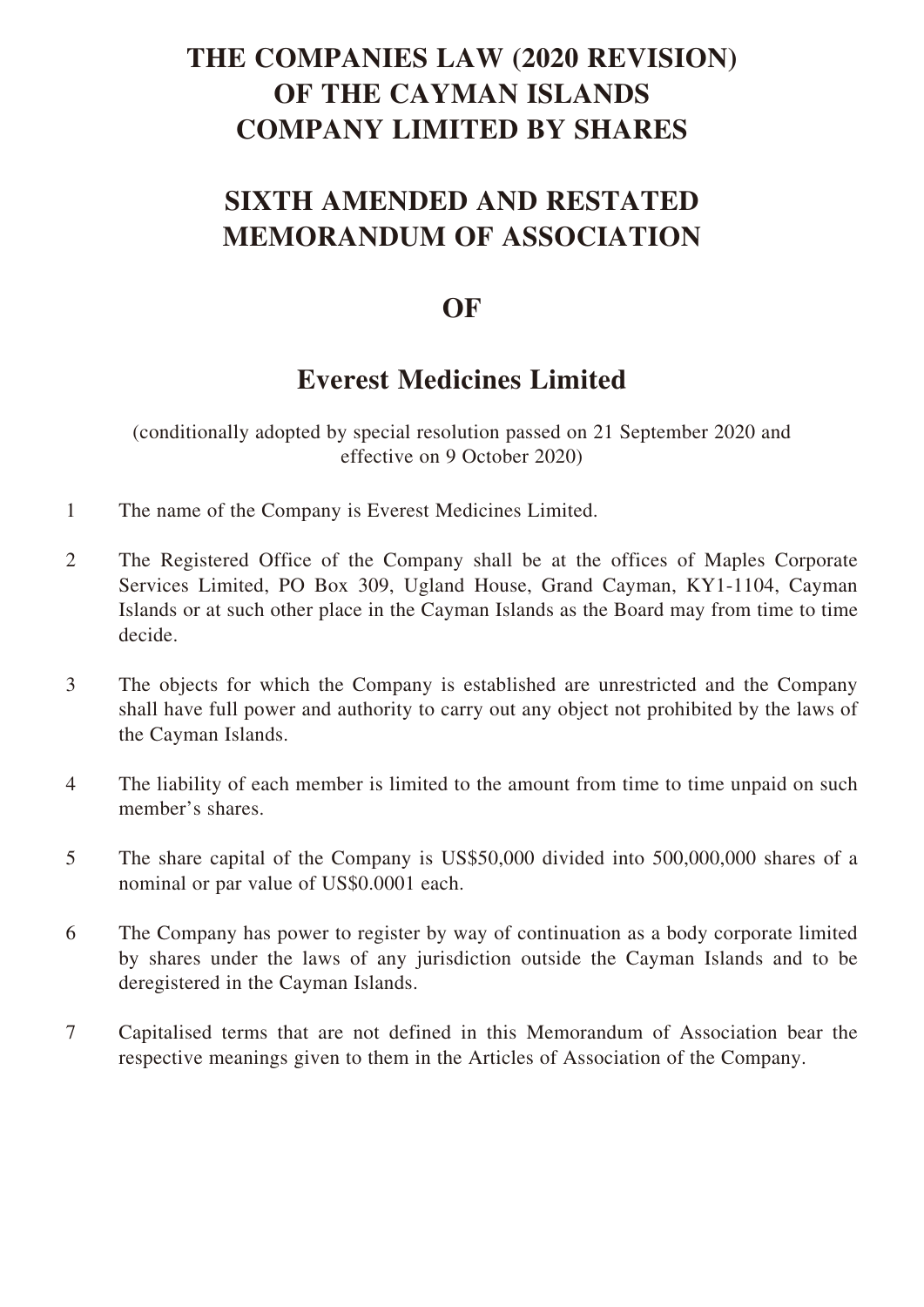# **SIXTH AMENDED AND RESTATED ARTICLES OF ASSOCIATION**

# **OF**

# **Everest Medicines Limited**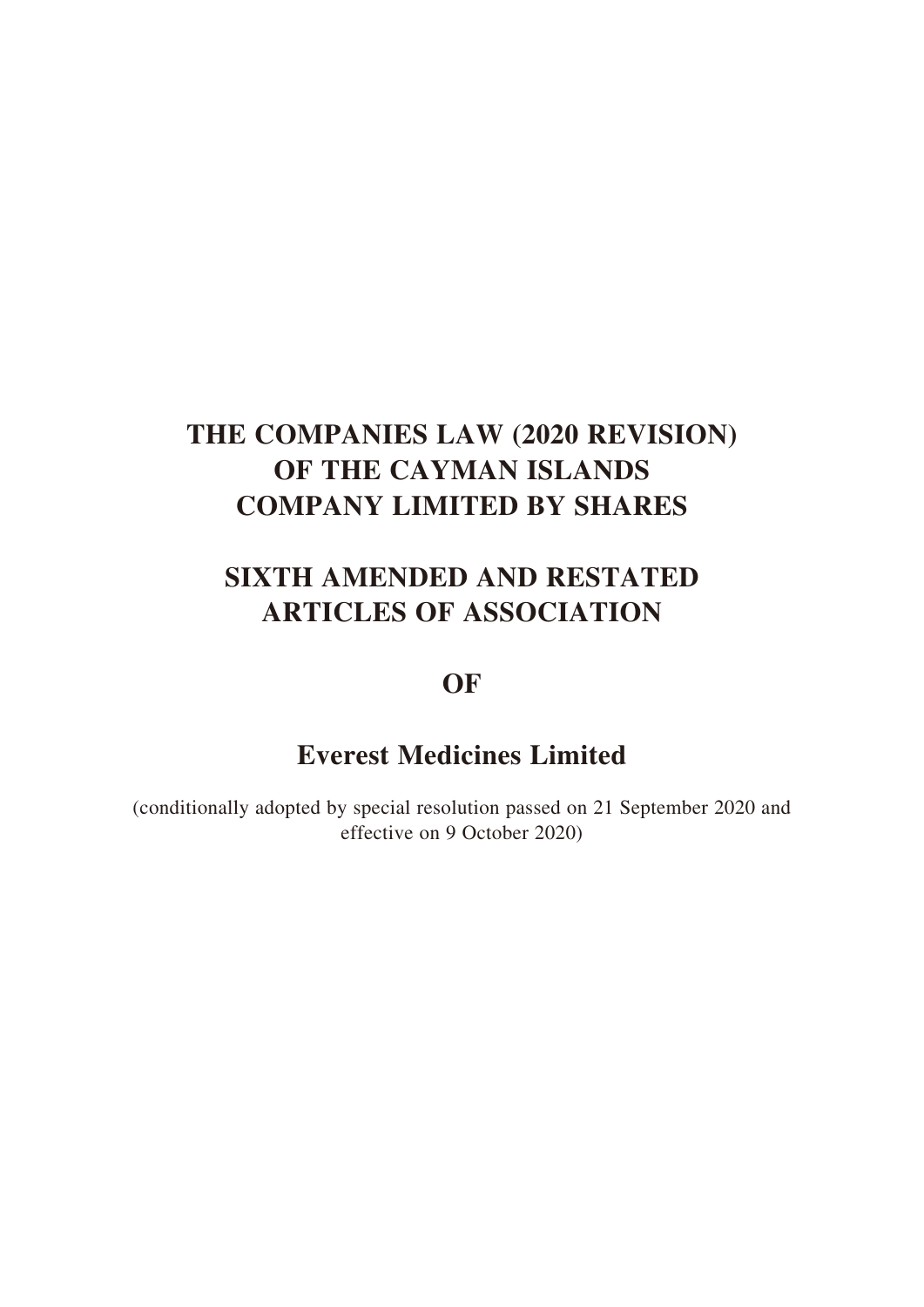# **TABLE OF CONTENTS**

# **Heading Page Number**

| 1              |                                                   | $\mathbf{1}$            |
|----------------|---------------------------------------------------|-------------------------|
| $\overline{2}$ |                                                   | $\mathbf{1}$            |
| 3              | <b>SHARE CAPITAL AND MODIFICATION OF RIGHTS </b>  | $\overline{5}$          |
| 4              | <b>REGISTER OF MEMBERS AND SHARE CERTIFICATES</b> | $\overline{\mathbf{8}}$ |
| 5              |                                                   | 11                      |
| 6              |                                                   | 12                      |
| 7              |                                                   | 14                      |
| 8              |                                                   | 16                      |
| 9              |                                                   | 17                      |
| <b>10</b>      |                                                   | 19                      |
| 11             |                                                   | 20                      |
| 12             |                                                   | 20                      |
| 13             | PROCEEDINGS AT GENERAL MEETINGS                   | 23                      |
| 14             |                                                   | 24                      |
| 15             |                                                   | 27                      |
| 16             |                                                   | 28                      |
| 17             |                                                   | 34                      |
| 18             |                                                   | 35                      |
| 19             |                                                   | 36                      |
| 20             |                                                   | 36                      |
| 21             |                                                   | 39                      |
| 22             | <b>GENERAL MANAGEMENT AND USE OF THE SEAL</b>     | 39                      |
| 23             |                                                   | 41                      |
| 24             |                                                   | 43                      |
| 25             |                                                   | 49                      |
| 26             |                                                   | 50                      |
| 27             |                                                   | 51                      |
| 28             |                                                   | 51                      |
| 29             |                                                   | 52                      |
| 30             |                                                   | 53                      |
| 31             |                                                   | 56                      |
| 32             |                                                   | 56                      |
| 33             |                                                   | 57                      |
| 34             |                                                   | 57                      |
| 35             | AMENDMENT OF MEMORANDUM AND ARTICLES              | 57                      |
| 36             | <b>TRANSFER BY WAY OF CONTINUATION</b>            | 58                      |
| 37             |                                                   | 58                      |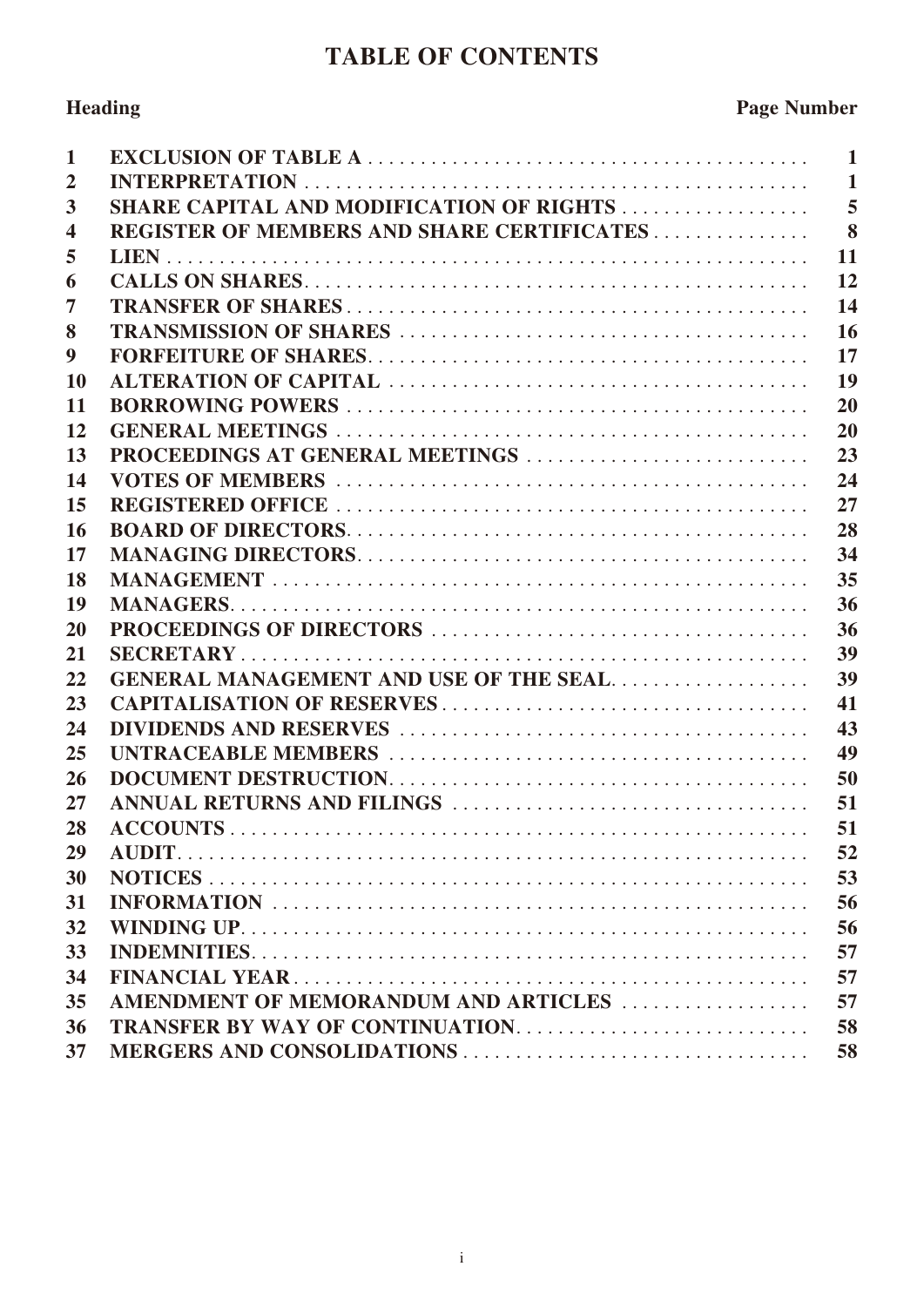# **SIXTH AMENDED AND RESTATED ARTICLES OF ASSOCIATION**

# **OF**

# **Everest Medicines Limited**

(conditionally adopted by special resolution passed on 21 September 2020 and

effective on 9 October 2020)

# **1 Exclusion of Table A**

The regulations contained in Table A in the First Schedule to the Companies Law shall not apply to the Company.

# **2 Interpretation**

- 2.1 The marginal notes to these Articles shall not affect the interpretation hereof.
- 2.2 In these Articles, unless there be something in the subject or context inconsistent therewith:

| "Articles"                   | shall mean these Articles of Association and all<br>supplementary, amended or substituted Articles for<br>the time being in force. |
|------------------------------|------------------------------------------------------------------------------------------------------------------------------------|
| "associate"                  | shall have the meaning given to it in the Listing<br>Rules.                                                                        |
| "Auditors"                   | shall mean the persons appointed by the Company<br>from time to time to perform the duties of auditors of<br>the Company.          |
| "black rainstorm<br>warning" | shall have the meaning given to it in the<br>Interpretation and General Clauses Ordinance (Cap.<br>1 of the Laws of Hong Kong).    |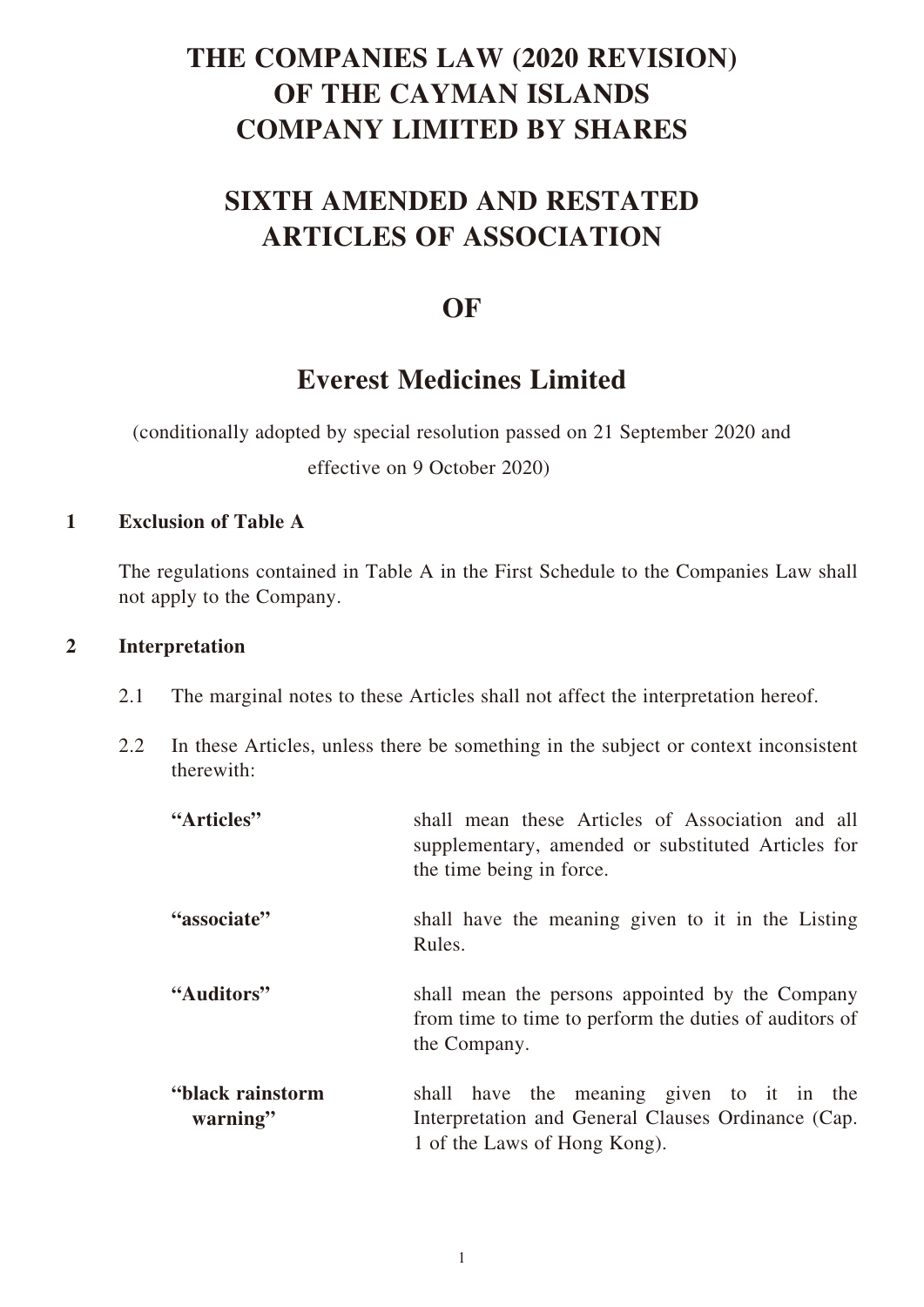| "Board"               | shall mean the majority of the Directors present and<br>voting at a meeting of Directors at which a quorum is<br>present.                                                                                                                                                                                                                                                                                                                          |
|-----------------------|----------------------------------------------------------------------------------------------------------------------------------------------------------------------------------------------------------------------------------------------------------------------------------------------------------------------------------------------------------------------------------------------------------------------------------------------------|
| "business day"        | shall mean a day on which the Exchange generally<br>is open for the business of dealing in securities in<br>Hong Kong. Notwithstanding the foregoing, where<br>the Exchange is closed for business of dealing in<br>securities in Hong Kong on a day by reason of a gale<br>warning, black rainstorm warning or other similar<br>event, such day shall for the purpose of any notice<br>sent under these Articles be counted as a business<br>day. |
| "capital"             | shall mean the share capital from time to time of the<br>Company.                                                                                                                                                                                                                                                                                                                                                                                  |
| "Chairman"            | shall mean the Chairman presiding at any meeting of<br>members or of the Board.                                                                                                                                                                                                                                                                                                                                                                    |
| "close associate"     | shall have the meaning given to it in the Listing<br>Rules.                                                                                                                                                                                                                                                                                                                                                                                        |
| "Companies Law"       | shall mean the Companies Law (2020 Revision),<br>Cap. 22 of the Cayman Islands and any amendments<br>thereto or re-enactments thereof for the time being<br>in force and includes every other law incorporated<br>therewith or substituted therefor.                                                                                                                                                                                               |
| "Companies Ordinance" | shall mean the Companies Ordinance (Cap. 622 of<br>the Laws of Hong Kong) as in force from time to<br>time.                                                                                                                                                                                                                                                                                                                                        |
| "Company"             | shall mean Everest Medicines Limited.                                                                                                                                                                                                                                                                                                                                                                                                              |
| "Company's Website"   | shall mean the website of the Company, the address<br>or domain name of which has been notified to<br>members.                                                                                                                                                                                                                                                                                                                                     |
| "Director"            | shall mean any director from time to time of the<br>Company.                                                                                                                                                                                                                                                                                                                                                                                       |
| "dividend"            | shall include bonus dividends and distributions<br>permitted by the Companies Law to be categorised<br>as dividends.                                                                                                                                                                                                                                                                                                                               |
| "electronic"          | shall have the meaning given to it in the Electronic<br>Transactions Law.                                                                                                                                                                                                                                                                                                                                                                          |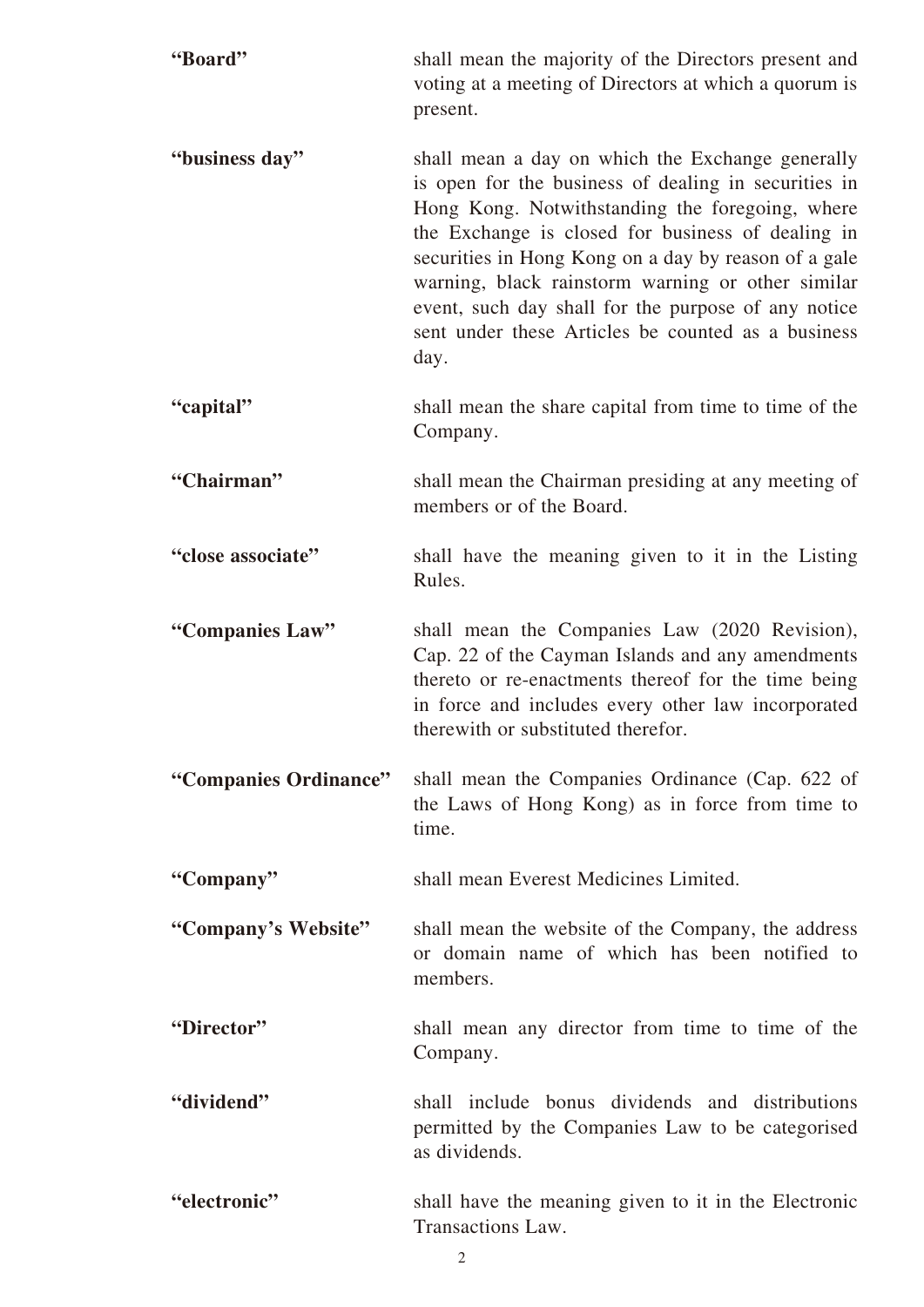| "electronic means"                 | shall include sending or otherwise making available<br>to the intended recipients of the communication in<br>electronic format.                                                                                                                                                                                                                                                                     |
|------------------------------------|-----------------------------------------------------------------------------------------------------------------------------------------------------------------------------------------------------------------------------------------------------------------------------------------------------------------------------------------------------------------------------------------------------|
| "Electronic Signature"             | shall mean an electronic symbol or process attached<br>to or logically associated with an electronic<br>communication and executed or adopted by a person<br>with the intent to sign the electronic communication.                                                                                                                                                                                  |
| "Electronic Transactions"<br>Law'' | shall mean the Electronic Transactions Law (2003)<br>Revision) of the Cayman Islands and any amendment<br>thereto or re-enactments thereof for the time being<br>in force and includes every other law incorporated<br>therewith or substituted therefor.                                                                                                                                           |
| "Exchange"                         | shall mean The Stock Exchange of Hong Kong<br>Limited.                                                                                                                                                                                                                                                                                                                                              |
| "gale warning"                     | have the meaning given to it in the<br>shall<br>Interpretation and General Clauses Ordinance (Cap.<br>1 of the Laws of Hong Kong).                                                                                                                                                                                                                                                                  |
| "holding company"                  | shall have the meaning attributed to such term in the<br>Companies Ordinance.                                                                                                                                                                                                                                                                                                                       |
| "Listing Rules"                    | shall mean the Rules Governing the Listing of<br>Securities on the Exchange as amended from time to<br>time.                                                                                                                                                                                                                                                                                        |
| "members"                          | shall mean the persons who are duly registered as the<br>holders from time to time of shares in the register<br>including persons who are jointly so registered.                                                                                                                                                                                                                                    |
| "Memorandum"                       | shall mean the memorandum of association of the<br>Company.                                                                                                                                                                                                                                                                                                                                         |
| "month"                            | shall mean a calendar month.                                                                                                                                                                                                                                                                                                                                                                        |
| "ordinary resolution"              | shall mean a resolution passed by a simple majority<br>of the votes of such members as, being entitled to do<br>so, vote in person or, where proxies are allowed, by<br>proxy or, in the case of corporations, by their duly<br>authorised representatives, at a general meeting held<br>in accordance with these Articles and includes an<br>ordinary resolution passed pursuant to Article 13.10. |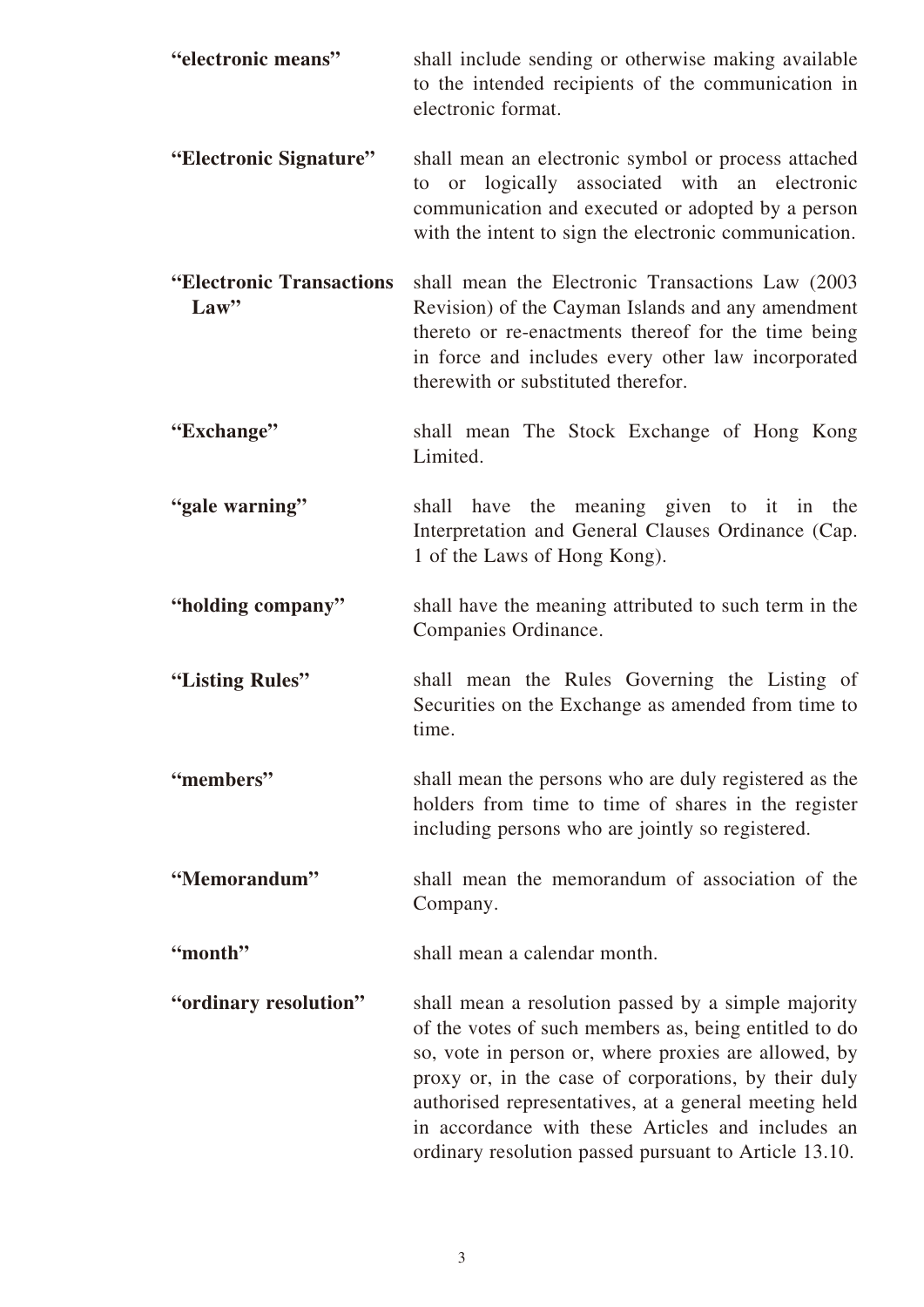| "principal register"                     | shall mean the register of members of the Company<br>maintained at such place within or outside the<br>Cayman Islands as the Board shall determine from<br>time to time.                                                                                                                                                |
|------------------------------------------|-------------------------------------------------------------------------------------------------------------------------------------------------------------------------------------------------------------------------------------------------------------------------------------------------------------------------|
| "published in the<br>newspapers"         | shall mean published as a paid advertisement in<br>English in at least one English language newspaper<br>and in Chinese in at least one Chinese language<br>newspaper, being in each case a newspaper<br>published daily and circulating generally in Hong<br>Kong in accordance with the Listing Rules.                |
| "published on the<br>Exchange's website" | shall mean published in English and Chinese on the<br>Exchange's website in accordance with the Listing<br>Rules.                                                                                                                                                                                                       |
| "recognised clearing<br>house"           | shall have the meaning ascribed thereto in Part I of<br>Schedule 1 of the Securities and Futures Ordinance<br>(Cap. 571 of the Laws of Hong Kong) and any<br>amendments thereto or re-enactments thereof for<br>the time being in force and includes every other law<br>incorporated therewith or substituted therefor. |
| "register"                               | shall mean the principal register and any branch<br>registers.                                                                                                                                                                                                                                                          |
| "rights issue"                           | shall mean an offer by way of rights to existing<br>holders of securities of the Company which enables<br>those holders to subscribe for securities in proportion<br>to their existing holdings.                                                                                                                        |
| "seal"                                   | shall include the common seal of the Company, the<br>securities seal or any duplicate seal adopted by the<br>Company pursuant to Article 22.2.                                                                                                                                                                          |
| "Secretary"                              | shall mean the person appointed as company<br>secretary by the Board from time to time.                                                                                                                                                                                                                                 |
| "share"                                  | shall mean a share in the capital of the Company.                                                                                                                                                                                                                                                                       |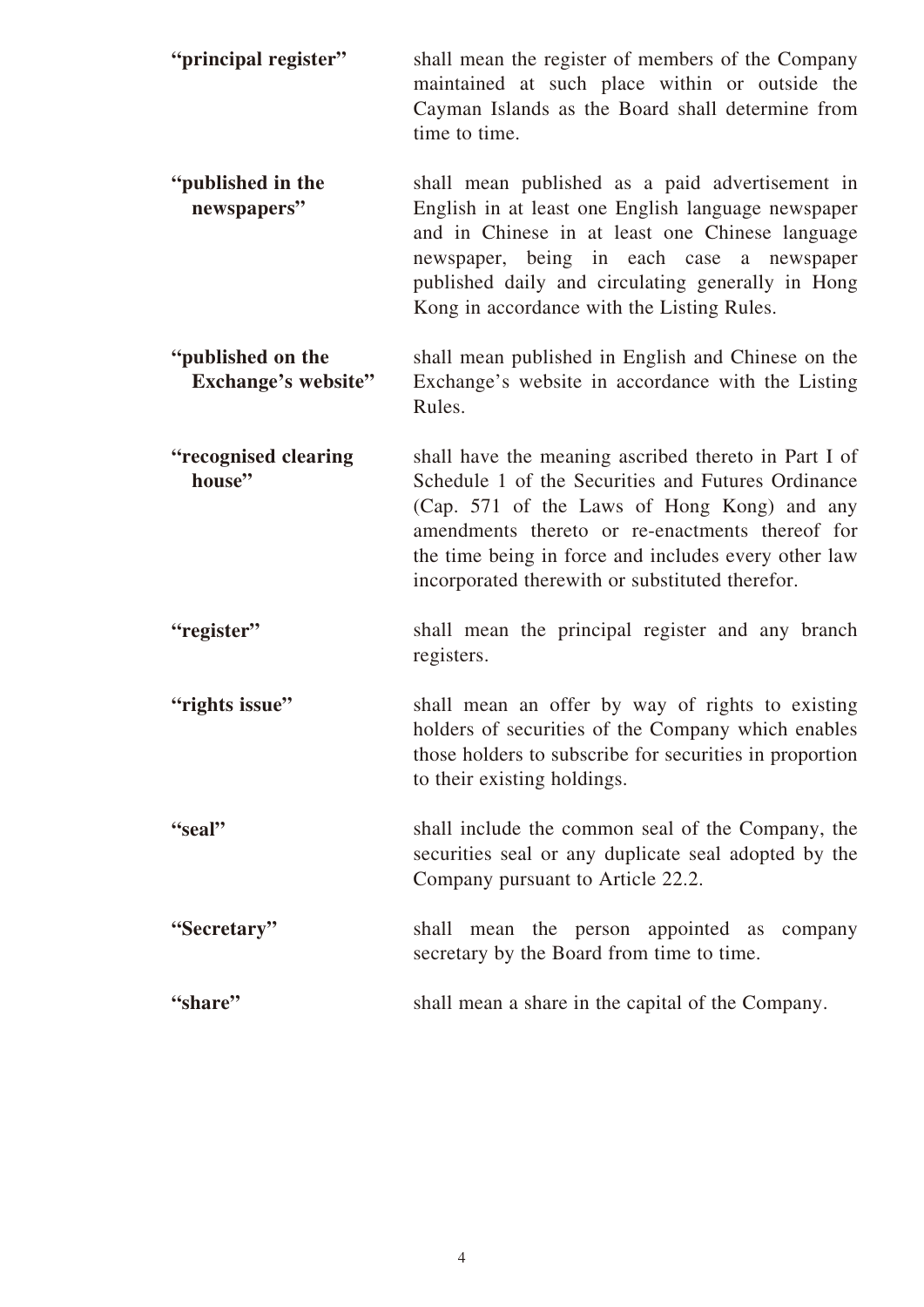| "special resolution" | shall have the same meaning as ascribed thereto in<br>the Companies Law and shall include a unanimous<br>written resolution of all members: for this purpose,<br>the requisite majority shall be not less than three-<br>fourths of the votes of such members as, being<br>entitled to do so, vote in person or, where proxies<br>are allowed, by proxy or, in the case of corporations,<br>by their duly authorised representatives, at a general<br>meeting of which notice specifying the intention to<br>propose the resolution as a special resolution has<br>been duly given, and includes a special resolution<br>passed pursuant to Article 13.10. |
|----------------------|------------------------------------------------------------------------------------------------------------------------------------------------------------------------------------------------------------------------------------------------------------------------------------------------------------------------------------------------------------------------------------------------------------------------------------------------------------------------------------------------------------------------------------------------------------------------------------------------------------------------------------------------------------|
| "subsidiary"         | shall have the meaning attributed to such term in                                                                                                                                                                                                                                                                                                                                                                                                                                                                                                                                                                                                          |

the Companies Ordinance, but interpreting the term "subsidiary" in accordance with the definition of "subsidiary" under the Listing Rules.

# **"transfer office"** shall mean the place where the principal register is situate for the time being.

- 2.3 Subject as aforesaid, any words defined in the Companies Law shall, if not inconsistent with the subject and/or context, bear the same meanings in these Articles.
- 2.4 Words importing either gender shall include the other gender and the neuter; words importing persons and the neuter shall include companies and corporations and vice versa; and words denoting the singular shall include the plural and words denoting the plural shall include the singular.
- 2.5 "**Writing**" or "**printing**" shall include writing, printing, lithograph, photograph, type-writing and every other mode of representing words or figures in a legible and non-transitory form and, only where used in connection with a notice served by the Company on members or other persons entitled to receive notices hereunder, shall also include a record maintained in an electronic medium which is accessible in visible form so as to be useable for subsequent reference.
- 2.6 Sections 8 and 19(3) of the Electronic Transactions Law shall not apply.

# **3 Share Capital and Modification of Rights**

3.1 The authorised share capital of the Company at the date of the adoption of these Articles is US\$50,000 divided into 500,000,000 shares of a nominal or par value of US\$0.0001 each.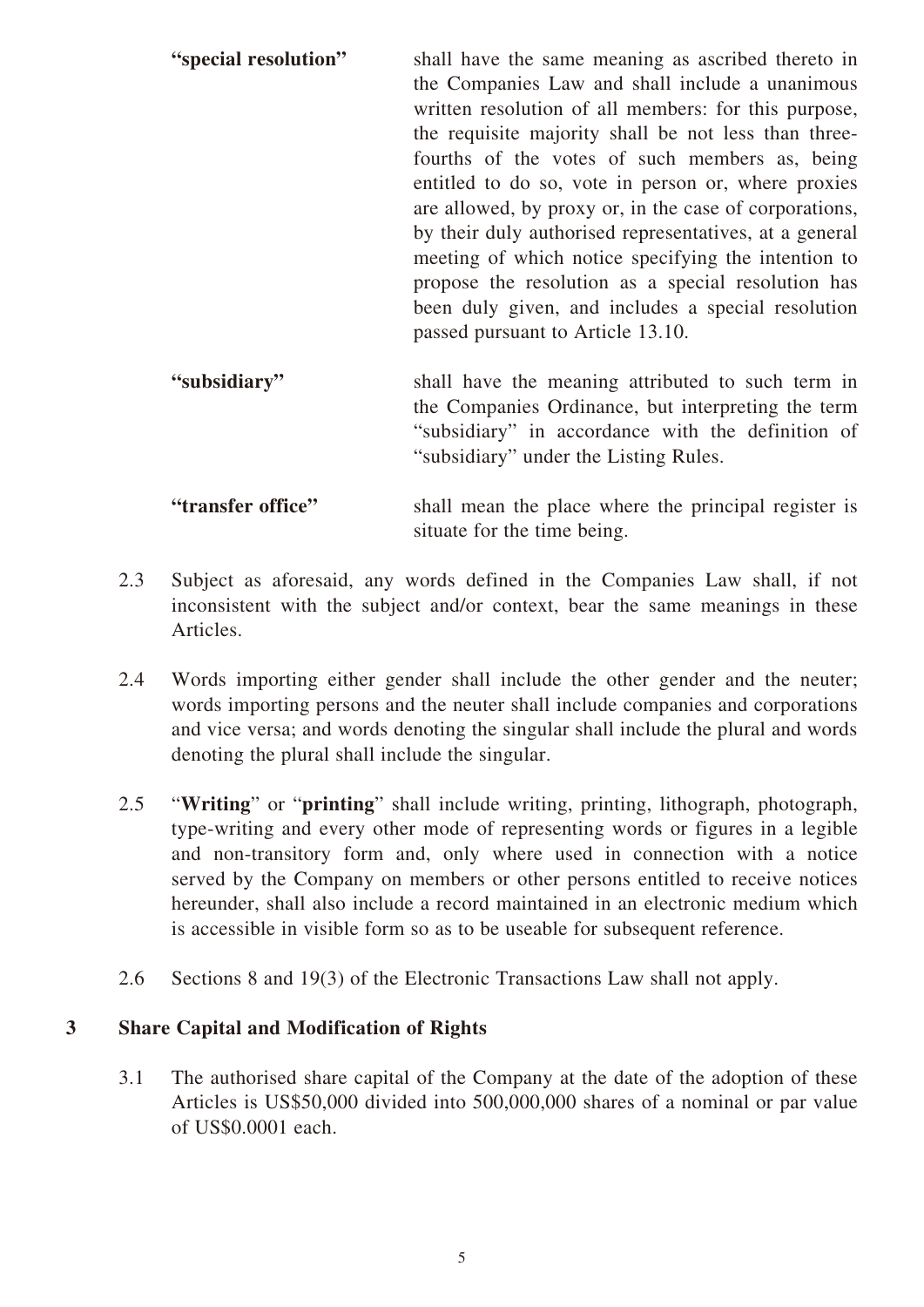- 3.2 Subject to the provisions of these Articles and to any direction that may be given by the Company in general meeting and without prejudice to any special rights conferred on the holders of any existing shares or attaching to any class of shares, any share may be issued with or have attached thereto such preferred, deferred, qualified or other special rights or restrictions, whether in regard to dividend, voting, return of capital or otherwise, and to such persons at such times and for such consideration as the Board may determine. Subject to the Companies Law and to any special rights conferred on any members or attaching to any class of shares, any share may, with the sanction of a special resolution, be issued on terms that it is, or at the option of the Company or the holder thereof is, liable to be redeemed. No shares shall be issued to bearer.
- 3.3 Subject to the Listing Rules, the Board may issue warrants to subscribe for any class of shares or other securities of the Company on such terms as it may from time to time determine. No warrants shall be issued to bearer for so long as a recognised clearing house (in its capacity as such) is a member. Where warrants are issued to bearer, no new warrant shall be issued to replace one that has been lost unless the Board is satisfied beyond reasonable doubt that the original has been destroyed and the Company has received an indemnity in such form as the Board shall think fit with regard to the issue of any such new warrant.
- 3.4 If at any time the share capital of the Company is divided into different classes of shares, all or any of the rights attached to any class of shares for the time being issued (unless otherwise provided for in the terms of issue of the shares of that class) may, subject to the provisions of the Companies Law, be varied or abrogated with the consent in writing of the holders of not less than threefourths in nominal value of the issued shares of that class or with the sanction of a special resolution passed at a separate meeting of the holders of shares of that class. To every such separate meeting all the provisions of these Articles relating to general meetings shall mutatis mutandis apply, but so that the quorum for the purposes of any such separate meeting and of any adjournment thereof shall be a person or persons together holding (or representing by proxy or duly authorised representative) at the date of the relevant meeting not less than one-third in nominal value of the issued shares of that class.
- 3.5 The special rights conferred upon the holders of shares of any class shall not, unless otherwise expressly provided in the rights attaching to or the terms of issue of such shares, be deemed to be varied by the creation or issue of further shares ranking pari passu therewith.
- 3.6 Where the share capital of the Company include shares which do not carry voting rights, the words "non-voting" shall appear in the designation of such shares. Where the share capital of the Company includes shares with different voting rights, the words "restricted voting" or "limited voting" shall appear in the designation of each class of shares other than the class of shares with the most favourable voting rights.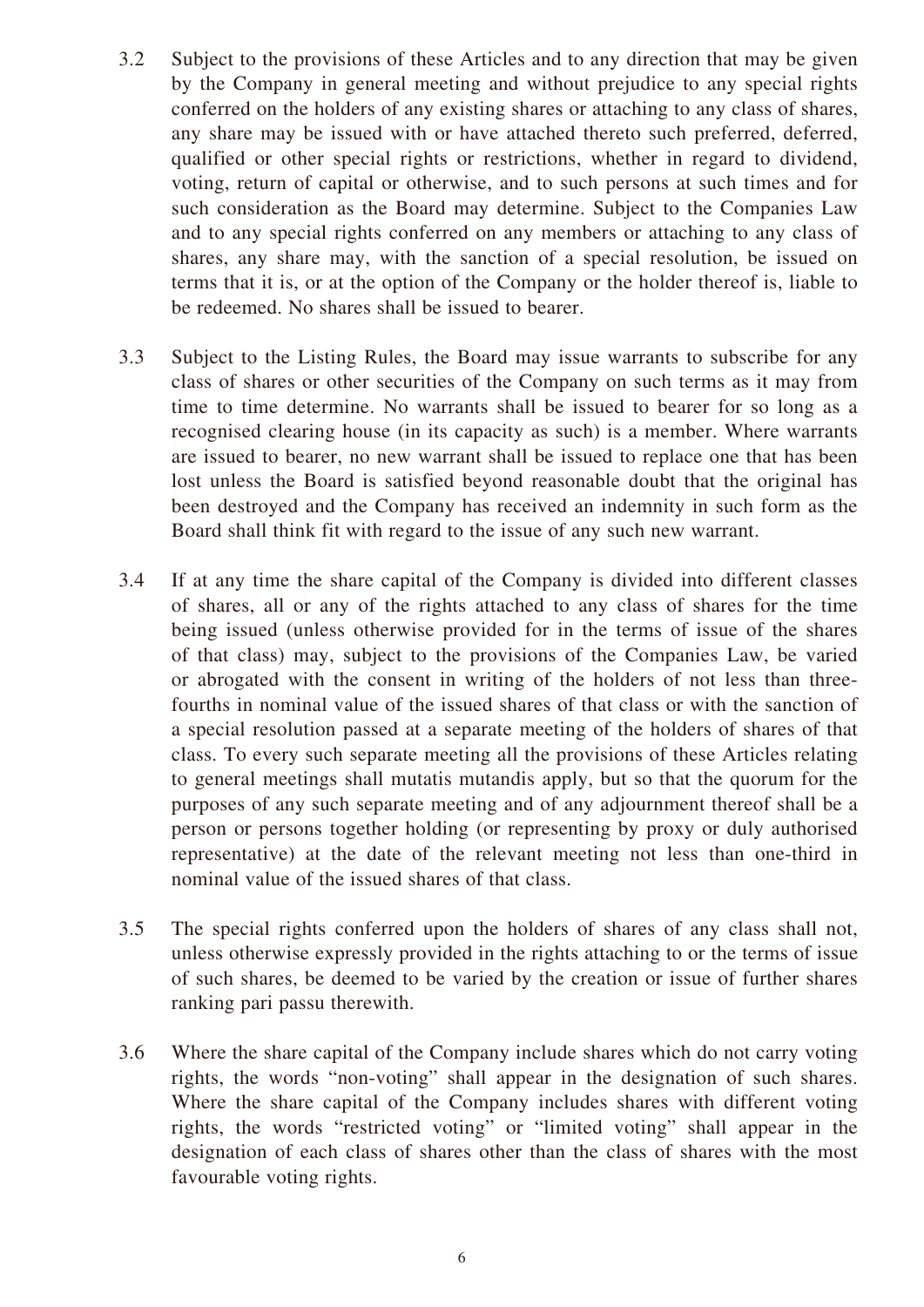- 3.7 Subject to the Companies Law, or any other law or so far as not prohibited by any law or the Listing Rules and subject to any rights conferred on the holders of any class of shares, the Company shall have the power to purchase or otherwise acquire any of its own shares (which expression as used in this Article includes redeemable shares) provided that the manner of purchase has first been authorised by a resolution of the members, and to purchase or otherwise acquire warrants for the subscription or purchase of its own shares, and shares and warrants for the subscription or purchase of any shares in any company which is its holding company and may make payment therefor in any manner authorised or not prohibited by law, including out of capital, or to give, directly or indirectly, by means of a loan, a guarantee, a gift, an indemnity, the provision of security or otherwise howsoever, financial assistance for the purpose of or in connection with a purchase or other acquisition made or to be made by any person of any shares or warrants in the Company or any company which is a holding company of the Company and should the Company purchase or otherwise acquire its own shares or warrants neither the Company nor the Board shall be required to select the shares or warrants to be purchased or otherwise acquired rateably or in any other manner as between the holders of shares or warrants of the same class or as between them and the holders of shares or warrants of any other class or in accordance with the rights as to dividends or capital conferred by any class of shares provided always that any such purchase or other acquisition or financial assistance shall only be made in accordance with any relevant code, rules or regulations issued by the Exchange or the Securities and Futures Commission of Hong Kong from time to time in force.
- 3.8 The Board may accept the surrender for no consideration of any fully paid share.
- 3.9 The Company in general meeting may, from time to time, whether or not all the shares for the time being authorised shall have been issued and whether or not all the shares for the time being issued shall have been fully paid up, by ordinary resolution, increase its share capital by the creation of new shares, such new capital to be of such amount and to be divided into shares of such respective amounts as the resolution shall prescribe.
- 3.10 Subject to the provisions of the Companies Law and the Memorandum, and to any special rights conferred on the holders of any shares or attaching to any class of shares, shares may be issued on the terms that they may be, or at the option of the Company or the holders are, liable to be redeemed on such terms and in such manner, including out of capital, as determined by a special resolution.
- 3.11 Where the Company purchases or redeems any of its shares, purchases or redemption not made through the market or by tender shall be limited to a maximum price, and if purchases are by tender, tenders shall be available to all members alike.
- 3.12 The purchase or redemption of any share shall not be deemed to give rise to the purchase or redemption of any other share.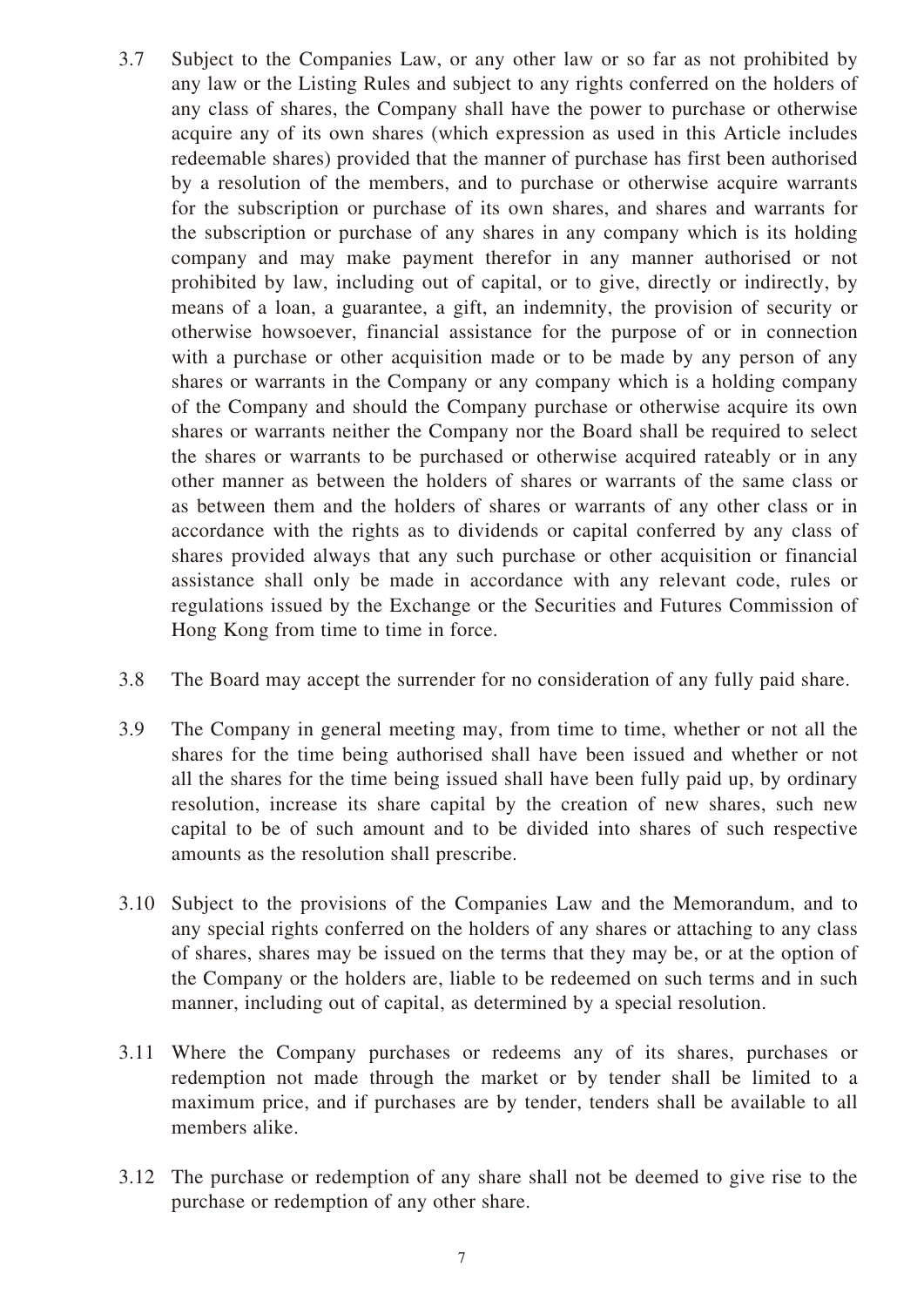- 3.13 The holder of the shares being purchased, surrendered or redeemed shall be bound to deliver up to the Company at its principal place of business in Hong Kong or such other place as the Board shall specify the certificate(s) thereof, if any, for cancellation and thereupon the Company shall pay to him the purchase or redemption monies in respect thereof.
- 3.14 Subject to the provisions of the Companies Law, the Memorandum and these Articles relating to new shares, the unissued shares in the Company (whether forming part of its original or any increased capital) shall be at the disposal of the Board, which may offer, allot, grant options over or otherwise dispose of them to such persons, at such times and for such consideration, and upon such terms, as the Board shall determine.
- 3.15 The Company may, unless prohibited by law, at any time pay a commission to any person for subscribing or agreeing to subscribe (whether absolutely or conditionally) for any shares in the Company or procuring or agreeing to procure subscriptions (whether absolute or conditional) for any shares in the Company, but so that the conditions and requirements of the Companies Law shall be observed and complied with, and in each case the commission shall not exceed 10% of the price at which the shares are issued.
- 3.16 Except as otherwise expressly provided by these Articles or as required by law or as ordered by a court of competent jurisdiction, no person shall be recognised by the Company as holding any share upon any trust and the Company shall not be bound by or be compelled in any way to recognise (even when having notice thereof) any equitable, contingent, future or partial interest in any shares or any interest in any fractional part of a share or any other rights in respect of any share except an absolute right to the entirety thereof in the registered holder.

# **4 Register of Members and Share Certificates**

- 4.1 The Board shall cause to be kept at such place within or outside the Cayman Islands as it deems fit a principal register of the members and there shall be entered therein the particulars of the members and the shares issued to each of them and other particulars required under the Companies Law.
- 4.2 If the Board considers it necessary or appropriate, the Company may establish and maintain a branch register or registers of members at such location or locations within or outside the Cayman Islands as the Board thinks fit. The principal register and the branch register(s) shall together be treated as the register for the purposes of these Articles.
- 4.3 The Board may, in its absolute discretion, at any time transfer any share on the principal register to any branch register or any share on any branch register to the principal register or any other branch register.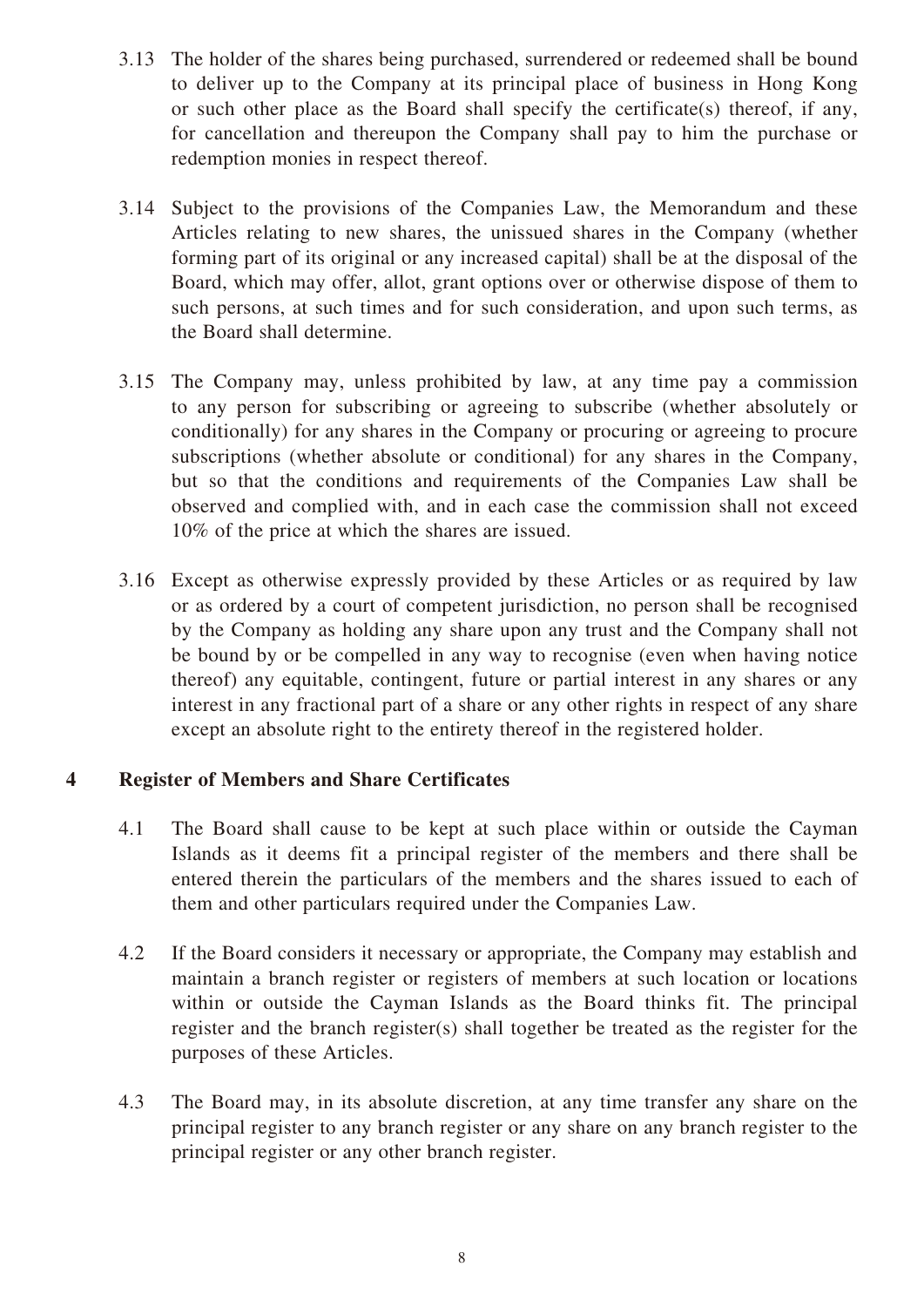- 4.4 Notwithstanding anything contained in this Article 4, the Company shall as soon as practicable and on a regular basis record in the principal register all transfers of shares effected on any branch register and shall at all times maintain the principal register in such manner as to show at all times the members for the time being and the shares respectively held by them, in all respects in accordance with the Companies Law.
- 4.5 For so long as any shares are listed on the Exchange, title to such listed shares may be evidenced and transferred in accordance with the Listing Rules that are or shall be applicable to such listed shares. The register of members maintained by the Company in respect of such listed shares (whether the principal register or a branch register) may be kept by recording the particulars required by Section 40 of the Companies Law in a form otherwise than legible (provided it is capable of being reproduced in a legible form) if such recording otherwise complies with the Listing Rules that are or shall be applicable to such listed shares.
- 4.6 Except when a register is closed and, if applicable, subject to the additional provisions of Article 4.8, the principal register and any branch register shall during business hours be kept open to inspection by any member without charge.
- 4.7 The reference to business hours in Article 4.6 is subject to such reasonable restrictions as the Company in general meeting may impose, but so that not less than two hours in each business day is to be allowed for inspections.
- 4.8 The register may, on 10 business days' notice (or on 6 business days' notice in the case of a rights issue) being given by advertisement published on the Exchange's website, or, subject to the Listing Rules, by electronic communication in the manner in which notices may be served by the Company by electronic means as herein provided or by advertisement published in the newspapers, be closed at such times and for such periods as the Board may from time to time determine, either generally or in respect of any class of shares, provided that the register shall not be closed for more than 30 days in any year (or such longer period as the members may by ordinary resolution determine provided that such period shall not be extended beyond 60 days in any year). The Company shall, on demand, furnish any person seeking to inspect the register or part thereof which is closed by virtue of these Articles with a certificate under the hand of the Secretary stating the period for which, and by whose authority, it is closed. In the event that there is an alteration of book closure dates, the Company shall give at least 5 business days' notice in accordance with the procedures set out in this Article.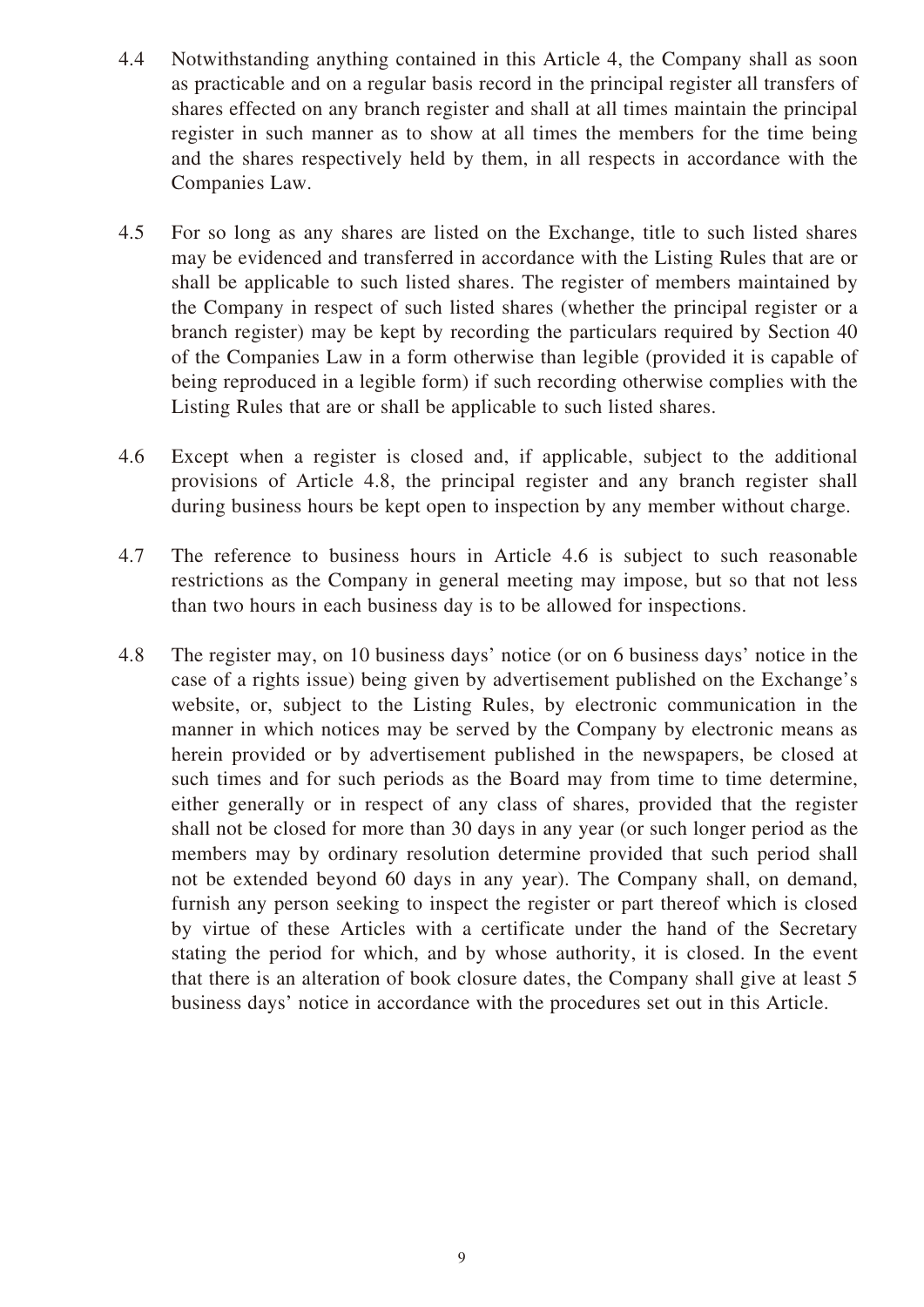- 4.9 Any register held in Hong Kong shall during normal business hours (subject to such reasonable restrictions as the Board may impose) be open to inspection by a member without charge and any other person on payment of a fee of such amount not exceeding the maximum amount as may from time to time be permitted under the Listing Rules as the Board may determine for each inspection. Any member may require a copy of the register, or any part thereof, on payment of HK\$0.25, or such lesser sum as the Company may prescribe, for every 100 words or fractional part thereof required to be copied. The Company shall cause any copy so required by any person to be sent to that person within a period of 10 days commencing on the date next after the day on which the request is received by the Company.
- 4.10 In lieu of, or apart from, closing the register pursuant to other provisions in these Articles, the Board may fix in advance a date as the record date for any such determination of members entitled to receive notice of, or to vote at any general meeting of the members or any adjournment thereof, or for the purpose of determining the members entitled to receive payment of any dividend or distribution, or in order to make a determination of members for any other purpose.
- 4.11 Every person whose name is entered as a member in the register shall be entitled to receive, within any relevant time limit as prescribed in the Companies Law or as the Exchange may from time to time determine, whichever is shorter, and subject to payment of any fees which may be payable pursuant to Article 7.8, after allotment or lodgement of transfer, or within such other period as the conditions of issue shall provide, one certificate for all his shares of each class or, if he shall so request, in a case where the allotment or transfer is of a number of shares in excess of the number for the time being forming an Exchange board lot, such numbers of certificates for shares in Exchange board lots or multiples thereof as he shall request and one for the balance (if any) of the shares in question, provided that, in respect of a share or shares held jointly by several persons, the Company shall not be bound to issue a certificate or certificates to each such person, and the issue and delivery of a certificate or certificates to one of several joint holders shall be sufficient delivery to all such holders. All certificates for shares shall be delivered personally or sent through the post addressed to the member entitled thereto at his registered address as appearing in the register.
- 4.12 Every certificate for shares or debentures or representing any other form of security of the Company shall be issued under the seal of the Company, which shall only be affixed with the authority of the Board.
- 4.13 Every share certificate shall specify the number and class of shares in respect of which it is issued and the amount paid thereon or the fact that they are fully paid, as the case may be, and may otherwise be in such form as the Board may from time to time prescribe.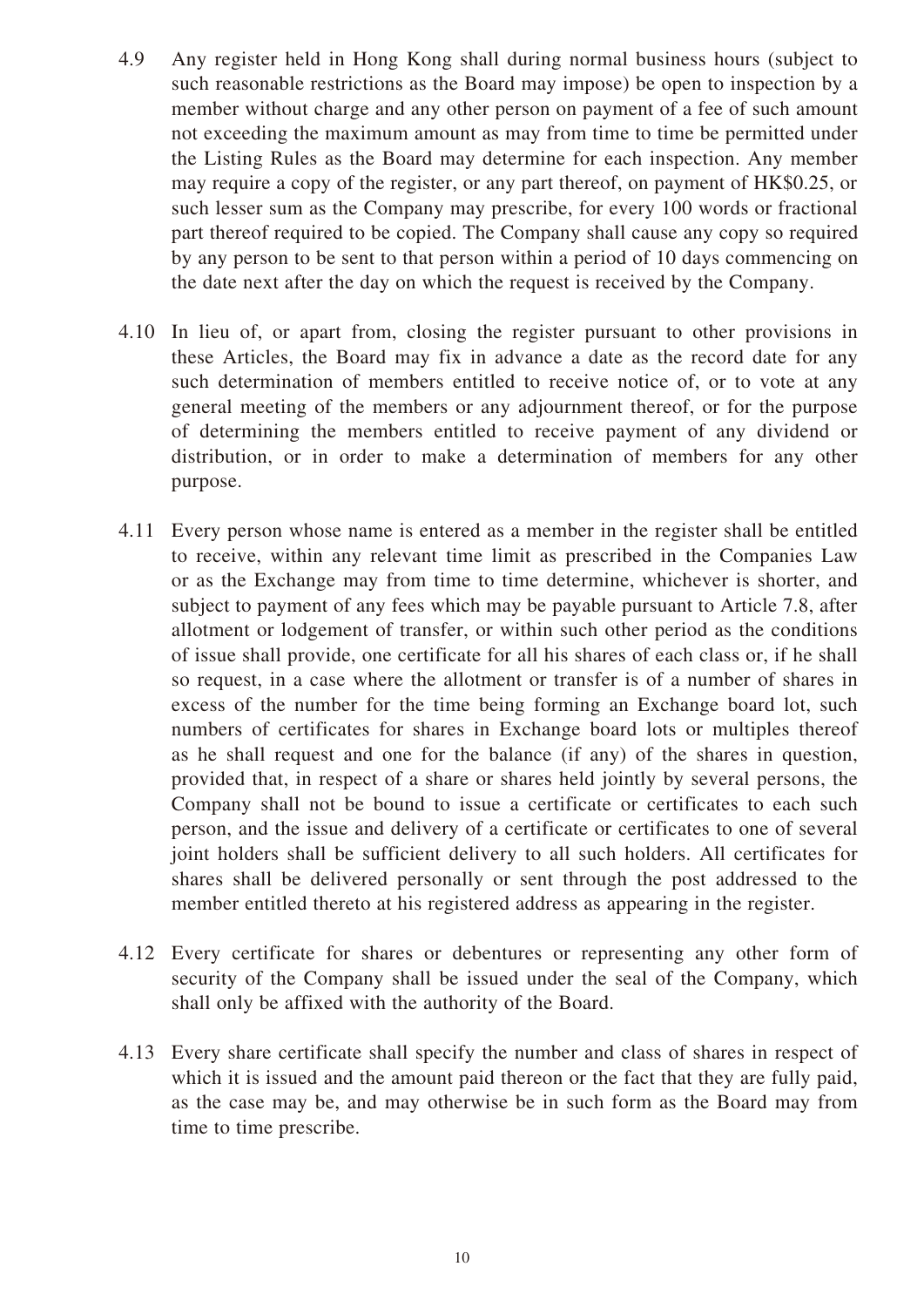- 4.14 The Company shall not be bound to register more than four persons as joint holders of any share. If any share shall stand in the names of two or more persons, the person first named in the register shall be deemed the sole holder thereof as regards service of notices and, subject to the provisions of these Articles, all or any other matters connected with the Company, except the transfer of the share.
- 4.15 If a share certificate is defaced, lost or destroyed, it may be replaced on payment of such fee, if any, not exceeding such amount as may from time to time be permitted under the Listing Rules (or such lesser sum as the Board may from time to time require) and on such terms and conditions, if any, as to publication of notices, evidence and indemnity, as the Board thinks fit and where it is defaced or worn out, after delivery up of the old certificate to the Company for cancellation.

# **5 Lien**

- 5.1 The Company shall have a first and paramount lien on every share (not being a fully paid up share) for all monies, whether presently payable or not, called or payable at a fixed time in respect of such share; and the Company shall also have a first and paramount lien and charge on all shares (other than fully paid up shares) standing registered in the name of a member (whether solely or jointly with others) for all the debts and liabilities of such member or his estate to the Company and whether the same shall have been incurred before or after notice to the Company of any equitable or other interest of any person other than such member, and whether the period for the payment or discharge of the same shall have actually arrived or not, and notwithstanding that the same are joint debts or liabilities of such member or his estate and any other person, whether such person is a member or not.
- 5.2 The Company's lien (if any) on a share shall extend to all dividends and bonuses declared in respect thereof. The Board may resolve that any share shall for some specified period be exempt wholly or partially from the provisions of this Article.
- 5.3 The Company may sell in such manner as the Board thinks fit any share on which the Company has a lien, but no sale shall be made unless some sum in respect of which the lien exists is presently payable or the liability or engagement in respect of which such lien exists is liable to be presently fulfilled or discharged, nor until the expiration of 14 days after a notice in writing, stating and demanding payment of the sum presently payable or specifying the liability or engagement and demanding fulfilment or discharge thereof and giving notice of intention to sell in default, shall have been given to the registered holder for the time being of the shares or the person, of which the Company has notice, entitled to the shares by reason of such holder's death, mental disorder or bankruptcy.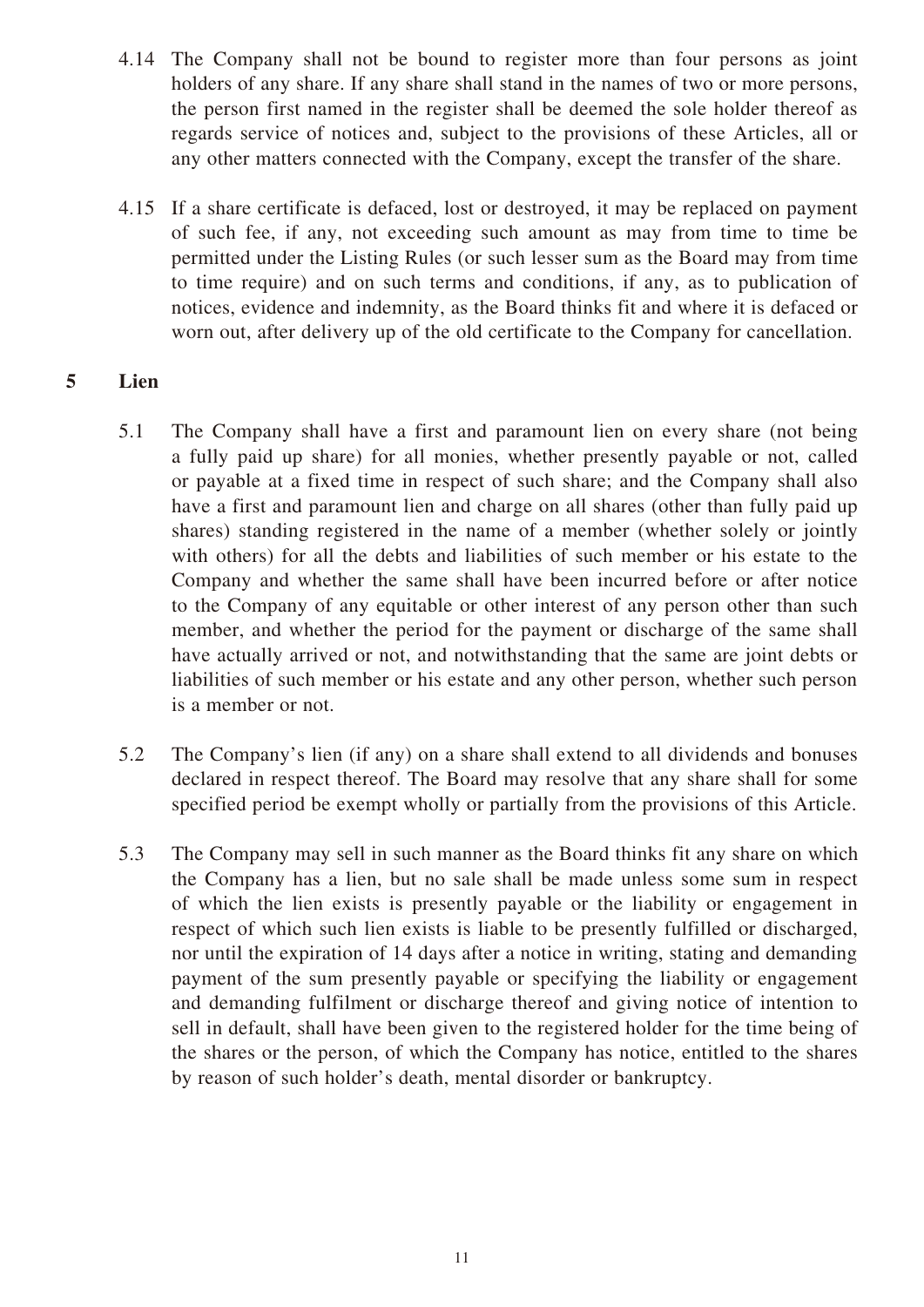5.4 The net proceeds of such sale by the Company after the payment of the costs of such sale shall be applied in or towards payment or satisfaction of the debt or liability or engagement in respect whereof the lien exists, so far as the same is presently payable, and any residue shall (subject to a like lien for debts or liabilities not presently payable as existed upon the shares prior to the sale and upon surrender, if required by the Company, for cancellation of the certificate for the shares sold) be paid to the holder immediately before such sale of the shares. For giving effect to any such sale, the Board may authorise any person to transfer the shares sold to the purchaser thereof and may enter the purchaser's name in the register as holder of the shares, and the purchaser shall not be bound to see to the application of the purchase money, nor shall his title to the shares be affected by any irregularity or invalidity in the proceedings in reference to the sale.

# **6 Calls on Shares**

- 6.1 The Board may from time to time make such calls as it may think fit upon the members in respect of any monies unpaid on the shares held by them respectively (whether on account of the nominal amount of the shares or by way of premium or otherwise) and not by the conditions of allotment thereof made payable at fixed times. A call may be made payable either in one sum or by instalments. A call may be revoked or postponed as the Board may determine.
- 6.2 At least 14 days' notice of any call shall be given to each member specifying the time and place of payment and to whom such payment shall be made.
- 6.3 A copy of the notice referred to in Article 6.2 shall be sent in the manner in which notices may be sent to members by the Company as herein provided.
- 6.4 Every member upon whom a call is made shall pay the amount of every call so made on him to the person and at the time or times and place or places as the Board shall specify. A person upon whom a call is made shall remain liable on such call notwithstanding the subsequent transfer of the shares in respect of which the call was made.
- 6.5 In addition to the giving of notice in accordance with Article 6.3, notice of the person appointed to receive payment of every call and of the times and places appointed for payment may be given to the members affected by notice published on the Exchange's website, or, subject to the Listing Rules, by electronic communication in the manner in which notices may be served by the Company by electronic means as herein provided or by advertisement published in the newspapers.
- 6.6 A call shall be deemed to have been made at the time when the resolution of the Board authorising such call was passed.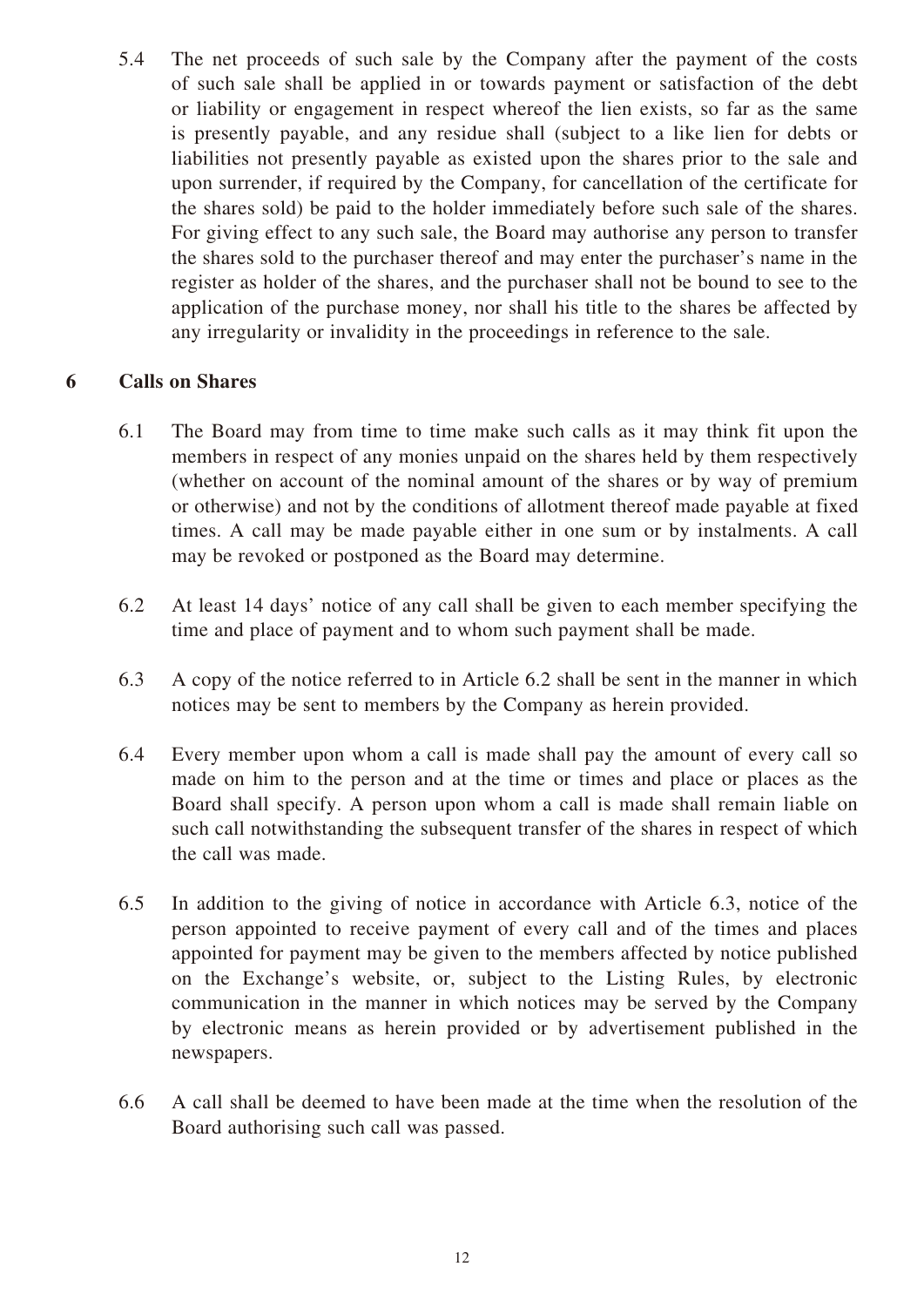- 6.7 The joint holders of a share shall be severally as well as jointly liable for the payment of all calls and instalments due in respect of such share or other monies due in respect thereof.
- 6.8 The Board may from time to time at its discretion extend the time fixed for any call, and may extend such time as to all or any of the members, whom by reason of residence outside Hong Kong or other cause the Board considers it reasonable to grant an extension to, but no member shall be entitled to any such extension as a matter of grace and favour.
- 6.9 If the sum or any instalment payable in respect of any call is unpaid on or before the day appointed for payment thereof, the person or persons from whom the sum is due shall pay interest on the same at such rate not exceeding 15% per annum as the Board shall determine from the day appointed for the payment thereof to the time of actual payment, but the Board may waive payment of such interest wholly or in part.
- 6.10 No member shall be entitled to receive any dividend or bonus or to be present and vote (save as proxy for another member) at any general meeting, either personally or by proxy, or be reckoned in a quorum, or to exercise any other privilege as a member until all sums or instalments due from him to the Company in respect of any call, whether alone or jointly with any other person, together with interest and expenses (if any) shall have been paid.
- 6.11 At the trial or hearing of any action or other proceedings for the recovery of any money due for any call, it shall be sufficient to prove that the name of the member sued is entered in the register as the holder, or one of the holders, of the shares in respect of which such debt accrued; that the resolution making the call is duly recorded in the minute book; and that notice of such call was duly given to the member sued, in pursuance of these Articles; and it shall not be necessary to prove the appointment of the Directors who made such call, nor any other matters whatsoever, and the proof of the matters aforesaid shall be conclusive evidence of the debt.
- 6.12 Any sum which by the terms of allotment of a share is made payable upon allotment or at any fixed date, whether on account of the nominal value of the share and/or by way of premium or otherwise, shall for all purposes of these Articles be deemed to be a call duly made and payable on the date fixed for payment, and in case of non-payment, all the relevant provisions of these Articles as to payment of interest and expenses, liabilities of joint holders, forfeiture and the like, shall apply as if such sum had become payable by virtue of a call duly made and notified.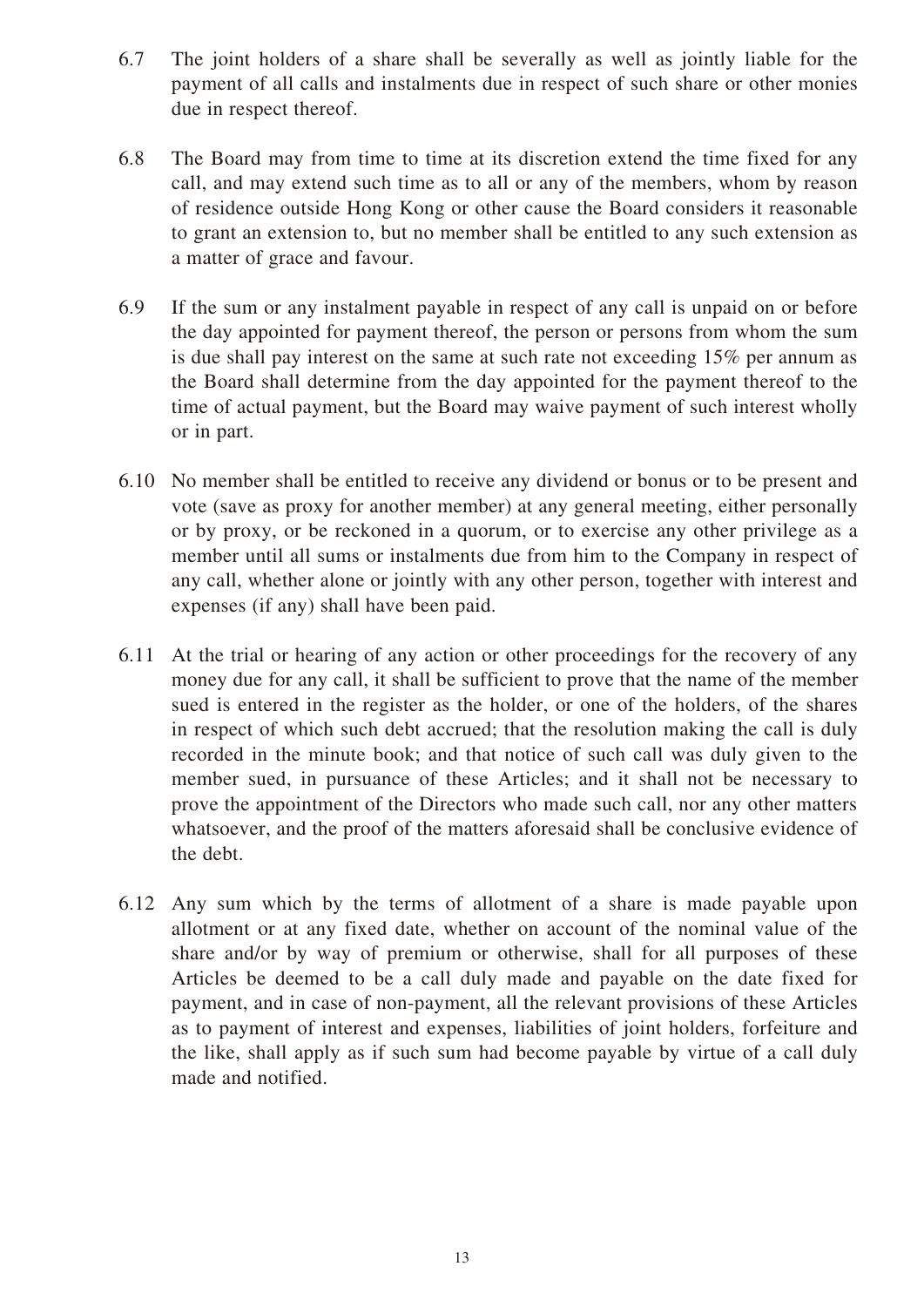6.13 The Board may, if it thinks fit, receive from any member willing to advance the same, and either in money or money's worth, all or any part of the money uncalled and unpaid or instalments payable upon any shares held by him, and upon all or any of the monies so advanced the Company may pay interest at such rate (if any) as the Board may decide. The Board may at any time repay the amount so advanced upon giving to such member not less than one month's notice in writing of its intention in that behalf, unless before the expiration of such notice the amount so advanced shall have been called up on the shares in respect of which it was advanced. No such sum paid in advance of calls shall entitle the member paying such sum to any portion of a dividend declared in respect of any period prior to the date upon which such sum would, but for such payment, become presently payable.

# **7 Transfer of Shares**

- 7.1 Transfers of shares may be effected by an instrument of transfer in the usual common form or in such other form as the Board may approve, which is consistent with the standard form of transfer as prescribed by the Exchange and approved by the Board. All instruments of transfer must be left at the registered office of the Company or at such other place as the Board may appoint and all such instruments of transfer shall be retained by the Company.
- 7.2 The instrument of transfer shall be executed by or on behalf of the transferor and by or on behalf of the transferee PROVIDED that the Board may dispense with the execution of the instrument of transfer by the transferee in any case which it thinks fit in its discretion to do so. The instrument of transfer of any share shall be in writing and shall be executed with a manual signature or facsimile signature (which may be machine imprinted or otherwise) by or on behalf of the transferor and transferee PROVIDED that in the case of execution by facsimile signature by or on behalf of a transferor or transferee, the Board shall have previously been provided with a list of specimen signatures of the authorised signatories of such transferor or transferee and the Board shall be reasonably satisfied that such facsimile signature corresponds to one of those specimen signatures. The transferor shall be deemed to remain the holder of a share until the name of the transferee is entered in the register in respect thereof.
- 7.3 Notwithstanding Articles 7.1 and 7.2, transfers of shares which are listed on the Exchange may be effected by any method of transferring or dealing in securities permitted by the Listing Rules and which has been approved by the Board for such purpose.
- 7.4 The Board may, in its absolute discretion, and without assigning any reason, refuse to register a transfer of any share which is not fully paid up or on which the Company has a lien.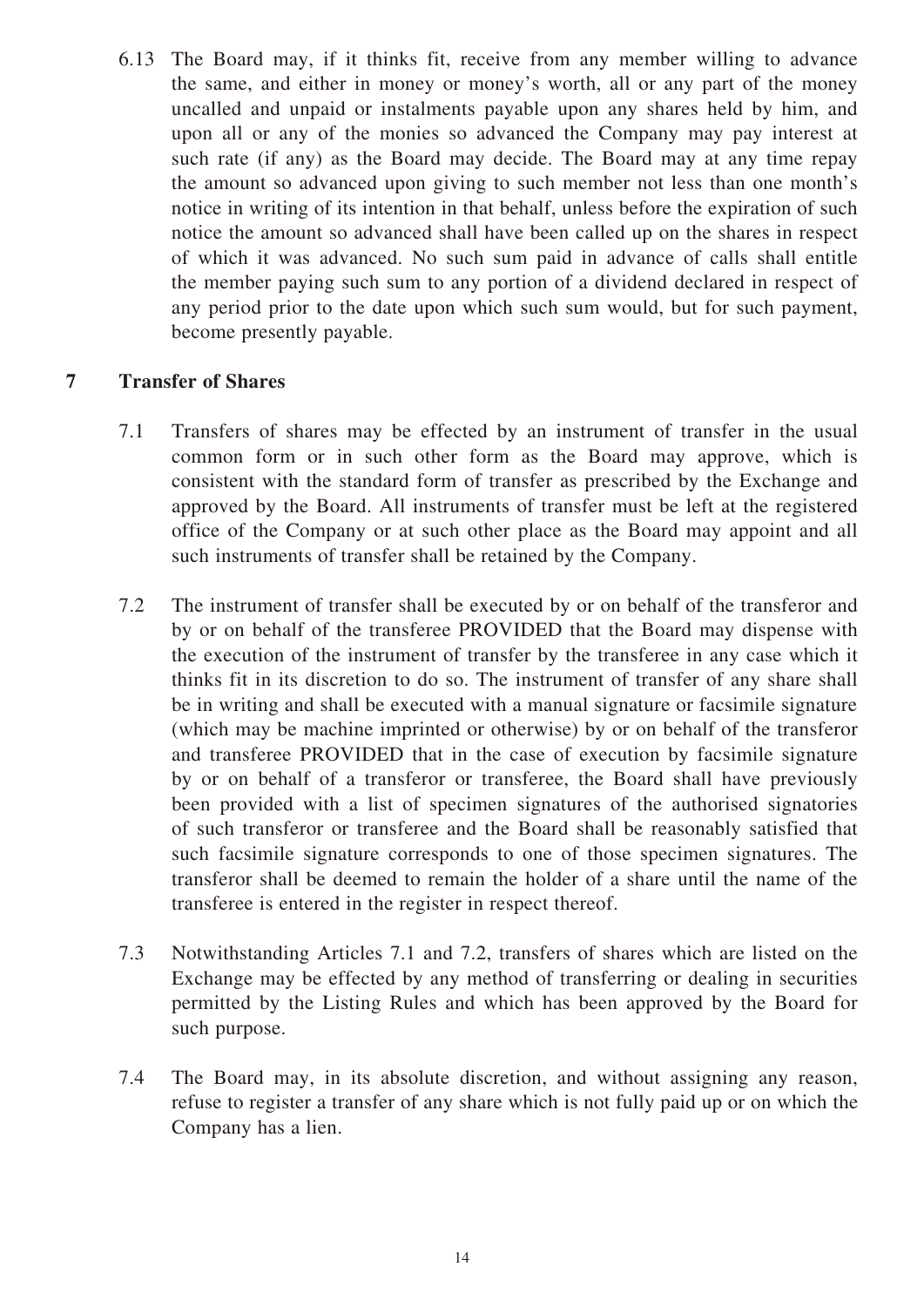- 7.5 If the Board shall refuse to register a transfer of any share, it shall, within two months after the date on which the transfer was lodged with the Company, send to each of the transferor and the transferee notice of such refusal.
- 7.6 The Board may also decline to register any transfer of any shares unless:
	- (a) the instrument of transfer is lodged with the Company accompanied by the certificate for the shares to which it relates (which shall upon registration of the transfer be cancelled) and such other evidence as the Board may reasonably require to show the right of the transferor to make the transfer;
	- (b) the instrument of transfer is in respect of only one class of shares;
	- (c) the instrument of transfer is properly stamped (in circumstances where stamping is required);
	- (d) in the case of a transfer to joint holders, the number of joint holders to which the share is to be transferred does not exceed four;
	- (e) the shares concerned are free of any lien in favour of the Company; and
	- (f) a fee of such amount not exceeding the maximum amount as the Exchange may from time to time determine to be payable (or such lesser sum as the Board may from time to time require) is paid to the Company in respect thereof.
- 7.7 No transfer shall be made to an infant or to a person in respect of whom an order has been made by any competent court or official on the grounds that he is or may be suffering from mental disorder or is otherwise incapable of managing his affairs or under other legal disability.
- 7.8 Upon every transfer of shares, the certificate held by the transferor shall be given up to be cancelled and shall forthwith be cancelled accordingly and a new certificate shall be issued, on payment by the transferee of such fee not exceeding the maximum amount as the Exchange may from time to time determine to be payable or such lesser sum as the Board may from time to time require, to the transferee in respect of the shares transferred to him and, if any of the shares included in the certificate so given up shall be retained by the transferor, a new certificate in respect thereof shall be issued to him, on payment by the transferor of such fee not exceeding the maximum amount as the Exchange may from time to time determine to be payable or such lesser sum as the Board may from time to time require. The Company shall also retain the instrument(s) of transfer.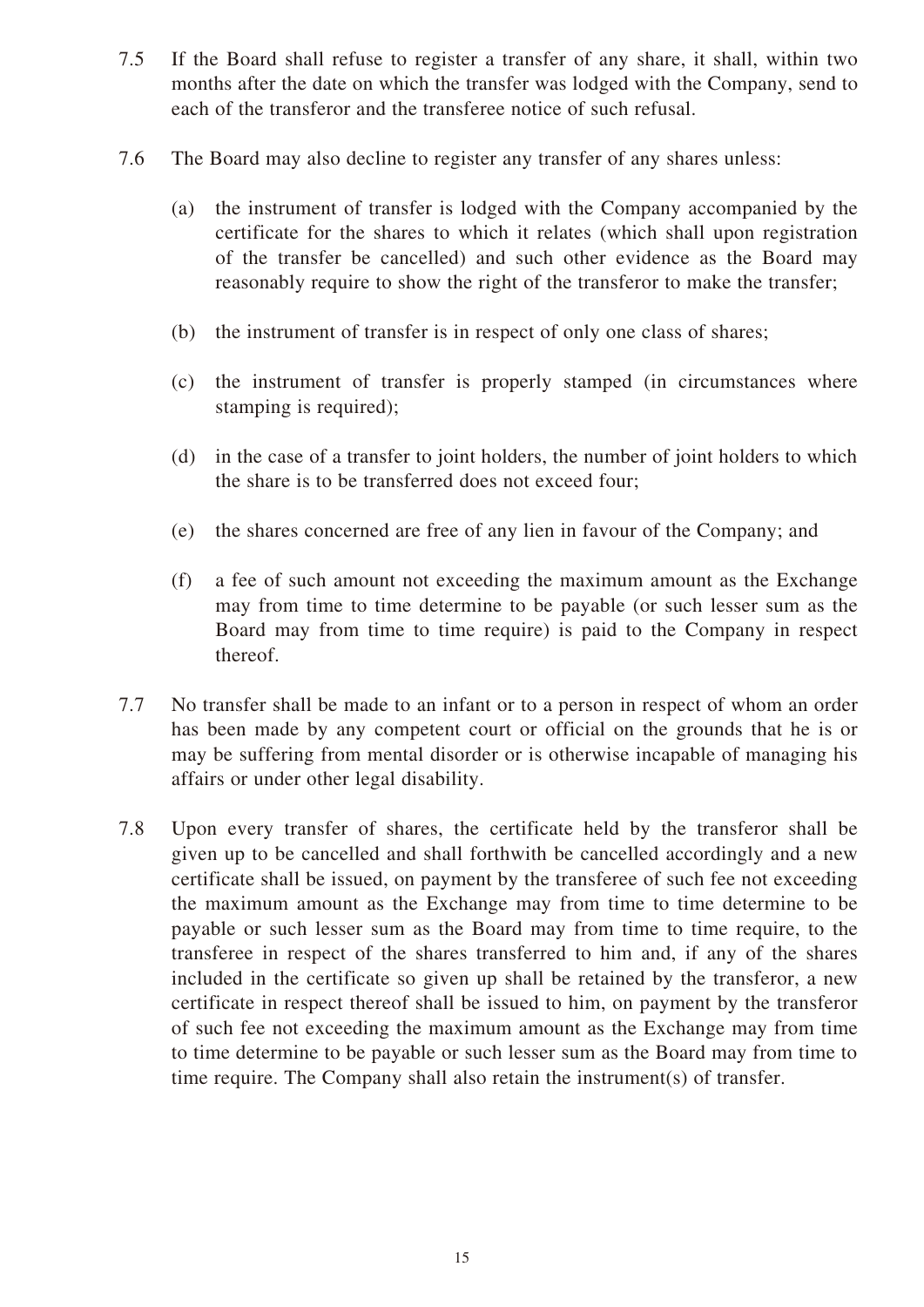7.9 The registration of transfers may, on 10 business days' notice (or on 6 business days' notice in the case of a rights issue) being given by advertisement published on the Exchange's website, or, subject to the Listing Rules, by electronic communication in the manner in which notices may be served by the Company by electronic means as herein provided or by advertisement published in the newspapers, be suspended and the register closed at such times for such periods as the Board may from time to time determine, provided always that such registration shall not be suspended or the register closed for more than 30 days in any year (or such longer period as the members may by ordinary resolution determine provided that such period shall not be extended beyond 60 days in any year). In the event that there is an alteration of book closure dates, the Company shall give at least 5 business days' notice before the announced closure, or the new closure, whichever is earlier. If, however, there are exceptional circumstances (e.g. during a gale warning or black rainstorm warning) that render the giving of such publication of advertisement impossible, the Company shall comply with these requirements as soon as practicable.

# **8 Transmission of Shares**

- 8.1 In the case of the death of a member, the survivor or survivors where the deceased was a joint holder, and the legal personal representatives of the deceased where he was a sole holder, shall be the only persons recognised by the Company as having any title to his interest in the shares; but nothing herein contained shall release the estate of a deceased holder (whether sole or joint) from any liability in respect of any share solely or jointly held by him.
- 8.2 Any person becoming entitled to a share in consequence of the death or bankruptcy or winding-up of a member may, upon such evidence as to his title being produced as may from time to time be required by the Board and subject as hereinafter provided, either be registered himself as holder of the share or elect to have some other person nominated by him registered as the transferee thereof.
- 8.3 If the person so becoming entitled shall elect to be registered himself, he shall deliver or send to the Company a notice in writing signed by him stating that he so elects. If he shall elect to have his nominee registered he shall testify his election by executing in favour of his nominee a transfer of such share. All the limitations, restrictions and provisions of these Articles relating to the right to transfer and the registration of transfers of shares shall be applicable to any such notice or transfer as aforesaid as if the death or bankruptcy or winding-up of the member had not occurred and the notice or transfer were a transfer executed by such member.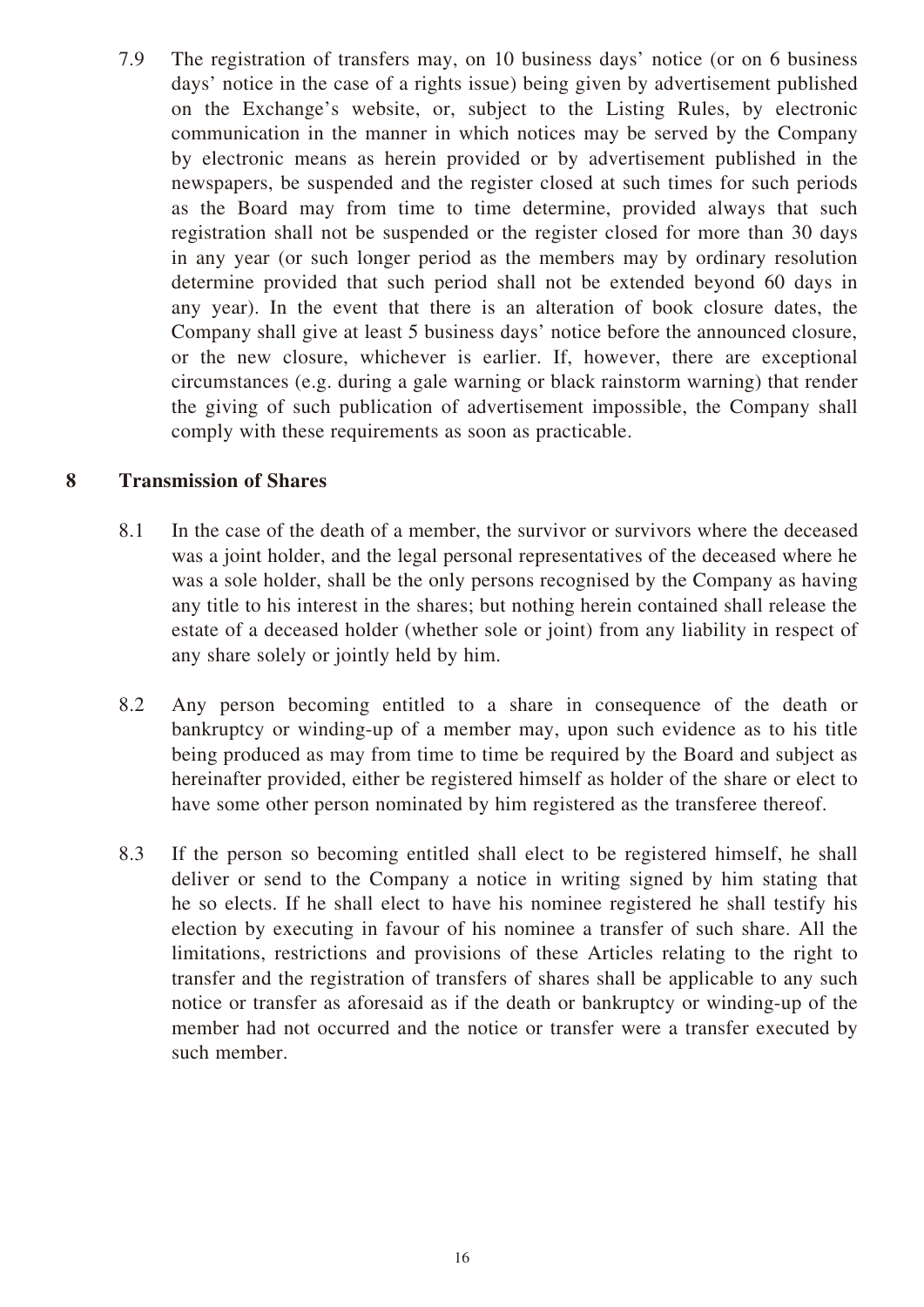8.4 A person becoming entitled to a share by reason of the death or bankruptcy or winding-up of the holder shall be entitled to the same dividends and other advantages to which he would be entitled if he were the registered holder of the share. However, the Board may, if it thinks fit, withhold the payment of any dividend payable or other advantages in respect of such share until such person shall become the registered holder of the share or shall have effectually transferred such share, but, subject to the requirements of Article 14.3 being met, such a person may vote at meetings.

# **9 Forfeiture of Shares**

- 9.1 If a member fails to pay any call or instalment of a call on the day appointed for payment thereof, the Board may, at any time during such time as any part thereof remains unpaid, without prejudice to the provisions of Article 6.10, serve a notice on him requiring payment of so much of the call or instalment as is unpaid, together with any interest which may have accrued and which may still accrue up to the date of actual payment.
- 9.2 The notice shall name a further day (not earlier than the expiration of 14 days from the date of service of the notice) on or before which, and the place where, the payment required by the notice is to be made, and shall state that in the event of non-payment at or before the time and at the place appointed, the shares in respect of which the call was made or instalment is unpaid will be liable to be forfeited. The Board may accept a surrender of any share liable to be forfeited hereunder and in such case, references in these Articles to forfeiture shall include surrender.
- 9.3 If the requirements of any such notice as aforesaid are not complied with, any share in respect of which the notice has been given may at any time thereafter, before the payment required by the notice has been made, be forfeited by a resolution of the Board to that effect. Such forfeiture shall include all dividends and bonuses declared in respect of the forfeited share, and not actually paid before the forfeiture.
- 9.4 Any share so forfeited shall be deemed to be the property of the Company, and may be re-allotted, sold or otherwise disposed of on such terms and in such manner as the Board thinks fit and at any time before a re-allotment, sale or disposition the forfeiture may be cancelled by the Board on such terms as it thinks fit.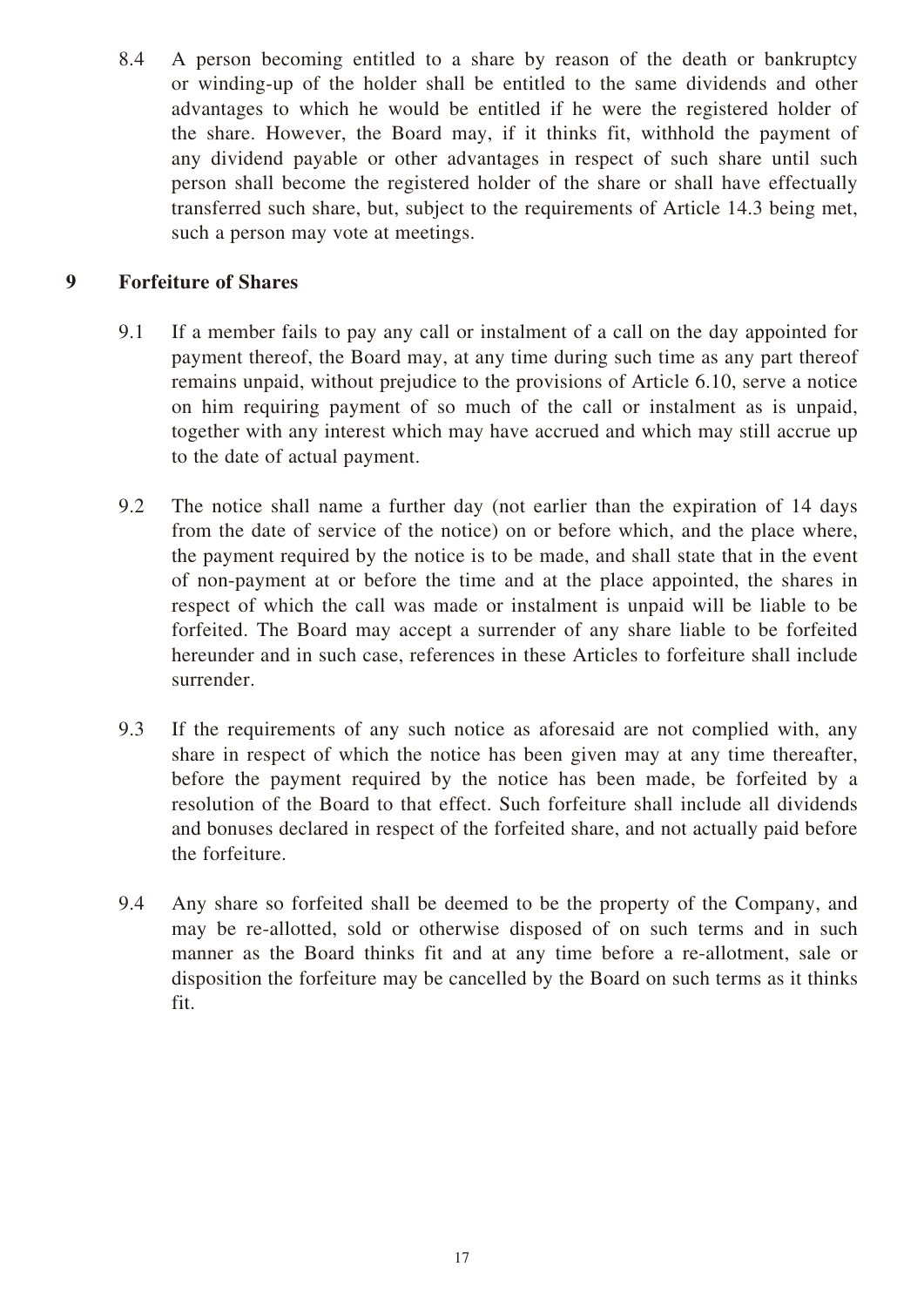- 9.5 A person whose shares have been forfeited shall cease to be a member in respect of the forfeited shares but shall, notwithstanding this, remain liable to pay to the Company all monies which, at the date of forfeiture, were payable by him to the Company in respect of the shares, together with (if the Board shall in its discretion so require) interest thereon from the date of forfeiture until payment at such rate not exceeding 15% per annum as the Board may prescribe, and the Board may enforce the payment thereof if it thinks fit, and without any deduction or allowance for the value of the shares forfeited, at the date of forfeiture. For the purposes of this Article any sum which, by the terms of issue of a share, is payable thereon at a fixed time which is subsequent to the date of forfeiture, whether on account of the nominal value of the share or by way of premium, shall notwithstanding that time has not yet arrived, be deemed to be payable at the date of forfeiture, and the same shall become due and payable immediately upon the forfeiture, but interest thereon shall only be payable in respect of any period between the said fixed time and the date of actual payment.
- 9.6 A statutory declaration in writing that the declarant is a Director or Secretary, and that a share in the Company has been duly forfeited on a date stated in the declaration, shall be conclusive evidence of the facts therein stated as against all persons claiming to be entitled to the share. The Company may receive the consideration, if any, given for the share on any re-allotment, sale or disposition thereof and the Board may authorise any person to execute a letter of re-allotment or transfer the share in favour of the person to whom the share is re-allotted, sold or disposed of and he shall thereupon be registered as the holder of the share, and shall not be bound to see to the application of the subscription or purchase money, if any, nor shall his title to the share be affected by any irregularity or invalidity in the proceedings in reference to the forfeiture, re-allotment, sale or other disposal of the share.
- 9.7 When any share shall have been forfeited, notice of the forfeiture shall be given to the member in whose name it stood immediately prior to the forfeiture, and an entry of the forfeiture, with the date thereof, shall forthwith be made in the register. Notwithstanding the above, no forfeiture shall be in any manner invalidated by any omission or neglect to give such notice as aforesaid.
- 9.8 Notwithstanding any such forfeiture as aforesaid, the Board may at any time, before any share so forfeited shall have been re-allotted, sold, or otherwise disposed of, permit the share forfeited to be redeemed upon the terms of payment of all calls and interest due upon and expenses incurred in respect of the share, and upon such further terms (if any) as it thinks fit.
- 9.9 The forfeiture of a share shall not prejudice the right of the Company to any call already made or instalment payable thereon.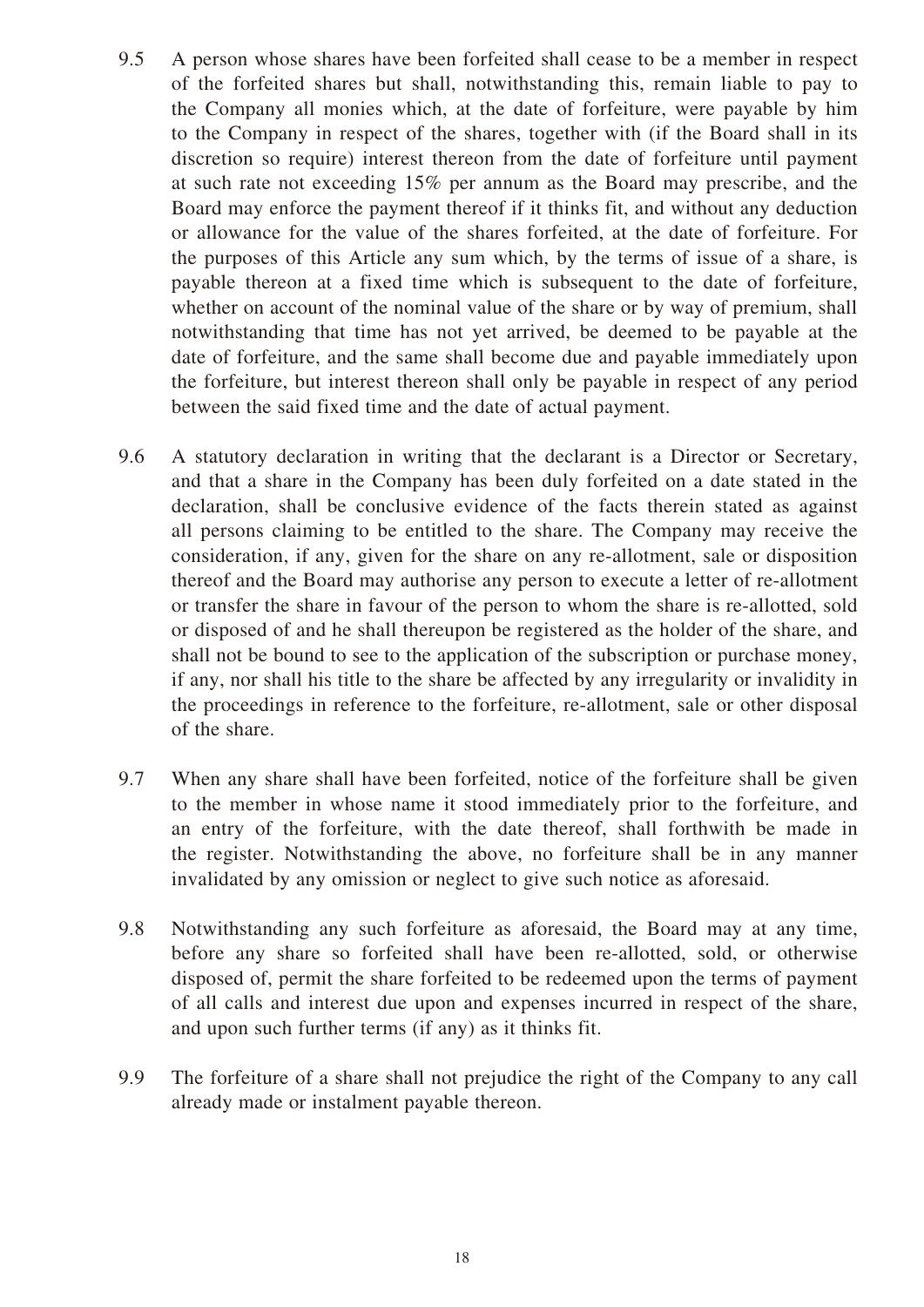9.10 The provisions of these Articles as to forfeiture shall apply in the case of nonpayment of any sum which, by the terms of issue of a share, becomes payable at a fixed time, whether on account of the nominal value of the share or by way of premium, as if the same had been payable by virtue of a call duly made and notified.

# **10 Alteration of Capital**

- 10.1 The Company may from time to time by ordinary resolution:
	- (a) consolidate and divide all or any of its share capital into shares of larger amount than its existing shares. On any consolidation of fully paid shares and division into shares of larger amount, the Board may settle any difficulty which may arise as it thinks expedient and in particular (but without prejudice to the generality of the foregoing) may as between the holders of shares to be consolidated determine which particular shares are to be consolidated into each consolidated share, and if it shall happen that any person shall become entitled to fractions of a consolidated share or shares, such fractions may be sold by some person appointed by the Board for that purpose and the person so appointed may transfer the shares so sold to the purchaser thereof and the validity of such transfer shall not be questioned, and so that the net proceeds of such sale (after deduction of the expenses of such sale) may either be distributed among the persons who would otherwise be entitled to a fraction or fractions of a consolidated share or shares rateably in accordance with their rights and interests or may be paid to the Company for the Company's benefit;
	- (b) cancel any shares which at the date of the passing of the resolution have not been taken or agreed to be taken by any person, and diminish the amount of its share capital by the amount of the shares so cancelled subject to the provisions of the Companies Law; and
	- (c) sub-divide its shares or any of them into shares of smaller amount than is fixed by the Memorandum of Association of the Company, subject nevertheless to the provisions of the Companies Law, and so that the resolution whereby any share is sub-divided may determine that, as between the holders of the shares resulting from such sub-division, one or more of the shares may have any such preferred or other special rights, over, or may have such deferred rights or be subject to any such restrictions as compared with the others as the Company has power to attach to unissued or new shares.
- 10.2 The Company may by special resolution reduce its share capital or any capital redemption reserve in any manner authorised and subject to any conditions prescribed by the Companies Law.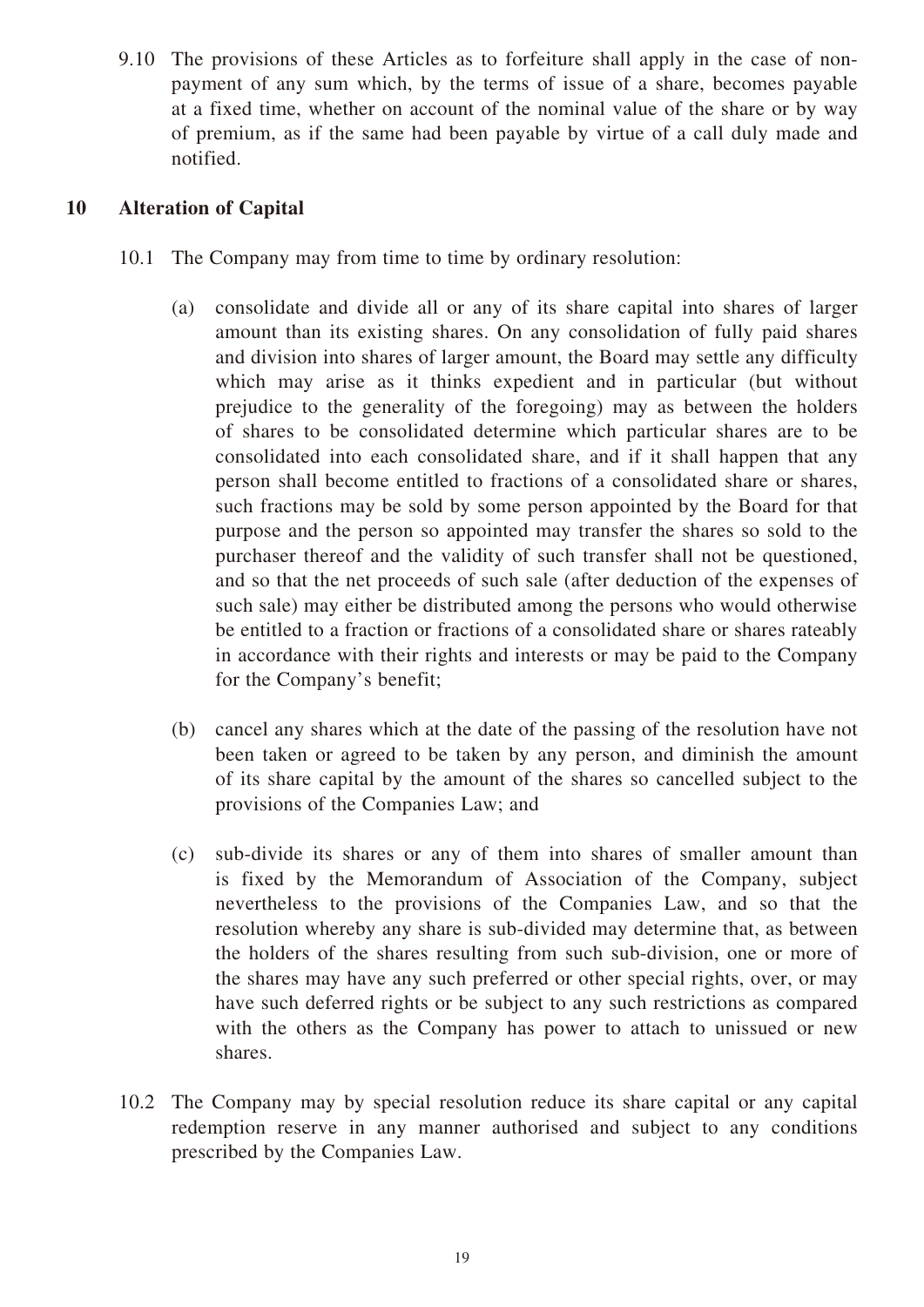# **11 Borrowing Powers**

- 11.1 The Board may from time to time at its discretion exercise all the powers of the Company to raise or borrow or to secure the payment of any sum or sums of money for the purposes of the Company and to mortgage or charge its undertaking, property and assets (present and future) and uncalled capital or any part thereof.
- 11.2 The Board may raise or secure the payment or repayment of such sum or sums in such manner and upon such terms and conditions in all respects as it thinks fit and, in particular, by the issue of debentures, debenture stock, bonds or other securities of the Company, whether outright or as collateral security for any debts, liability or obligations of the Company or of any third party.
- 11.3 Debentures, debenture stock, bonds and other securities may be made assignable free from any equities between the Company and the person to whom the same may be issued.
- 11.4 Any debentures, debenture stock, bonds or other securities may be issued at a discount, premium or otherwise and with any special privileges as to redemption, surrender, drawings, allotment of shares, attending and voting at general meetings of the Company, appointment of Directors and otherwise.
- 11.5 The Board shall cause a proper register to be kept, in accordance with the provisions of the Companies Law, of all mortgages and charges specifically affecting the property of the Company and shall duly comply with the requirements of the Companies Law in regard to the registration of mortgages and charges therein specified and otherwise.
- 11.6 If the Company issues debentures or debenture stock (whether as part of a series or as individual instruments) not transferable by delivery, the Board shall cause a proper register to be kept of the holders of such debentures.
- 11.7 Where any uncalled capital of the Company is charged, all persons taking any subsequent charge thereon shall take the same subject to such prior charge, and shall not be entitled, by notice to the members or otherwise, to obtain priority over such prior charge.

# **12 General Meetings**

12.1 The Company shall hold a general meeting as its annual general meeting in each year other than the year of the Company's adoption of these Articles, within a period of not more than 15 months after the holding of the last preceding annual general meeting or not more than 18 months after the date of adoption of these Articles (or such longer period as the Exchange may authorise). The annual general meeting shall be specified as such in the notices calling it and shall be held at such time and place as the Board shall appoint.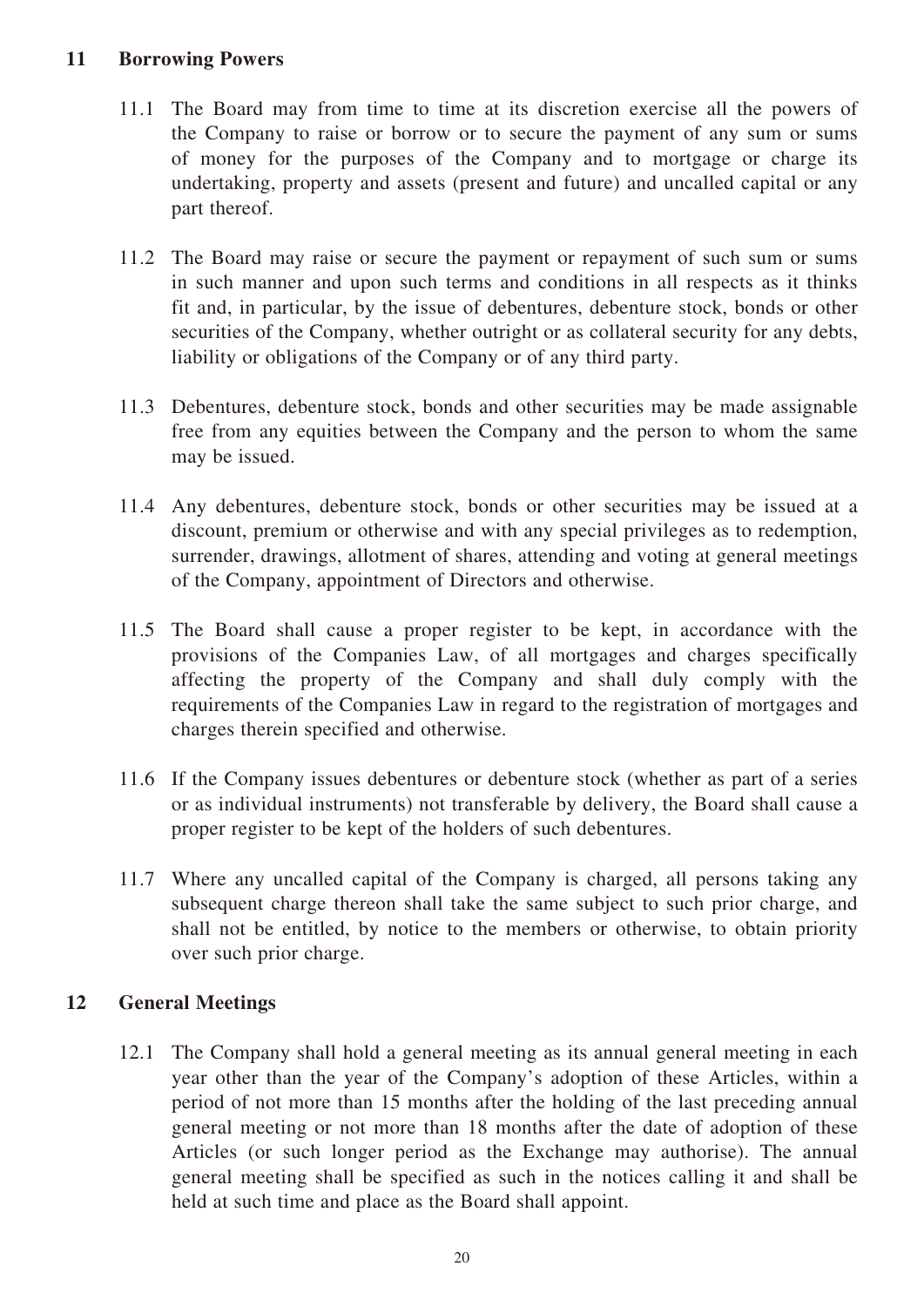- 12.2 All general meetings other than annual general meetings shall be called extraordinary general meetings.
- 12.3 The Board may, whenever it thinks fit, convene an extraordinary general meeting. General meetings shall also be convened on the written requisition of any one or more members holding together, as at the date of deposit of the requisition, shares representing not less than one-tenth of the paid up capital of the Company which carry the right of voting at general meetings of the Company. The written requisition shall be deposited at the principal office of the Company in Hong Kong or, in the event the Company ceases to have such a principal office, the registered office of the Company, specifying the objects of the meeting and signed by the requisitionist(s). If the Board does not within 21 days from the date of deposit of the requisition proceed duly to convene the meeting to be held within a further 21 days, the requisitionist(s) themselves or any of them representing more than one-half of the total voting rights of all of them, may convene the general meeting in the same manner, as nearly as possible, as that in which meetings may be convened by the Board provided that any meeting so convened shall not be held after the expiration of three months from the date of deposit of the requisition, and all reasonable expenses incurred by the requisitionist(s) as a result of the failure of the Board shall be reimbursed to them by the Company.
- 12.4 An annual general meeting shall be called by not less than 21 days' notice in writing and any extraordinary general meeting shall be called by not less than 14 days' notice in writing. Subject to the requirement under the Listing Rules, the notice shall be exclusive of the day on which it is served or deemed to be served and of the day for which it is given, and shall specify the time, place, and agenda of the meeting, particulars of the resolutions and the general nature of the business to be considered at the meeting. The notice convening an annual general meeting shall specify the meeting as such, and the notice convening a meeting to pass a special resolution shall specify the intention to propose the resolution as a special resolution. Notice of every general meeting shall be given to the Auditors and to all members other than such as, under the provisions hereof or the terms of issue of the shares they hold, are not entitled to receive such notice from the Company.
- 12.5 Notwithstanding that a meeting of the Company is called by shorter notice than that referred to in Article 12.4, it shall be deemed to have been duly called if it is so agreed:
	- (a) in the case of a meeting called as an annual general meeting, by all the members entitled to attend and vote thereat or their proxies; and
	- (b) in the case of any other meeting, by a majority in number of the members having a right to attend and vote at the meeting, being a majority together holding not less than 95% in nominal value of the shares giving that right.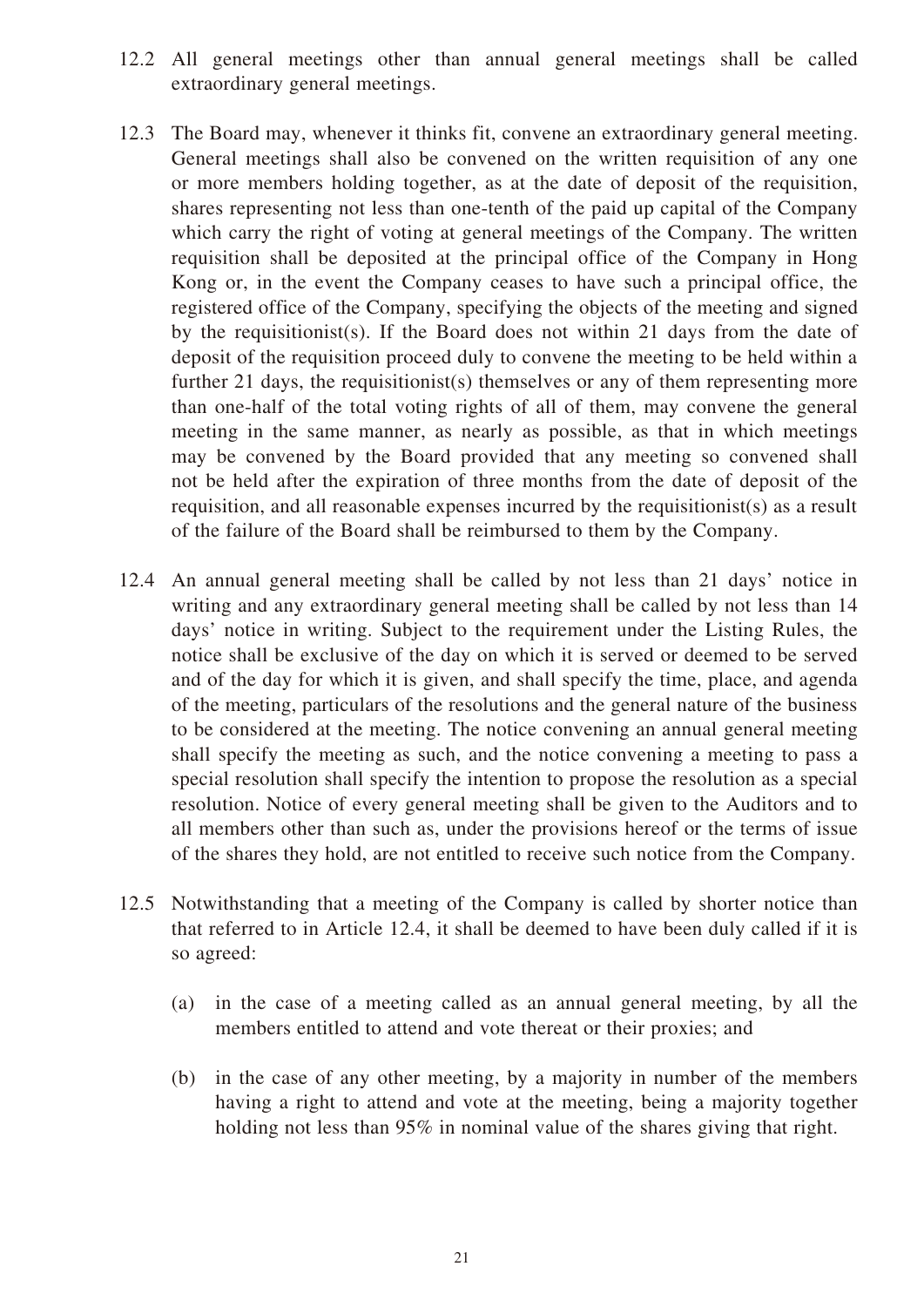- 12.6 There shall appear with reasonable prominence in every notice of general meetings of the Company a statement that a member entitled to attend and vote is entitled to appoint a proxy to attend and vote instead of him and that a proxy need not be a member.
- 12.7 The accidental omission to give any such notice to, or the non-receipt of any such notice by, any person entitled to receive notice shall not invalidate any resolution passed or any proceeding at any such meeting.
- 12.8 In cases where instruments of proxy are sent out with notices, the accidental omission to send such instrument of proxy to, or the non-receipt of such instrument of proxy by, any person entitled to receive notice shall not invalidate any resolution passed or any proceeding at any such meeting.
- 12.9 If, after the notice of a general meeting has been sent but before the meeting is held, or after the adjournment of a general meeting but before the adjourned meeting is held (whether or not notice of the adjourned meeting is required), the Board, in its absolute discretion, considers that it is impractical or unreasonable for any reason to hold a general meeting on the date or at the time and place specified in the notice calling such meeting, it may change or postpone the meeting to another date, time and place in accordance with Article 12.11.
- 12.10 The Board shall also have the power to provide in every notice calling a general meeting that in the event of a gale warning or a black rainstorm warning (or the equivalent in the location of the relevant meeting) is in force at any time on the day of the general meeting (unless such warning has been cancelled at least a minimum period of time prior to the general meeting as the Board may specify in the relevant notice), the meeting shall be postponed without further notice to be reconvened on a later date in accordance with Article 12.11. Where a general meeting is so postponed in accordance with this Article, the Company shall endeavour to cause a notice of such postponement to be placed on the Company's Website and published on the Exchange's website as soon as practicable (provided that failure to place or publish such notice shall not affect the automatic postponement of such meeting).
- 12.11 Where a general meeting is postponed in accordance with Article 12.9 or Article 12.10:
	- (a) the Board shall fix the date, time and place for the reconvened meeting and at least seven clear days' notice shall be given for the reconvened meeting by one of the means specified in Article 30.1; and such notice shall specify the date, time and place at which the postponed meeting will be reconvened, and the date and time by which proxies shall be submitted in order to be valid at such reconvened meeting (provided that any proxy submitted for the original meeting shall continue to be valid for the reconvened meeting unless revoked or replaced by a new proxy); and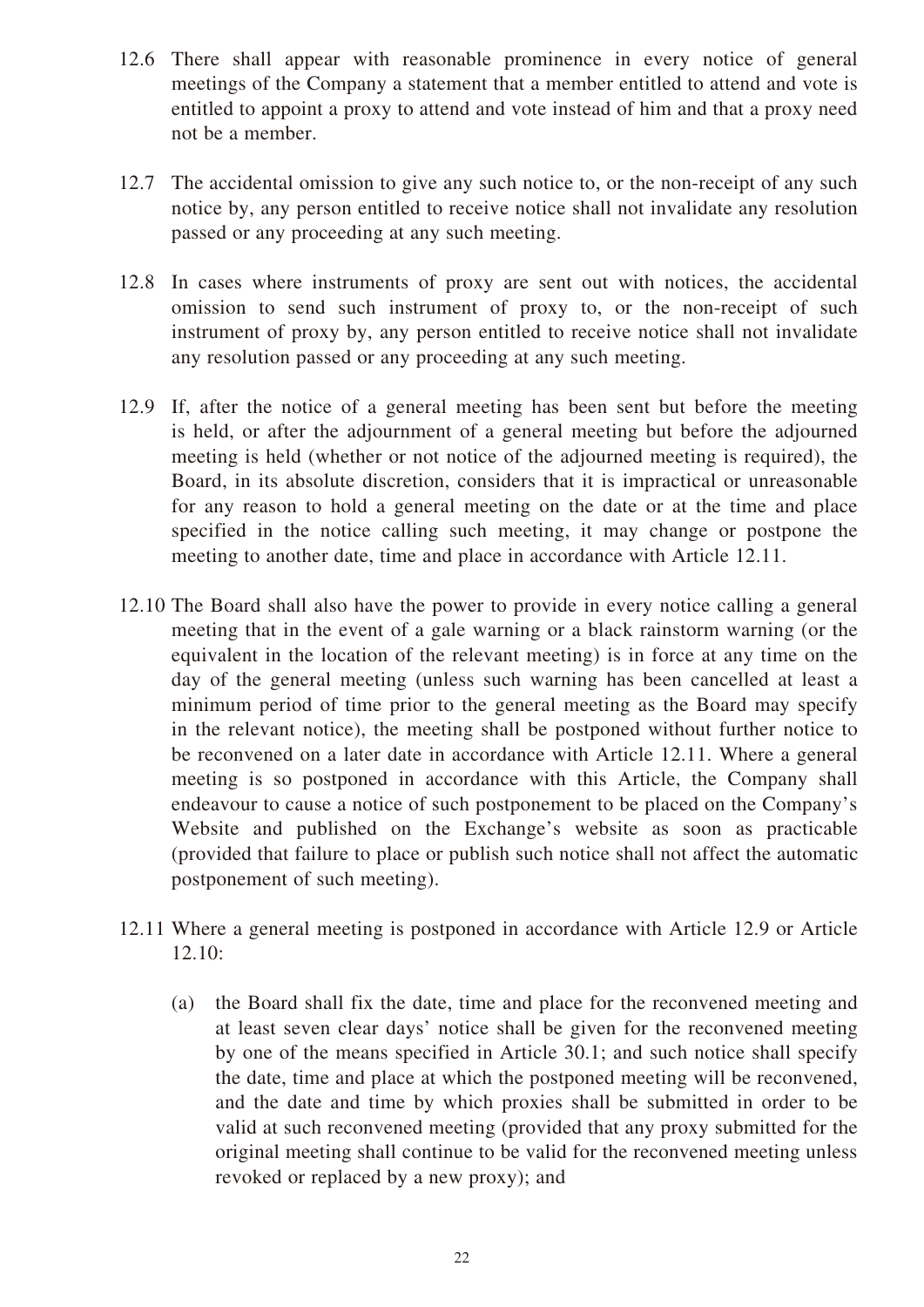(b) notice of the business to be transacted at the reconvened meeting shall not be required, nor shall any accompanying documents be required to be recirculated, provided that the business to be transacted at the reconvened meeting is the same as that set out in the notice of the original meeting circulated to the members of the Company.

# **13 Proceedings at General Meetings**

- 13.1 For all purposes the quorum for a general meeting shall be two members present in person (or in the case of a corporation, by its duly authorised representative) or by proxy provided always that if the Company has only one member of record the quorum shall be that one member present in person or by proxy. No business (except the appointment of a Chairman) shall be transacted at any general meeting unless the requisite quorum shall be present at the commencement of the business.
- 13.2 If within 15 minutes from the time appointed for the meeting a quorum is not present, the meeting, if convened upon the requisition of members, shall be dissolved, but in any other case it shall stand adjourned to the same day in the next week and at such time and place as shall be decided by the Board, and if at such adjourned meeting a quorum is not present within 15 minutes from the time appointed for holding the meeting, the member or members present in person (or in the case of a corporation, by its duly authorised representative) or by proxy shall be a quorum and may transact the business for which the meeting was called.
- 13.3 The chairman of the board of Directors shall take the chair at every general meeting, or, if there be no such chairman or, if at any general meeting such chairman shall not be present within 15 minutes after the time appointed for holding such meeting or is unwilling to act, the Directors present shall choose another Director as Chairman, and if no Director be present, or if all the Directors present decline to take the chair, or if the Chairman chosen shall retire from the chair, then the members present (whether in person or represented by proxy or duly authorised representative) shall choose one of their own number to be Chairman.
- 13.4 The Chairman may, with the consent of any general meeting at which a quorum is present, and shall, if so directed by the meeting, adjourn any meeting from time to time and from place to place as the meeting shall determine. Whenever a meeting is adjourned for 14 days or more, at least seven clear days' notice, specifying the place, the day and the hour of the adjourned meeting shall be given in the same manner as in the case of an original meeting but it shall not be necessary to specify in such notice the nature of the business to be transacted at the adjourned meeting. Save as aforesaid, no member shall be entitled to any notice of an adjournment or of the business to be transacted at any adjourned meeting. No business shall be transacted at any adjourned meeting other than the business which might have been transacted at the meeting from which the adjournment took place.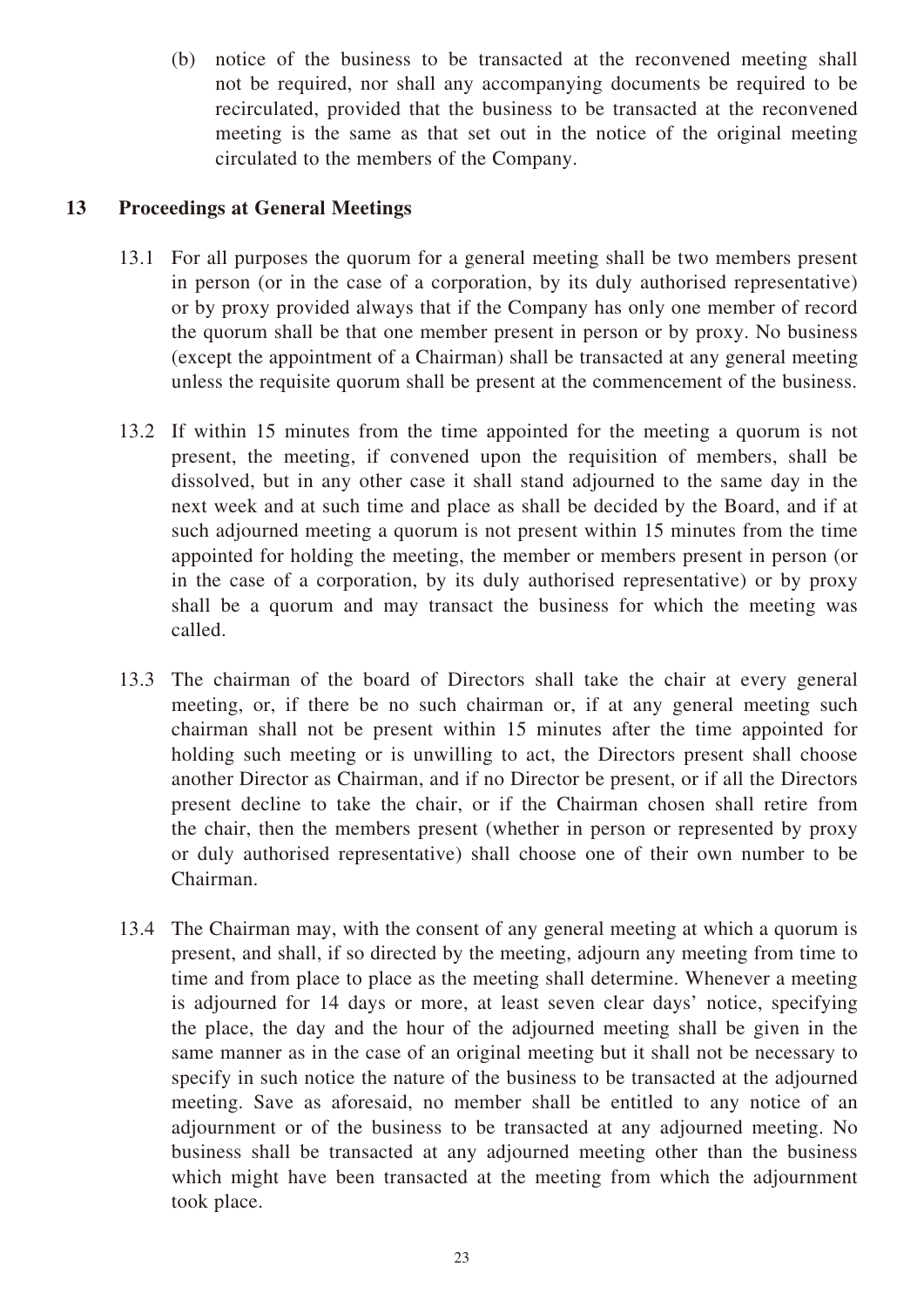- 13.5 At any general meeting a resolution put to the vote of the meeting shall be decided on a poll save that the Chairman may, in good faith, allow a resolution which relates purely to a procedural or administrative matter as prescribed under the Listing Rules to be voted on by a show of hands.
- 13.6 A poll shall (subject as provided in Article 13.7) be taken in such manner (including the use of ballot or voting papers or tickets) and at such time and place, not being more than 30 days from the date of the meeting or adjourned meeting at which the poll was taken as the Chairman directs. No notice need be given of a poll not taken immediately. The result of the poll shall be deemed to be the resolution of the meeting at which the poll was taken.
- 13.7 Any poll on the election of a Chairman of a meeting or any question of adjournment shall be taken at the meeting and without adjournment.
- 13.8 Where a resolution is voted on by a show of hands as permitted under the Listing Rules, a declaration by the Chairman that a resolution has been carried, or carried unanimously, or by a particular majority, or lost, and an entry to that effect in the minute book of the Company shall be conclusive evidence of that fact without proof of the number or proportion of the votes recorded in favour of or against such resolution.
- 13.9 In the case of an equality of votes, whether on a poll or on a show of hands, the Chairman of the meeting at which the poll or show of hands is taken shall be entitled to a second or casting vote.
- 13.10 A resolution in writing (in one or more counterparts), including a special resolution, signed by all members for the time being entitled to receive notice of and to attend and vote at general meetings (or being corporations by their duly appointed representatives) shall be as valid and effective as if the same had been passed at a general meeting of the Company duly convened and held. Any such resolution shall be deemed to have been passed at a meeting held on the date on which it was signed by the last member to sign.

# **14 Votes of Members**

14.1 Subject to any special rights, privileges or restrictions as to voting for the time being attached to any class or classes of shares, at any general meeting where a show of hands is allowed, every member present in person (or, in the case of a member being a corporation, by its duly authorised representative) shall have one vote, and on a poll every member present in person (or, in the case of a member being a corporation, by its duly authorised representative) or by proxy shall have one vote for each share registered in his name in the register. On a poll a member entitled to more than one vote is under no obligation to cast all his votes in the same way. For the avoidance of doubt, where more than one proxy is appointed by a recognised clearing house (or its nominee(s)), each such proxy shall have one vote on a show of hands and is under no obligation to cast all his votes in the same way on a poll.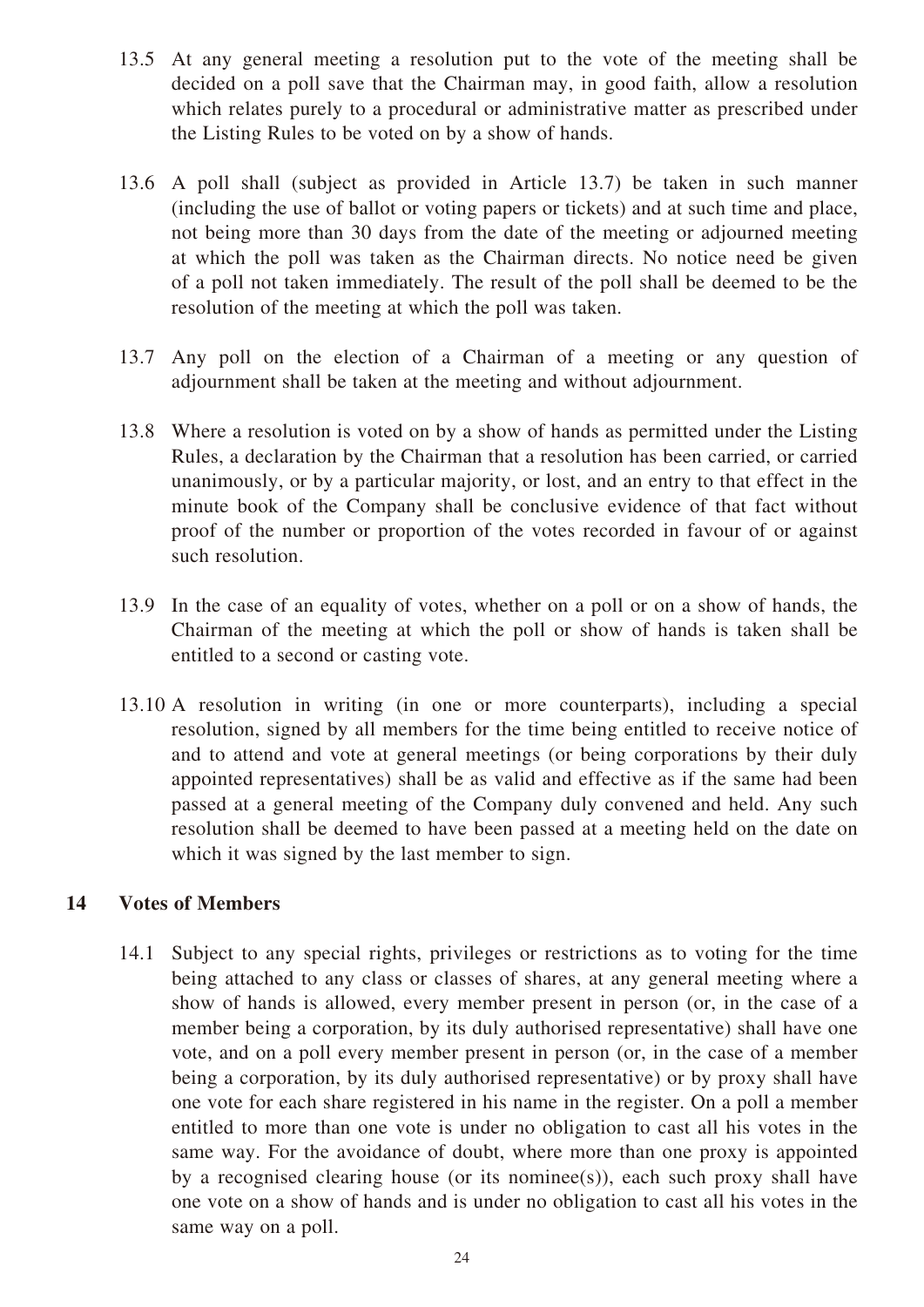- 14.2 Where any member is, under the Listing Rules, required to abstain from voting on any particular resolution or restricted to voting only for or only against any particular resolution, any votes cast by or on behalf of such member in contravention of such requirement or restriction shall not be counted.
- 14.3 Any person entitled under Article 8.2 to be registered as a member may vote at any general meeting in respect thereof in the same manner as if he were the registered holder of such shares, provided that at least 48 hours before the time of the holding of the meeting or adjourned meeting (as the case may be) at which he proposed to vote, he shall satisfy the Board of his right to be registered as the holder of such shares or the Board shall have previously admitted his right to vote at such meeting in respect thereof.
- 14.4 Where there are joint registered holders of any share, any one of such persons may vote at any meeting, either personally or by proxy, in respect of such share as if he were solely entitled thereto; but if more than one of such joint holders be present at any meeting personally or by proxy, that one of the said persons so present being the most or, as the case may be, the more senior shall alone be entitled to vote in respect of the relevant joint holding and, for this purpose, seniority shall be determined by reference to the order in which the names of the joint holders stand on the register in respect of the relevant joint holding. Several executors or administrators of a deceased member in whose name any share stands shall for the purposes of this Article be deemed joint holders thereof.
- 14.5 A member in respect of whom an order has been made by any competent court or official on the grounds that he is or may be suffering from mental disorder or is otherwise incapable of managing his affairs may vote by any person authorised in such circumstances to do so, and such person may vote by proxy.
- 14.6 Save as expressly provided in these Articles or as otherwise determined by the Board, no person other than a member duly registered and who shall have paid all sums for the time being due from him payable to the Company in respect of his shares shall be entitled to be present or to vote (save as proxy for another member), or to be reckoned in a quorum, either personally or by proxy at any general meeting.
- 14.7 No objection shall be raised as to the qualification of any person exercising or purporting to exercise any vote or to the admissibility of any vote except at the meeting or adjourned meeting at which the person exercising or purporting to exercise his vote or the vote objected to is given or tendered, and every vote not disallowed at such meeting shall be valid for all purposes. In the case of any dispute as to the admission or rejection of any vote, the Chairman of the meeting shall determine the same and such determination shall be final and conclusive.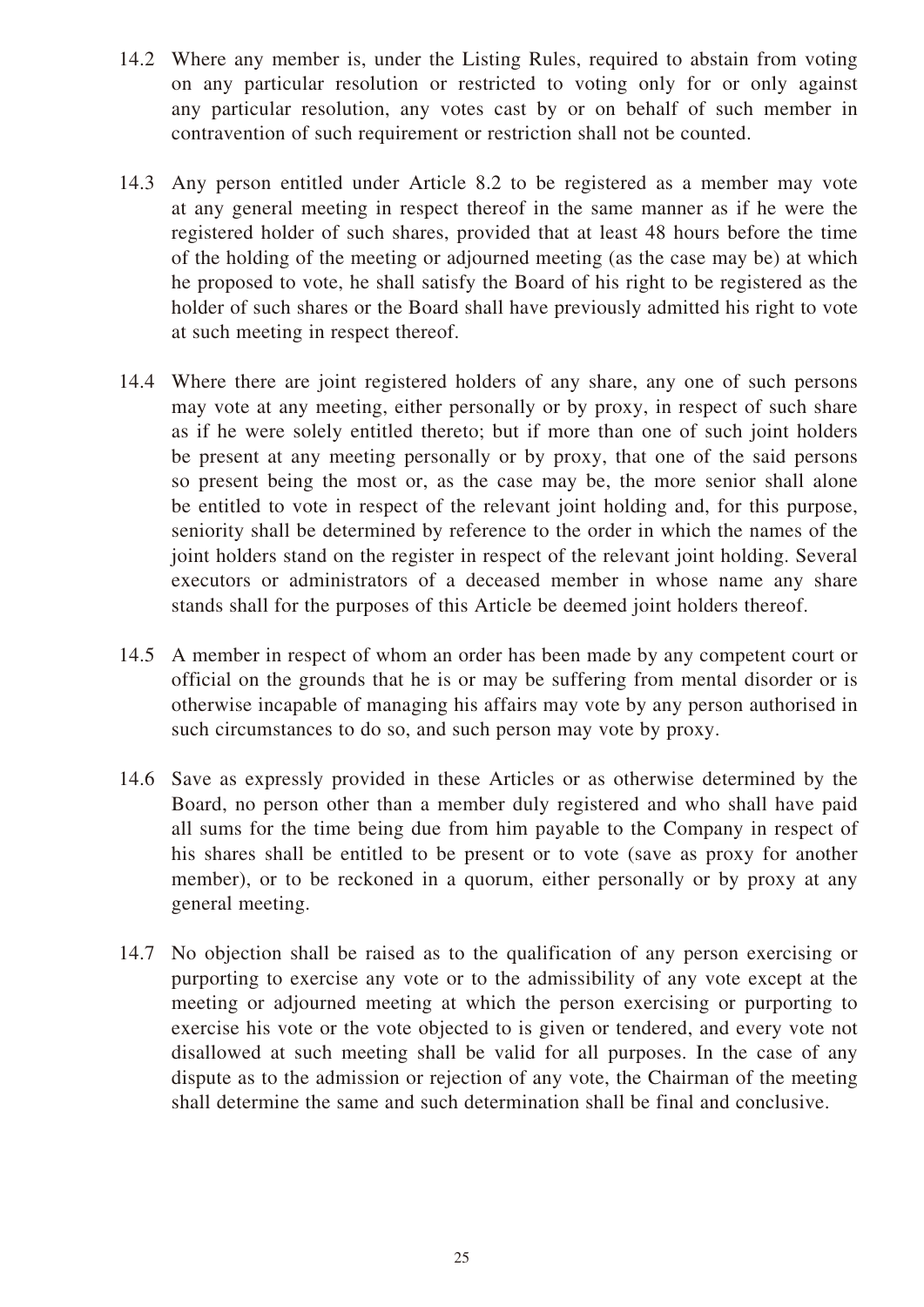- 14.8 Any member entitled to attend and vote at a meeting of the Company shall be entitled to appoint another person (who must be an individual) as his proxy to attend and vote instead of him and a proxy so appointed shall have the same right as the member to speak at the meeting. Votes may be given either personally or by proxy. A proxy need not be a member. A member may appoint any number of proxies to attend in his stead at any one general meeting (or at any one class meeting).
- 14.9 The instrument appointing a proxy shall be in writing under the hand of the appointor or of his attorney authorised in writing, or if the appointor is a corporation, either under its seal or under the hand of an officer, attorney or other person duly authorised to sign the same.
- 14.10 The instrument appointing a proxy and (if required by the Board) the power of attorney or other authority, (if any) under which it is signed, or a notarially certified copy of such power or authority, shall be delivered at the registered office of the Company (or at such other place as may be specified in the notice convening the meeting or in any notice of any adjournment or, in either case, in any document sent therewith) not less than 48 hours before the time appointed for holding the meeting or adjourned meeting at which the person named in the instrument proposes to vote, or, in the case of a poll taken subsequently to the date of a meeting or adjourned meeting, not less than 48 hours before the time appointed for the taking of the poll, and in default the instrument of proxy shall not be treated as valid provided always that the Chairman of the meeting may at his discretion direct that an instrument of proxy shall be deemed to have been duly deposited upon receipt of telex or cable or facsimile confirmation from the appointor that the instrument of proxy duly signed is in the course of transmission to the Company. No instrument appointing a proxy shall be valid after the expiration of 12 months from the date named in it as the date of its execution. Delivery of any instrument appointing a proxy shall not preclude a member from attending and voting in person at the meeting or poll concerned and, in such event, the instrument appointing a proxy shall be deemed to be revoked.
- 14.11 Every instrument of proxy, whether for a specified meeting or otherwise, shall be in common form or such other form that complies with the Listing Rules as the Board may from time to time approve, provided that it shall enable a member, according to his intention, to instruct his proxy to vote in favour of or against (or in default of instructions or in the event of conflicting instructions, to exercise his discretion in respect of) each resolution to be proposed at the meeting to which the form of proxy relates.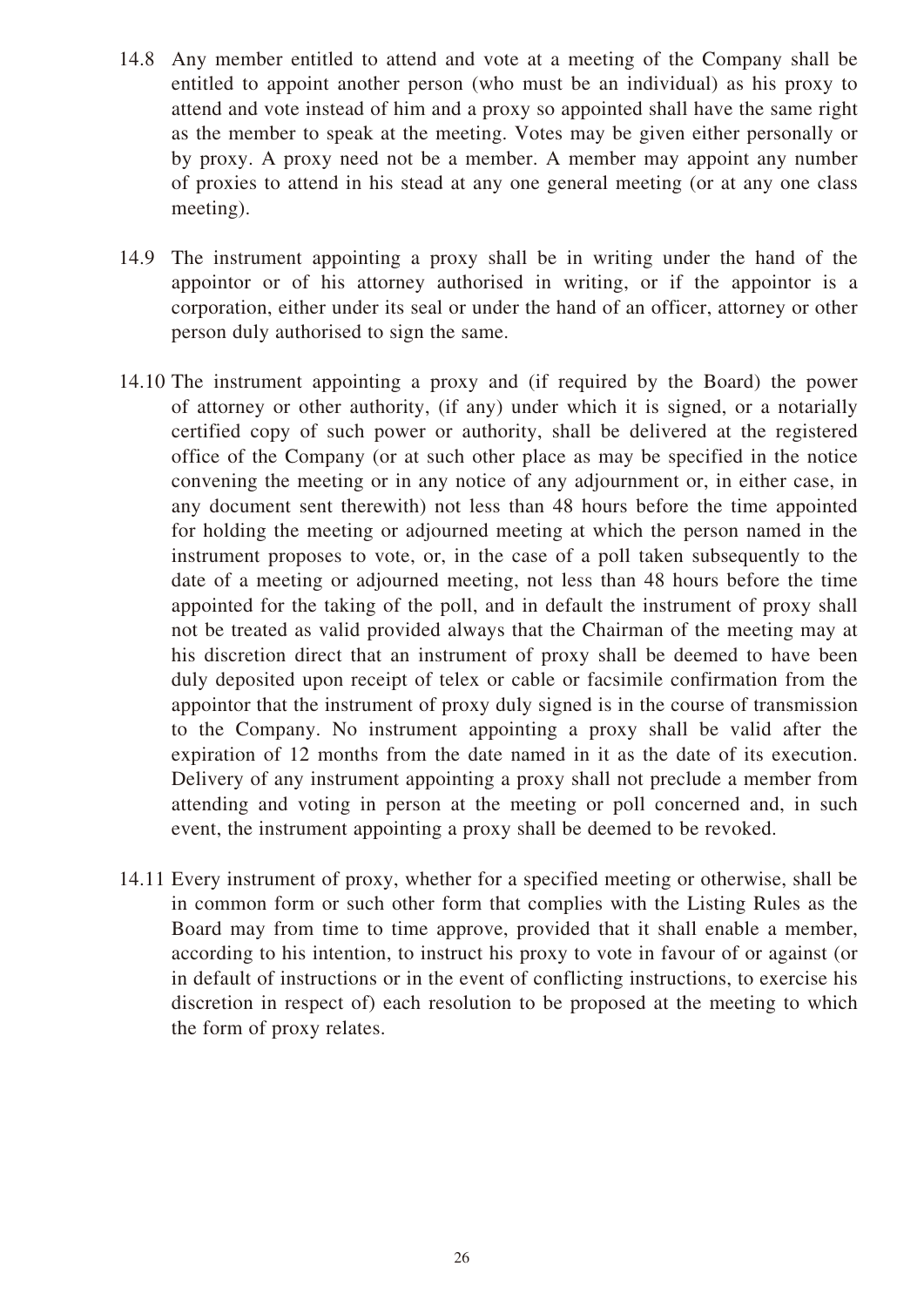- 14.12 The instrument appointing a proxy to vote at a general meeting shall: (a) be deemed to confer authority to vote on any amendment of a resolution put to the meeting for which it is given as the proxy thinks fit; and (b) unless the contrary is stated therein, be valid as well for any adjournment of the meeting as for the meeting to which it relates, provided that the meeting was originally held within 12 months from such date.
- 14.13 A vote given in accordance with the terms of an instrument of proxy or resolution of a member shall be valid notwithstanding the previous death or insanity of the principal or revocation of the proxy or power of attorney or other authority under which the proxy or resolution of a member was executed or revocation of the relevant resolution or the transfer of the share in respect of which the proxy was given, provided that no intimation in writing of such death, insanity, revocation or transfer as aforesaid shall have been received by the Company at its registered office, or at such other place as is referred to in Article 14.10, at least two hours before the commencement of the meeting or adjourned meeting at which the proxy is used.
- 14.14 Any corporation which is a member may, by resolution of its directors or other governing body or by power of attorney, authorise such person as it thinks fit to act as its representative at any meeting of the Company or of members of any class of shares and the person so authorised shall be entitled to exercise the same powers on behalf of the corporation which he represents as that corporation could exercise if it were an individual member and where a corporation is so represented, it shall be treated as being present at any meeting in person.
- 14.15 If a recognised clearing house (or its nominee(s)) is a member it may authorise such person or persons as it thinks fit to act as its representative(s) at any general meeting of the Company or at any general meeting of any class of members provided that, if more than one person is so authorised, the authorisation shall specify the number and class of shares in respect of which each such person is so authorised. The person so authorised will be deemed to have been duly authorised without the need of producing any documents of title, notarised authorisation and/ or further evidence to substantiate that it is so authorised. A person so authorised pursuant to this provision shall be entitled to exercise the same rights and powers on behalf of the recognised clearing house (or its nominee(s)) which he represents as that recognised clearing house (or its nominee(s)) could exercise as if such person were an individual member holding the number and class of shares specified in such authorisation, including, where a show of hands is allowed, the right to vote individually on a show of hands, notwithstanding any contrary provision contained in these Articles.

# **15 Registered Office**

The registered office of the Company shall be at such place in the Cayman Islands as the Board shall from time to time appoint.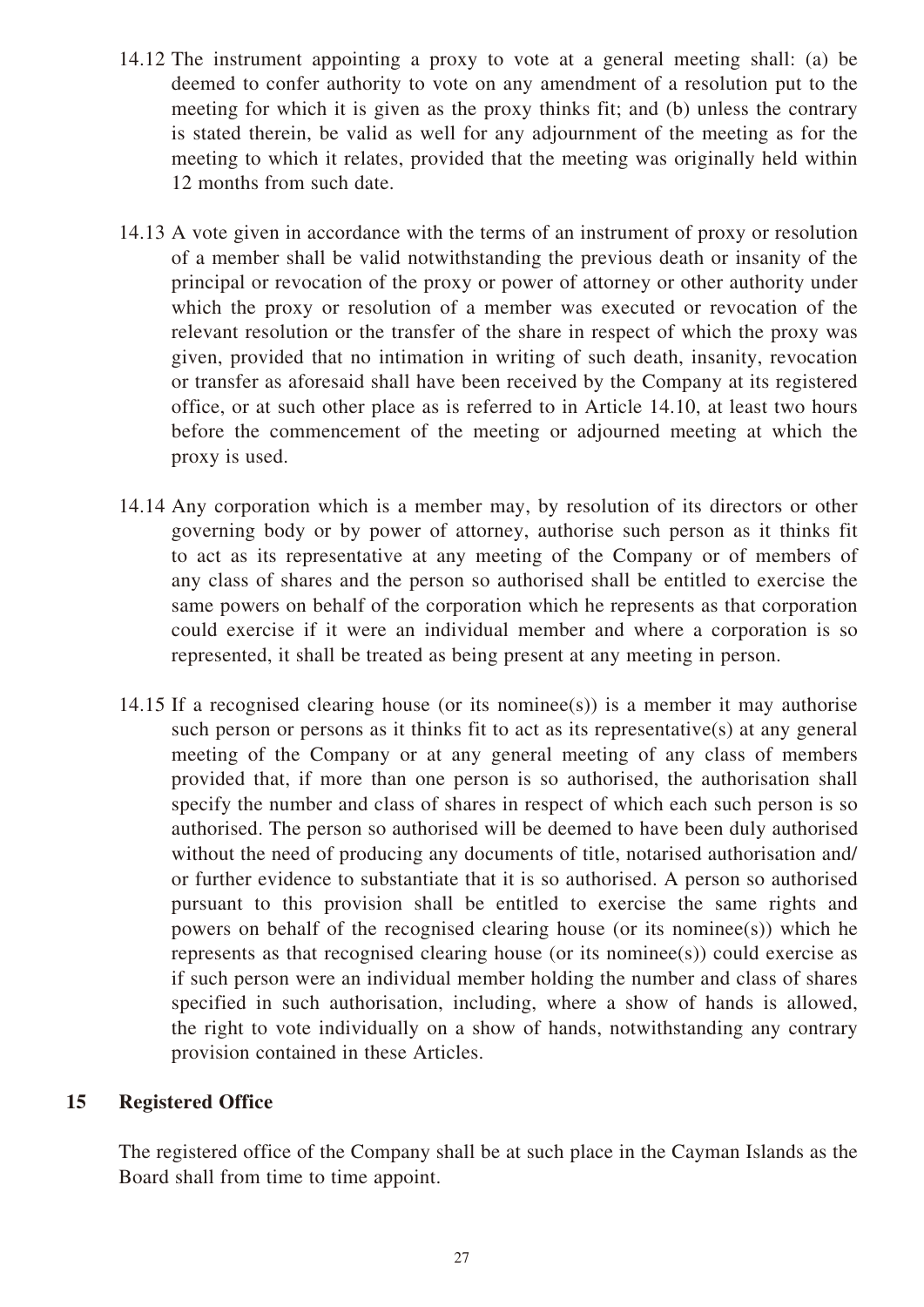#### **16 Board of Directors**

- 16.1 The number of Directors shall not be less than two.
- 16.2 The Board shall have power from time to time and at any time to appoint any person as a Director either to fill a casual vacancy or as an addition to the Board. Any Director so appointed shall hold office only until the next following general meeting of the Company and shall then be eligible for re-election at that meeting.
- 16.3 The Company may from time to time in general meeting by ordinary resolution increase or reduce the number of Directors but so that the number of Directors shall not be less than two. Subject to the provisions of these Articles and the Companies Law, the Company may by ordinary resolution elect any person to be a Director either to fill a casual vacancy or as an addition to the existing Directors.
- 16.4 No person shall, unless recommended by the Board, be eligible for election to the office of Director at any general meeting unless during the period, which shall be at least seven days, commencing no earlier than the day after the despatch of the notice of the meeting appointed for such election and ending no later than seven days prior to the date of such meeting, there has been given to the Secretary notice in writing by a member of the Company (not being the person to be proposed), entitled to attend and vote at the meeting for which such notice is given, of his intention to propose such person for election and also notice in writing signed by the person to be proposed of his willingness to be elected.
- 16.5 The Company shall keep at its registered office a register of directors and officers containing their names and addresses and any other particulars required by the Companies Law and shall send to the Registrar of Companies of the Cayman Islands a copy of such register and shall from time to time notify to the Registrar of Companies of the Cayman Islands any change that takes place in relation to such Directors as required by the Companies Law.
- 16.6 The Company may by ordinary resolution at any time remove any Director (including a Managing Director or other executive Director) before the expiration of his period of office notwithstanding anything in these Articles or in any agreement between the Company and such Director and may by ordinary resolution elect another person in his stead. Any person so elected shall hold office during such time only as the Director in whose place he is elected would have held the same if he had not been removed. Nothing in this Article should be taken as depriving a Director removed under any provision of this Article of compensation or damages payable to him in respect of the termination of his appointment as Director or of any other appointment or office as a result of the termination of his appointment as Director or as derogatory from any power to remove a Director which may exist apart from the provision of this Article.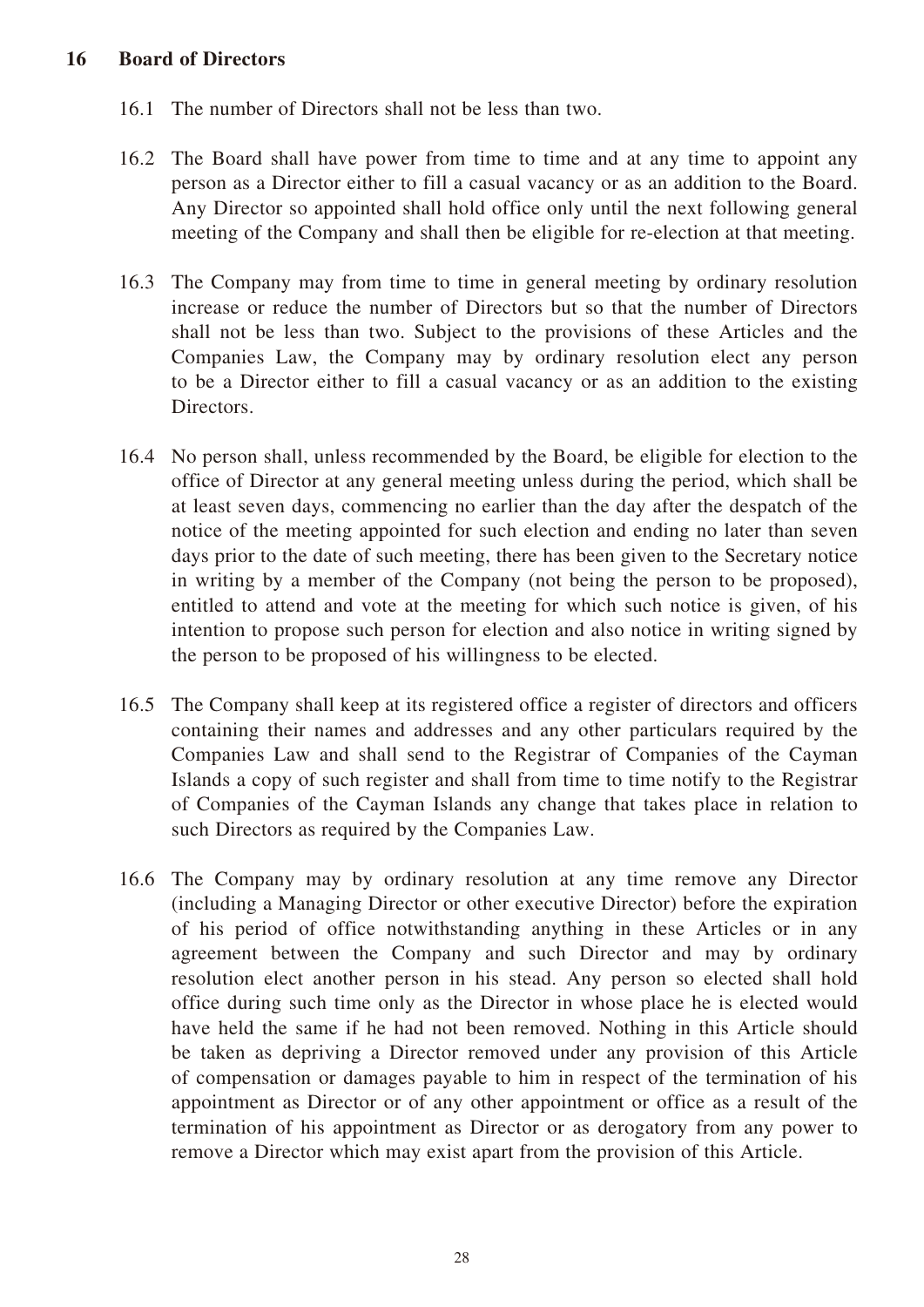- 16.7 A Director may at any time by notice in writing delivered to the registered office of the Company, the principal office of the Company in Hong Kong or at a meeting of the Board, appoint any person (including another Director) to be his alternate Director in his place during his absence and may in like manner at any time determine such appointment. Such appointment, unless previously approved by the Board, shall have effect only upon and subject to being so approved, provided that the Board may not withhold approval of any such appointment where the proposed appointee is a Director.
- 16.8 The appointment of an alternate Director shall determine on the happening of any event which, were he a Director, would cause him to vacate such office or if his appointor ceases to be a Director.
- 16.9 An alternate Director shall (except when absent from Hong Kong), be entitled to receive and waive (in lieu of his appointor) notices of meetings of the Directors and shall be entitled to attend and vote as a Director and be counted in the quorum at any such meeting at which the Director appointing him is not personally present and generally at such meeting to perform all the functions of his appointor as a Director and for the purposes of the proceedings at such meeting the provisions of these Articles shall apply as if he (instead of his appointor) were a Director. If he shall be himself a Director or shall attend any such meeting as an alternate for more than one Director his voting rights shall be cumulative and he need not use all his votes or cast all the votes he uses in the same way. If his appointor is for the time being absent from Hong Kong or otherwise not available or unable to act (as to which a certificate by the alternate shall in the absence of actual notice to the contrary to other Directors be conclusive), his signature to any resolution in writing of the Directors shall be as effective as the signature of his appointor. To such extent as the Board may from time to time determine in relation to any committee of the Board, the provisions of this Article shall also apply mutatis mutandis to any meeting of any such committee of which his appointor is a member. An alternate Director shall not, save as aforesaid, have power to act as a Director nor shall he be deemed to be a Director for the purposes of these Articles.
- 16.10 An alternate Director shall be entitled to contract and be interested in and benefit from contracts or arrangements or transactions and to be repaid expenses and to be indemnified to the same extent mutatis mutandis as if he were a Director, but he shall not be entitled to receive from the Company in respect of his appointment as alternate Director any remuneration except only such part (if any) of the remuneration otherwise payable to his appointor as such appointor may by notice in writing to the Company from time to time direct.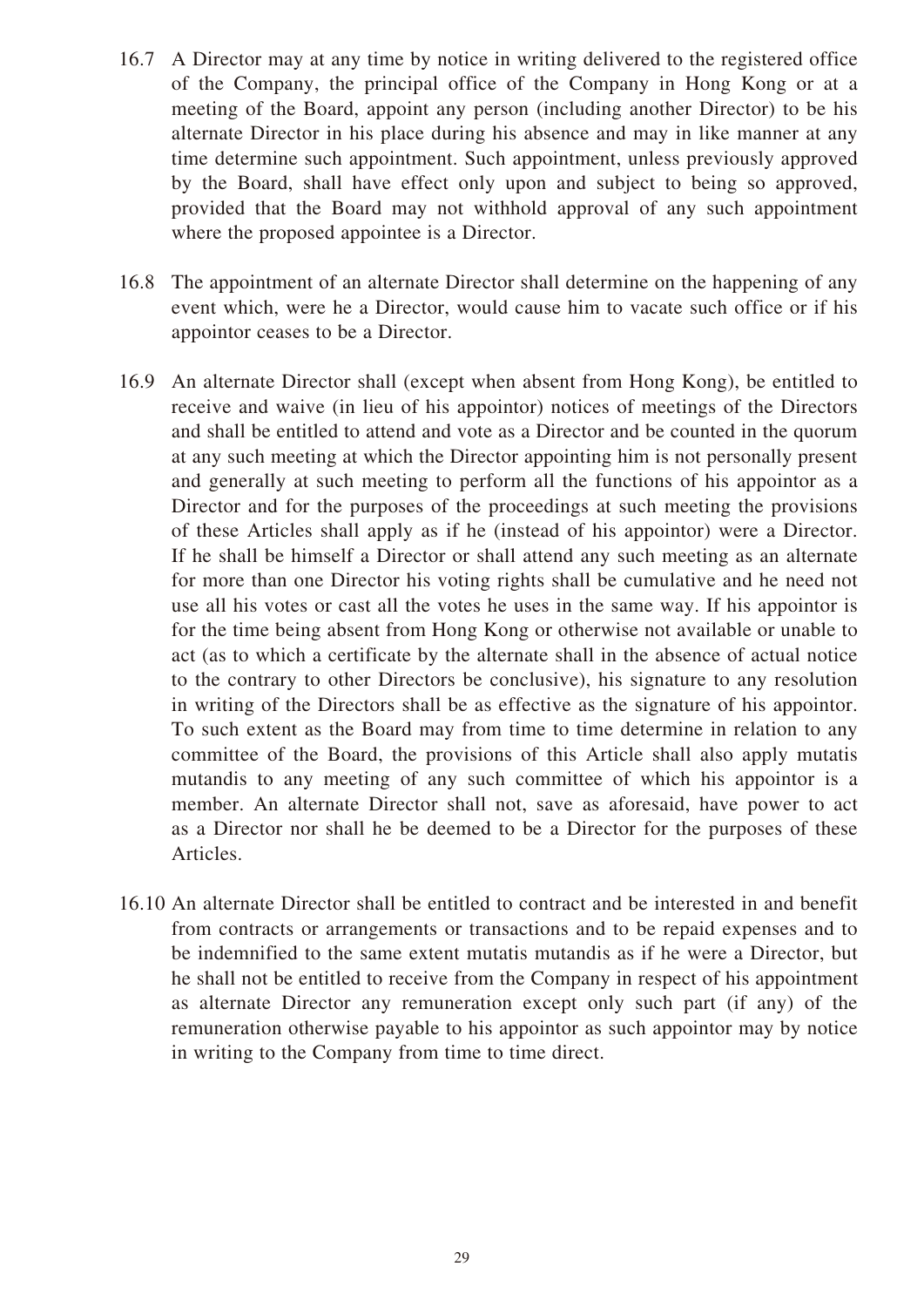- 16.11 In addition to the provisions of Articles 16.7 to 16.10, a Director may be represented at any meeting of the Board (or of any committee of the Board) by a proxy appointed by him, in which event the presence or vote of the proxy shall for all purposes be deemed to be that of the Director. A proxy need not himself be a Director and the provisions of Articles 14.8 to 14.13 shall apply mutatis mutandis to the appointment of proxies by Directors save that an instrument appointing a proxy shall not become invalid after the expiration of twelve months from its date of execution but shall remain valid for such period as the instrument shall provide or, if no such provision is made in the instrument, until revoked in writing and save also that a Director may appoint any number of proxies although only one such proxy may attend in his stead at meetings of the Board (or of any committee of the Board).
- 16.12 A Director need not hold any qualification shares. No Director shall be required to vacate office or be ineligible for re-election or re-appointment as a Director and no person shall be ineligible for appointment as a Director by reason only of his having attained any particular age.
- 16.13 The Directors shall be entitled to receive by way of remuneration for their services such sum as shall from time to time be determined by the Company in general meeting or by the Board, as the case may be, such sum (unless otherwise directed by the resolution by which it is determined) to be divided amongst the Directors in such proportions and in such manner as they may agree, or failing agreement, equally, except that in such event any Director holding office for less than the whole of the relevant period in respect of which the remuneration is paid shall only rank in such division in proportion to the time during such period for which he has held office. Such remuneration shall be in addition to any other remuneration to which a Director who holds any salaried employment or office in the Company may be entitled by reason of such employment or office.
- 16.14 Payment to any Director or past Director of any sum by way of compensation for loss of office or as consideration for or in connection with his retirement from office (not being a payment to which the Director is contractually entitled) must first be approved by the Company in general meeting.
- 16.15 The Directors shall be entitled to be paid all expenses, including travel expenses, reasonably incurred by them in or in connection with the performance of their duties as Directors including their expenses of travelling to and from Board meetings, committee meetings or general meetings or otherwise incurred whilst engaged on the business of the Company or in the discharge of their duties as Directors.
- 16.16 The Board may grant special remuneration to any Director, who shall perform any special or extra services at the request of the Company. Such special remuneration may be made payable to such Director in addition to or in substitution for his ordinary remuneration as a Director, and may be made payable by way of salary, commission or participation in profits or otherwise as may be agreed.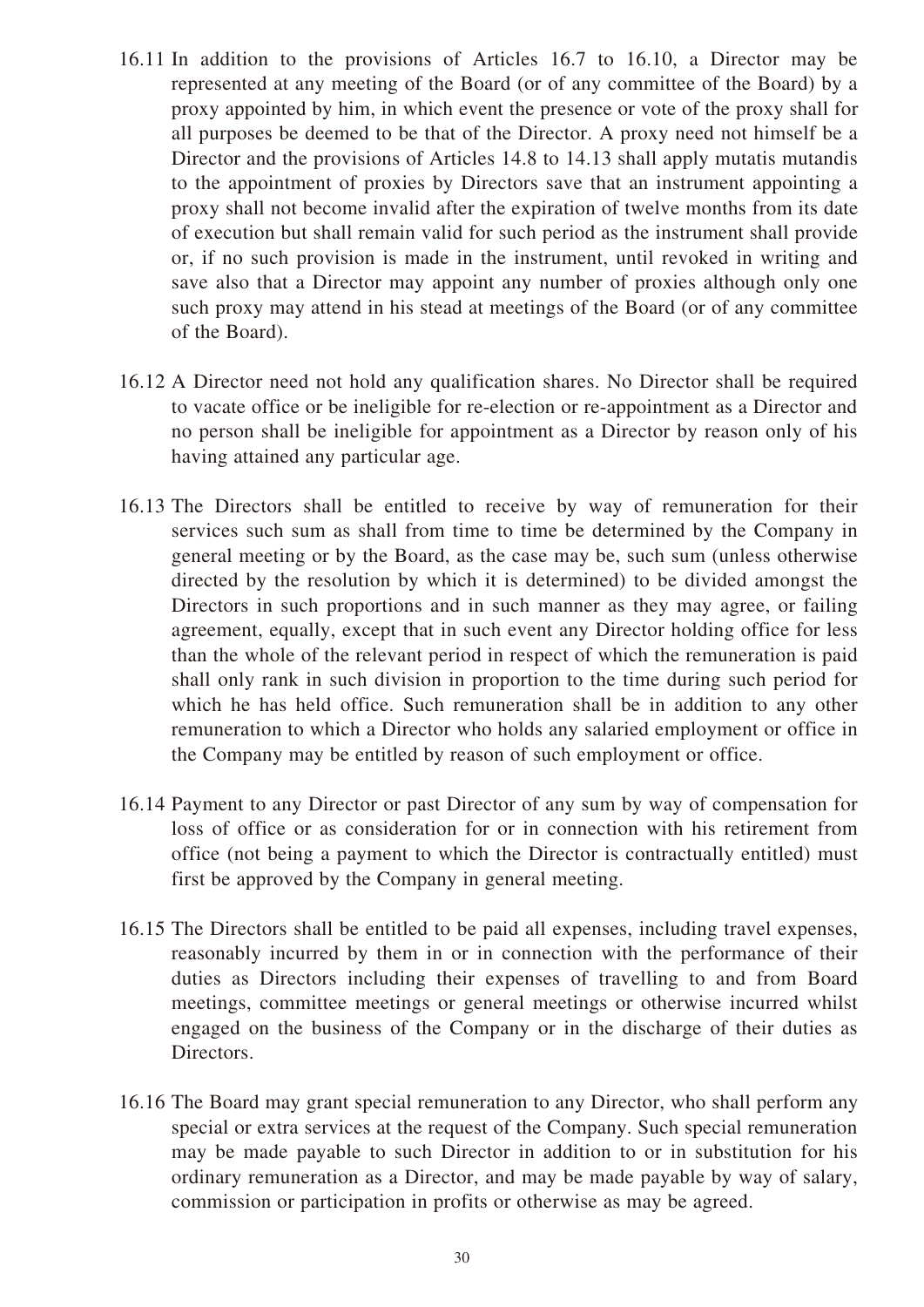- 16.17 The remuneration of an Executive Director (as appointed according to Article 17.1) or a Director appointed to any other office in the management of the Company shall from time to time be fixed by the Board and may be by way of salary, commission, or participation in profits or otherwise or by all or any of those modes and with such other benefits (including share option and/or pension and/or gratuity and/or other benefits on retirement) and allowances as the Board may from time to time decide. Such remuneration shall be in addition to such remuneration as the recipient may be entitled to receive as a Director.
- 16.18 The office of a Director shall be vacated:
	- (a) if he resigns his office by notice in writing to the Company at its registered office or its principal office in Hong Kong;
	- (b) if an order is made by any competent court or official on the grounds that he is or may be suffering from mental disorder or is otherwise incapable of managing his affairs and the Board resolves that his office be vacated;
	- (c) if, without leave, he is absent from meetings of the Board (unless an alternate Director appointed by him attends in his place) for a continuous period of 12 months, and the Board resolves that his office be vacated;
	- (d) if he becomes bankrupt or has a receiving order made against him or suspends payment or compounds with his creditors generally;
	- (e) if he ceases to be or is prohibited from being a Director by law or by virtue of any provisions in these Articles;
	- (f) if he shall be removed from office by notice in writing served upon him signed by not less than three-fourths in number (or, if that is not a round number, the nearest lower round number) of the Directors (including himself) then in office; or
	- (g) if he shall be removed from office by an ordinary resolution under Article 16.6.
- 16.19 At every annual general meeting of the Company one-third of the Directors for the time being (or, if their number is not three or a multiple of three, then the number nearest to, but not less than, one-third) shall retire from office by rotation provided that every Director (including those appointed for a specific term) shall be subject to retirement by rotation at least once every three years. Any Director required to stand for re-election pursuant to Article 16.2 shall not be taken into account in determining the number of Directors and which Directors are to retire by rotation. A retiring Director shall retain office until the close of the meeting at which he retires and shall be eligible for re-election thereat. The Company at any annual general meeting at which any Directors retire may fill the vacated office by electing a like number of persons to be Directors.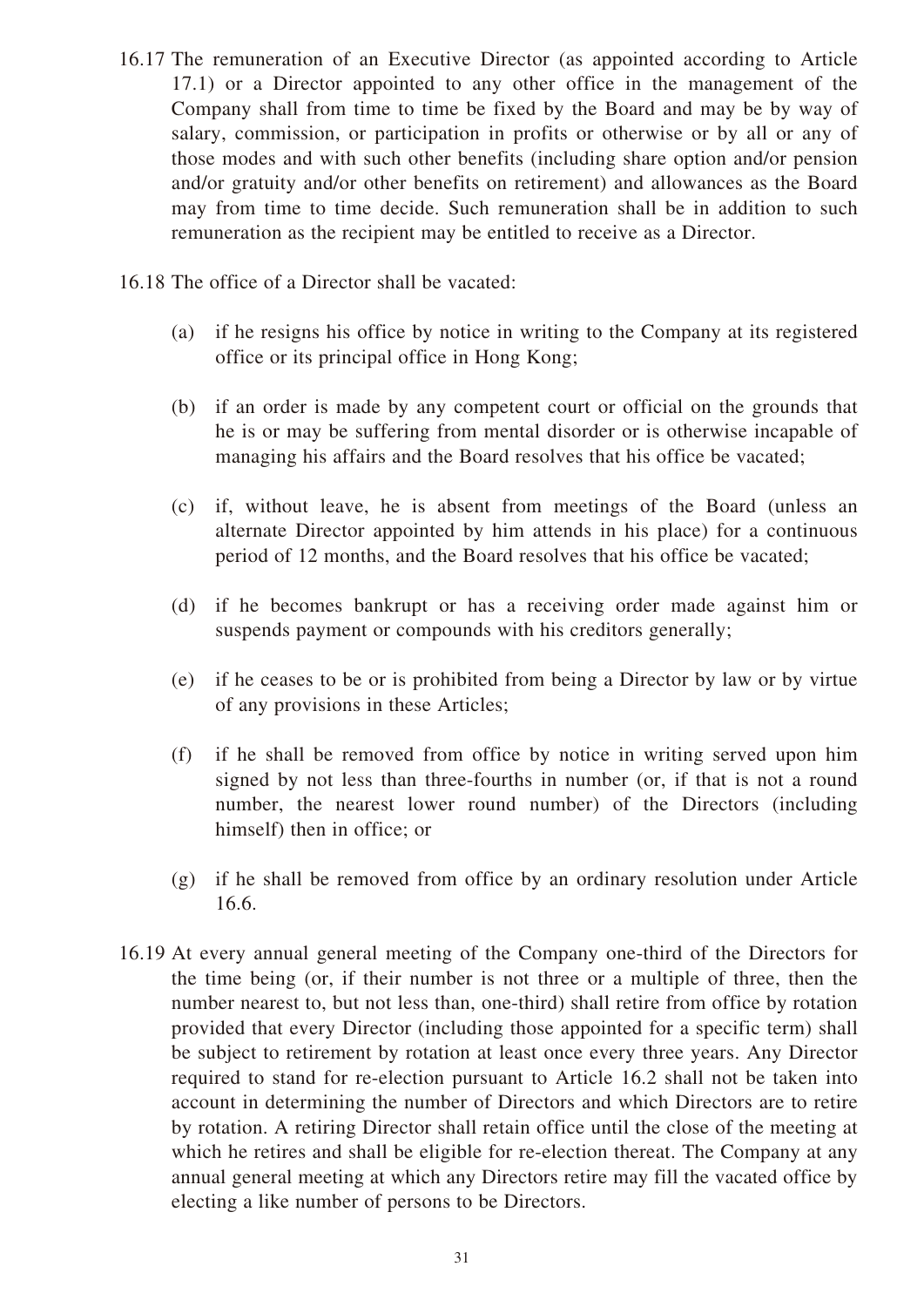- 16.20 No Director or proposed Director shall be disqualified by his office from contracting with the Company either as vendor, purchaser or otherwise nor shall any such contract or any contract or arrangement entered into by or on behalf of the Company with any person, company or partnership of or in which any Director shall be a member or otherwise interested be capable on that account of being avoided, nor shall any Director so contracting or being any member or so interested be liable to account to the Company for any profit so realised by any such contract or arrangement by reason only of such Director holding that office or the fiduciary relationship thereby established, provided that such Director shall, if his interest in such contract or arrangement is material, declare the nature of his interest at the earliest meeting of the Board at which it is practicable for him to do so, either specifically or by way of a general notice stating that, by reason of the facts specified in the notice, he is to be regarded as interested in any contracts of a specified description which may subsequently be made by the Company.
- 16.21 Any Director may continue to be or become a director, managing director, joint managing director, deputy managing director, executive director, manager or other officer or member of any other company in which the Company may be interested and (unless otherwise agreed between the Company and the Director) no such Director shall be liable to account to the Company or the members for any remuneration or other benefits received by him as a director, managing director, joint managing director, deputy managing director, executive director, manager or other officer or member of any such other company. The Directors may exercise the voting powers conferred by the shares in any other company held or owned by the Company, or exercisable by them as directors of such other company in such manner in all respects as they think fit (including the exercise thereof in favour of any resolution appointing themselves or any of them directors, managing directors, joint managing directors, deputy managing directors, executive directors, managers or other officers of such company) and any Director may vote in favour of the exercise of such voting rights in manner aforesaid notwithstanding that he may be, or is about to be, appointed a director, managing director, joint managing director, deputy managing director, executive director, manager or other officer of such a company, and that as such he is or may become interested in the exercise of such voting rights in the manner aforesaid.
- 16.22 A Director may hold any other office or place of profit with the Company (except that of Auditor) in conjunction with his office of Director for such period and upon such terms as the Board may determine, and may be paid such extra remuneration therefor (whether by way of salary, commission, participation in profit or otherwise) as the Board may determine, and such extra remuneration shall be in addition to any remuneration provided for by or pursuant to any other Article.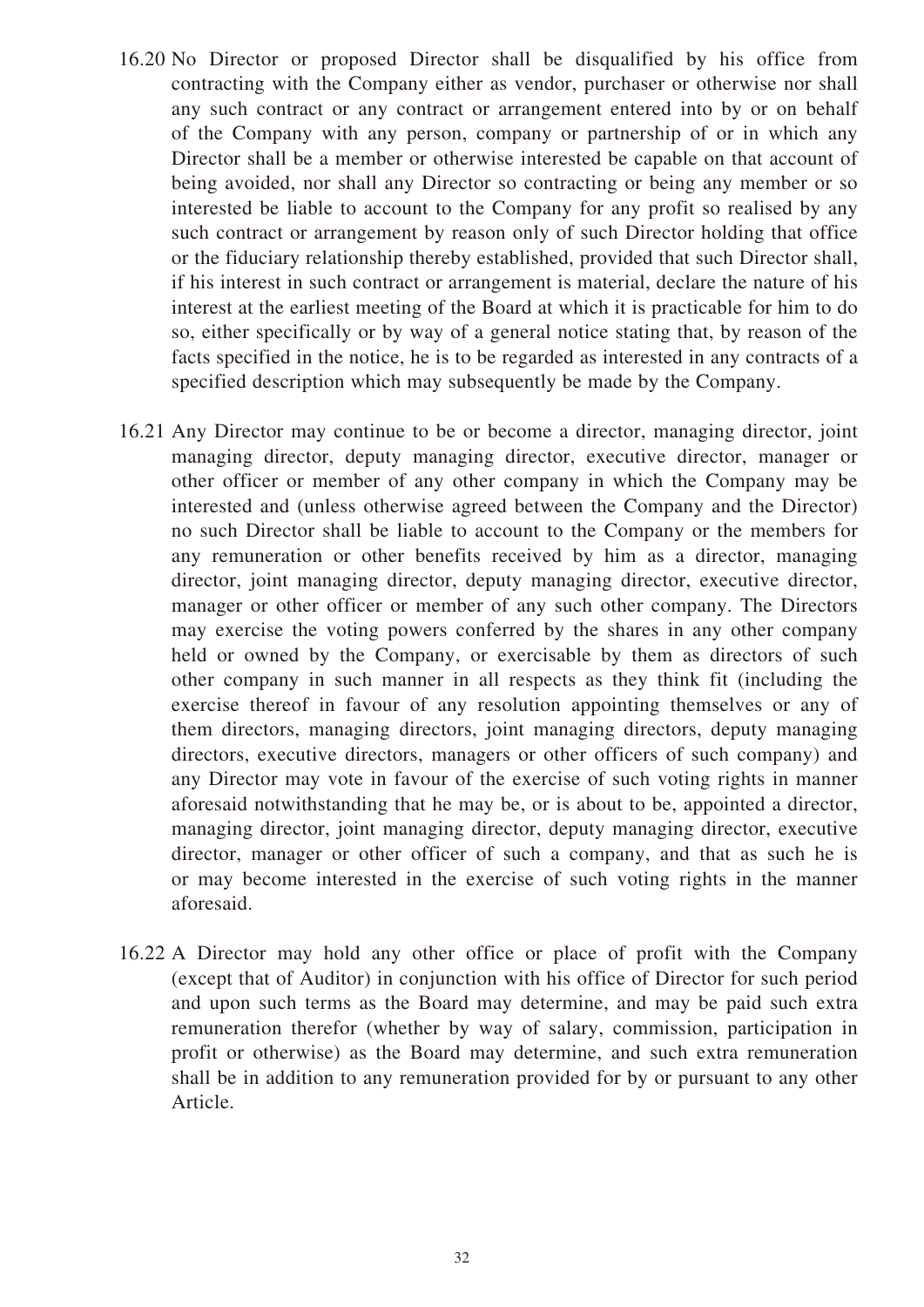- 16.23 A Director shall not be entitled to vote on (nor shall be counted in the quorum in relation to) any resolution of the Board in respect of any contract or arrangement or any other proposal whatsoever in which he or any of his close associates (or, if required by the Listing Rules, his other associates) has any material interest, and if he shall do so his vote shall not be counted (nor is he to be counted in the quorum for the resolution), but this prohibition shall not apply to any of the following matters, namely:
	- (a) the giving of any security or indemnity either:
		- (i) to the Director or any of his close associates in respect of money lent or obligations incurred or undertaken by him or any of them at the request of or for the benefit of the Company or any of its subsidiaries; or
		- (ii) to a third party in respect of a debt or obligation of the Company or any of its subsidiaries for which the Director or any of his close associates has himself/themselves assumed responsibility in whole or in part and whether alone or jointly under a guarantee or indemnity or by the giving of security;
	- (b) any proposal concerning an offer of shares or debentures or other securities of or by the Company or any other company which the Company may promote or be interested in for subscription or purchase where the Director or any of his close associates is/are or is/are to be interested as a participant in the underwriting or sub-underwriting of the offer;
	- (c) any proposal or arrangement concerning the benefit of employees of the Company or any of its subsidiaries including:
		- (i) the adoption, modification or operation of any employees' share scheme or any share incentive scheme or share option scheme under which the Director or any of his close associates may benefit; or
		- (ii) the adoption, modification or operation of a pension or provident fund or retirement, death or disability benefits scheme which relates both to Directors, their close associates and employees of the Company or any of its subsidiaries and does not provide in respect of any Director or any of his close associates as such any privilege or advantage not generally accorded to the class of persons to which such scheme or fund relates; and
	- (d) any contract or arrangement in which the Director or any of his close associates is/are interested in the same manner as other holders of shares or debentures or other securities of the Company by virtue only of his/their interest in shares or debentures or other securities of the Company.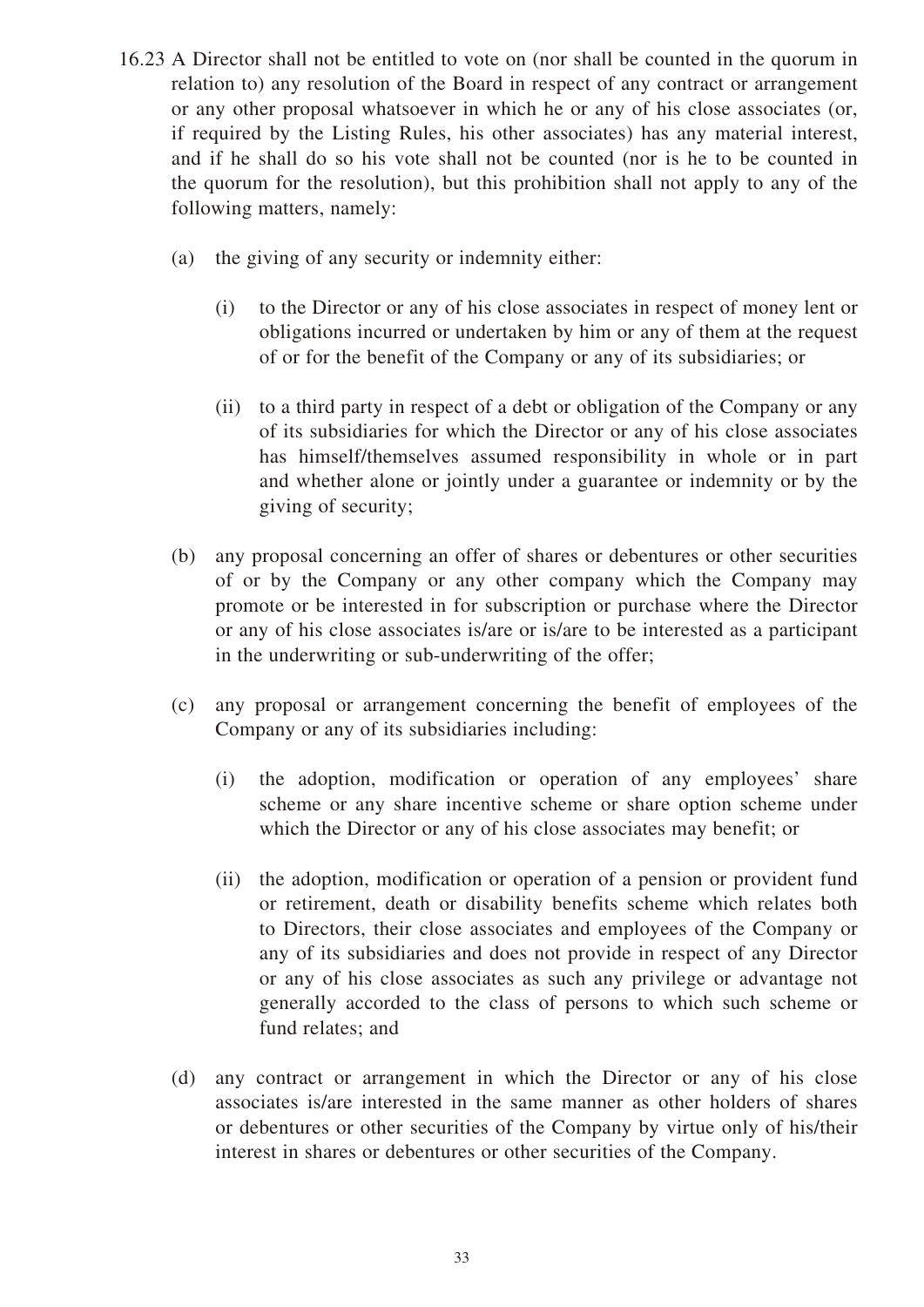- 16.24 Where proposals are under consideration concerning the appointment (including fixing or varying the terms of or terminating the appointment) of two or more Directors to offices or employments with the Company or any company in which the Company is interested, such proposals shall be divided and considered in relation to each Director separately and in such case each of the Directors concerned (if not prohibited from voting under Article 16.23) shall be entitled to vote (and be counted in the quorum) in respect of each resolution except that concerning his own appointment.
- 16.25 If any question shall arise at any meeting of the Board as to the materiality of a Director's interest or the significance of a contract, arrangement or transaction or proposed contract, arrangement or transaction or as to the entitlement of any Director to vote or form part of a quorum and such question is not resolved by his voluntarily agreeing to abstain from voting or not to be counted in the quorum, such question shall be referred to the Chairman of the meeting (or, where such question relates to the interest of the Chairman, to the other Directors at the meeting) and his ruling (or, as appropriate, the ruling of the other Directors) in relation to any other Director (or, as appropriate, the Chairman) shall be final and conclusive except in a case where the nature or extent of the interests of the Director concerned (or, as appropriate, the Chairman) as known to such Director (or, as appropriate, the Chairman) has not been fairly disclosed to the Board.

# **17 Managing Directors**

- 17.1 The Board may from time to time appoint any one or more of its body to the office of Managing Director, Joint Managing Director, Deputy Managing Director, or other Executive Director and/or such other employment or executive office in the management of the business of the Company as it may decide for such period and upon such terms as it thinks fit and upon such terms as to remuneration as it may decide in accordance with Article 16.17.
- 17.2 Every Director appointed to an office under Article 17.1 shall, without prejudice to any claim for damages that such Director may have against the Company or the Company may have against such Director for any breach of any contract of service between him and the Company, be liable to be dismissed or removed therefrom by the Board.
- 17.3 A Director appointed to an office under Article 17.1 shall be subject to the same provisions as to removal as the other Directors, and he shall, without prejudice to any claim for damages that such Director may have against the Company or the Company may have against such Director for any breach of any contract of service between him and the Company, ipso facto and immediately cease to hold such office if he shall cease to hold the office of Director for any cause.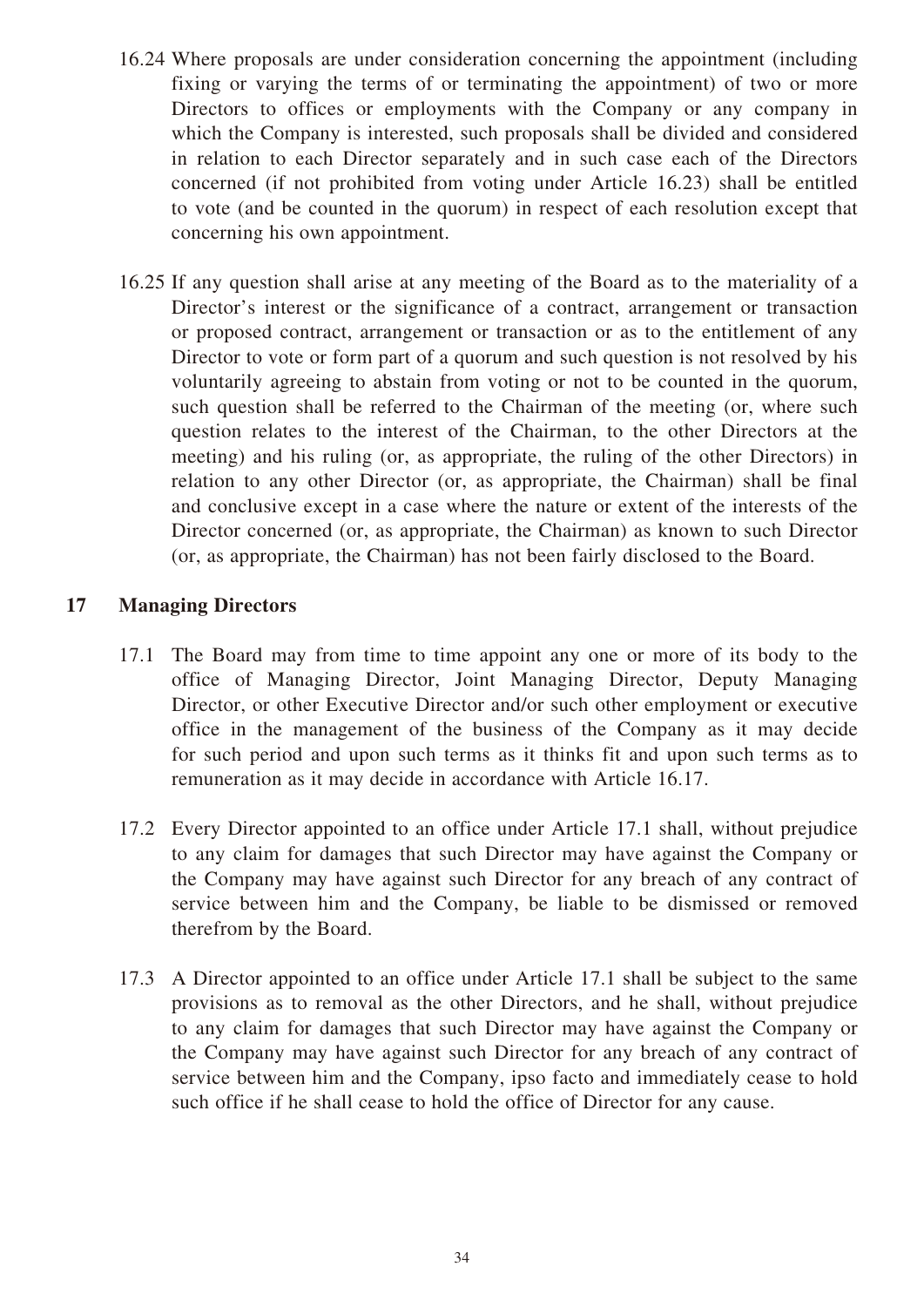17.4 The Board may from time to time entrust to and confer upon a Managing Director, Joint Managing Director, Deputy Managing Director or Executive Director all or any of the powers of the Board that it may think fit. But the exercise of all powers by such Director shall be subject to such regulations and restrictions as the Board may from time to time make and impose, and the said powers may at any time be withdrawn, revoked or varied but no person dealing in good faith and without notice of such withdrawal, revocation or variation shall be affected thereby.

# **18 Management**

- 18.1 Subject to any exercise by the Board of the powers conferred by Articles 19.1 to 19.3, the management of the business of the Company shall be vested in the Board which, in addition to the powers and authorities by these Articles expressly conferred upon it, may exercise all such powers and do all such acts and things as may be exercised or done or approved by the Company and are not hereby or by the Companies Law expressly directed or required to be exercised or done by the Company in general meeting, but subject nevertheless to the provisions of the Companies Law and these Articles and to any regulation from time to time made by the Company in general meeting not being inconsistent with such provisions or these Articles, provided that no regulation so made shall invalidate any prior act of the Board which would have been valid if such regulation had not been made.
- 18.2 Without prejudice to the general powers conferred by these Articles, it is hereby expressly declared that the Board shall have the following powers:
	- (a) to give to any person the right or option of requiring at a future date that an allotment shall be made to him of any share at par or at such premium as may be agreed; and
	- (b) to give to any Directors, officers or employees of the Company an interest in any particular business or transaction or participation in the profits thereof or in the general profits of the Company either in addition to or in substitution for a salary or other remuneration.
- 18.3 Except as would be permitted by the Companies Ordinance if the Company were a company incorporated in Hong Kong, and except as permitted under the Companies Law, the Company shall not directly or indirectly:
	- (a) make a loan to a Director or his close associates or a director of any holding company of the Company or a body corporate controlled by such a director or Director;
	- (b) enter into any guarantee or provide any security in connection with a loan made by any person to a Director or such a director or a body corporate controlled by such a director or Director; or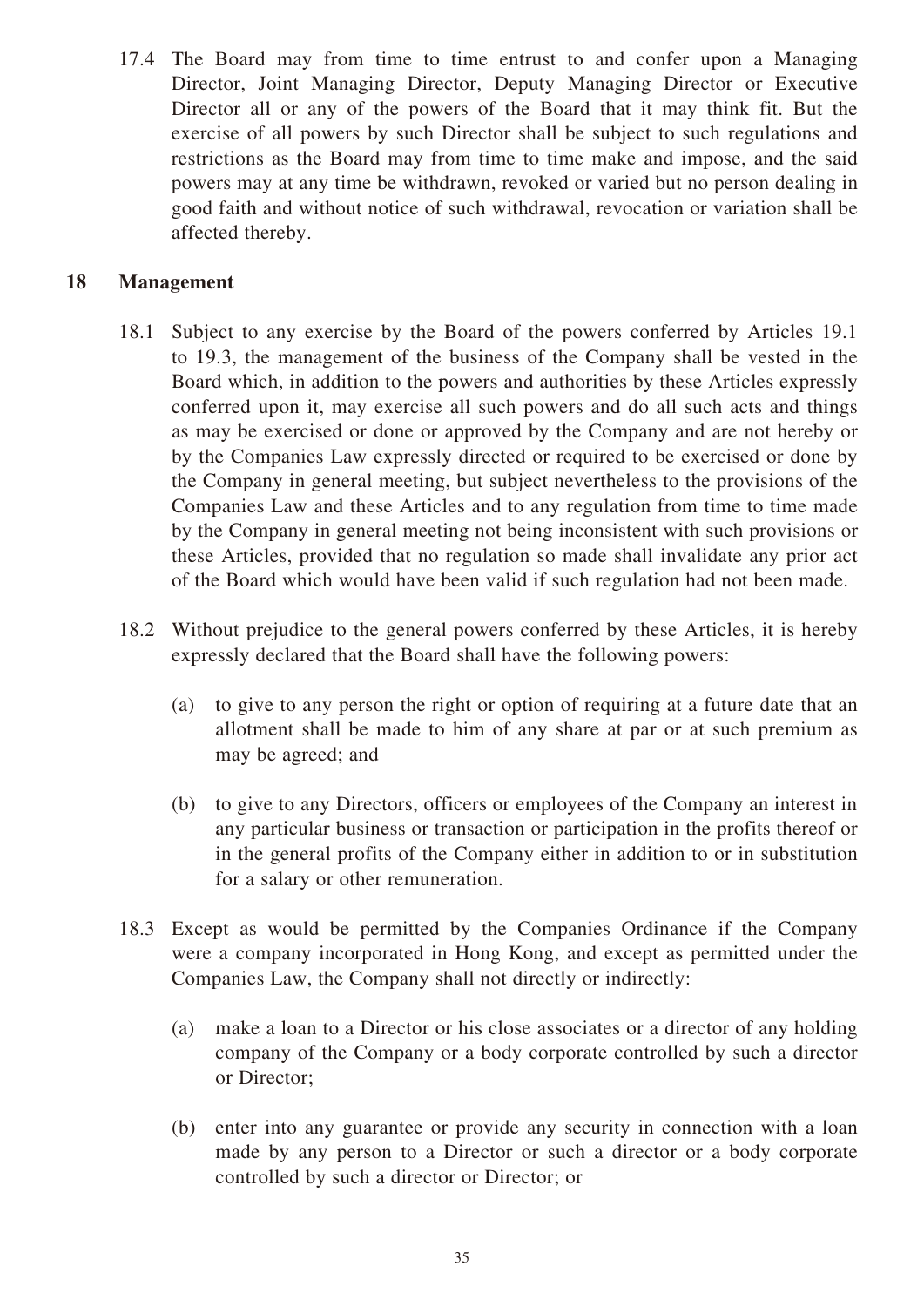(c) if any one or more of the Directors hold (jointly or severally or directly or indirectly) a controlling interest in another company, make a loan to that other company or enter into any guarantee or provide any security in connection with a loan made by any person to that other company.

# **19 Managers**

- 19.1 The Board may from time to time appoint a general manager, manager or managers of the Company and may fix his or their remuneration either by way of salary or commission or by conferring the right to participation in the profits of the Company or by a combination of two or more of these modes and pay the working expenses of any of the staff of the general manager, manager or managers who may be employed by him or them in connection with the conduct of the business of the Company.
- 19.2 The appointment of such general manager, manager or managers may be for such period as the Board may decide and the Board may confer upon him or them all or any of the powers of the Board as it may think fit.
- 19.3 The Board may enter into such agreement or agreements with any such general manager, manager or managers upon such terms and conditions in all respects as the Board may in its absolute discretion think fit, including a power for such general manager, manager or managers to appoint an assistant manager or managers or other employees whatsoever under them for the purpose of carrying on the business of the Company.

# **20 Proceedings of Directors**

20.1 The Board may meet together for the despatch of business, adjourn and otherwise regulate its meetings and proceedings as it thinks fit in any part of the world and may determine the quorum necessary for the transaction of business. Unless otherwise determined two Directors shall be a quorum. For the purposes of this Article an alternate Director shall be counted in a quorum in place of the Director who appointed him and an alternate Director who is an alternate for more than one Director shall for quorum purposes be counted separately in respect of himself (if he is a Director) and in respect of each Director for whom he is an alternate (but so that nothing in this provision shall be construed as authorising a meeting to be constituted when only one person is physically present). A meeting of the Board or any committee of the Board may be held by means of a telephone or tele-conferencing or any other telecommunications facility provided that all participants are thereby able to communicate contemporaneously by voice with all other participants and participation in a meeting pursuant to this provision shall constitute presence in person at such meeting.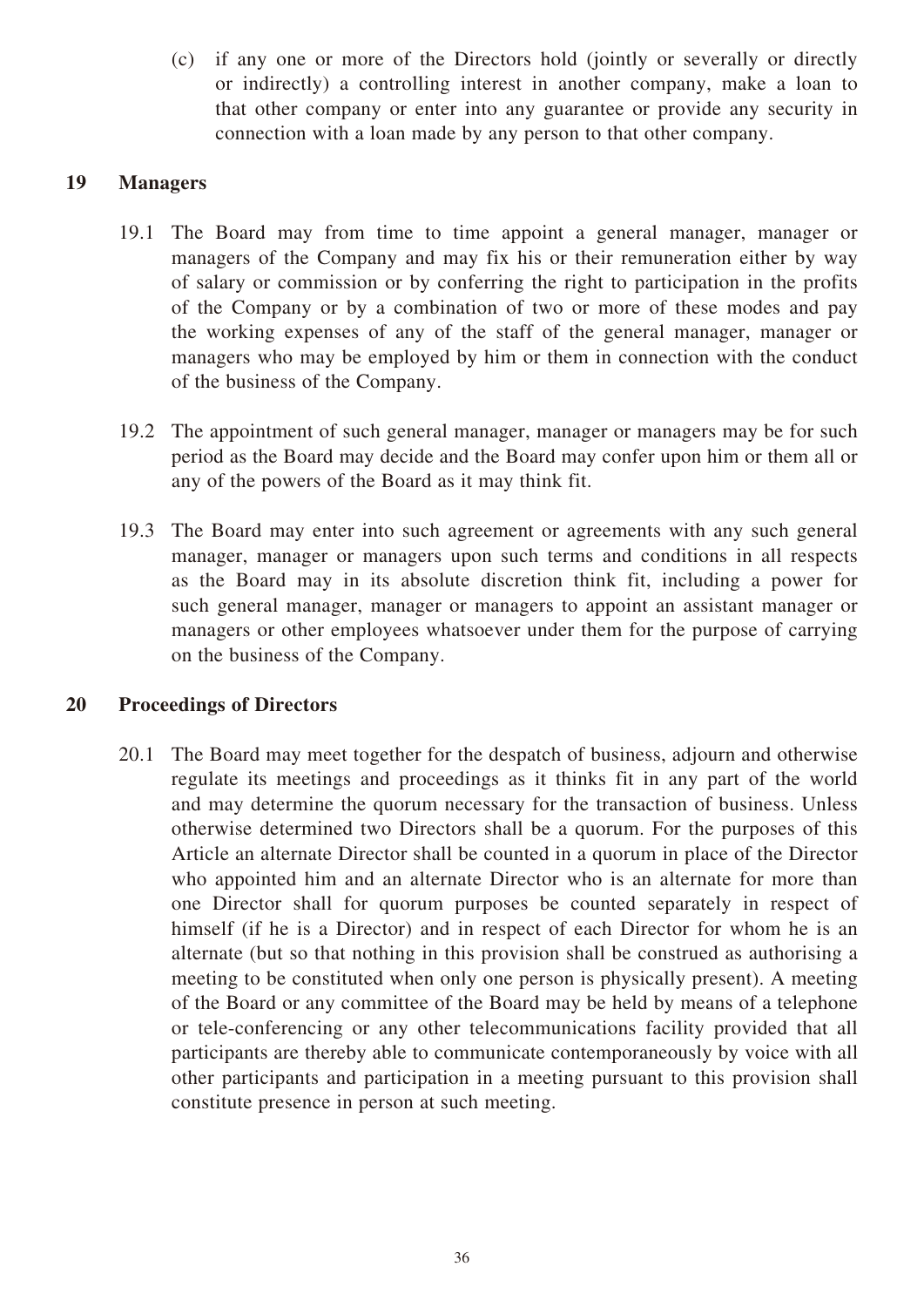- 20.2 A Director may, and on request of a Director the Secretary shall, at any time summon a meeting of the Board. Failing any determination by the Board, not less than 48 hours' notice thereof shall be given to each Director either in writing or by telephone or by facsimile, telex or telegram at the address or telephone, facsimile or telex number from time to time notified to the Company by such Director or in such other manner as the Board may from time to time determine.
- 20.3 Subject to Articles 16.20 to 16.25, questions arising at any meeting of the Board shall be decided by a majority of votes, and in case of an equality of votes the Chairman shall have a second or casting vote.
- 20.4 The Board may elect a Chairman of its meetings and determine the period for which he is to hold office; but if no such Chairman is elected, or if at any meeting the Chairman is not present within 15 minutes after the time appointed for holding the same, the Directors present may choose one of their number to be Chairman of the meeting.
- 20.5 A meeting of the Board for the time being at which a quorum is present shall be competent to exercise all or any of the authorities, powers and discretions by or under these Articles for the time being vested in or exercisable by the Board generally.
- 20.6 The Board may delegate any of its powers to committees consisting of such member or members of the Board (including alternate Directors in the absence of their appointers) as the Board thinks fit, and it may from time to time revoke such delegation or revoke the appointment of and discharge any committees either wholly or in part, and either as to persons or purposes, but every committee so formed shall in the exercise of the powers so delegated conform to any regulations that may from time to time be imposed upon it by the Board.
- 20.7 All acts done by any such committee in conformity with such regulations and in fulfilment of the purposes for which it is appointed, but not otherwise, shall have the like force and effect as if done by the Board, and the Board shall have power, with the consent of the Company in general meeting, to remunerate the members of any such committee, and charge such remuneration to the current expenses of the Company.
- 20.8 The meetings and proceedings of any such committee consisting of two or more members of the Board shall be governed by the provisions herein contained for regulating the meetings and proceedings of the Board so far as the same are applicable thereto and are not replaced by any regulations imposed by the Board pursuant to Article 20.6.
- 20.9 The Board shall cause minutes to be made of:
	- (a) all appointments of officers made by the Board;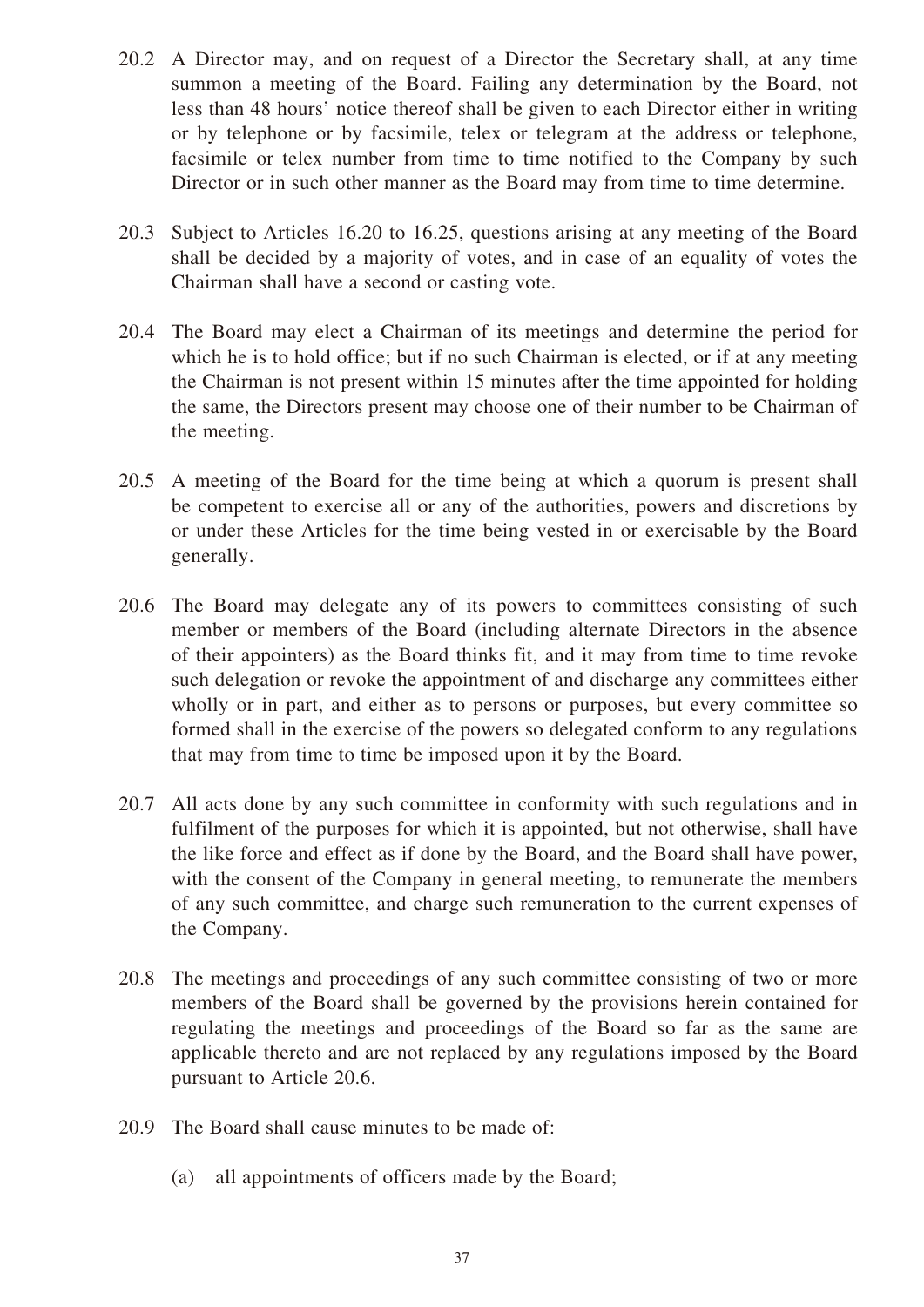- (b) the names of the Directors present at each meeting of the Board and of committees appointed pursuant to Article 20.6;
- (c) all declarations made or notices given by any Director of his interest in any contract or proposed contract or of his holding of any office or property whereby any conflict of duty or interest may arise; and
- (d) all resolutions and proceedings at all meetings of the Company and of the Board and of such committees.
- 20.10 Any such minutes shall be conclusive evidence of any such proceedings if they purport to be signed by the chairman of the meeting or by the chairman of the succeeding meeting.
- 20.11 All acts bona fide done by any meeting of the Board or by a committee of Directors or by any person acting as Director shall, notwithstanding that it shall be afterwards discovered that there was some defect in the appointment of such Director or persons acting as aforesaid or that they or any of them were disqualified, be as valid as if every such person had been duly appointed and was qualified to be a Director or member of such committee as the case may be.
- 20.12 The continuing Directors may act notwithstanding any vacancy in their body, but, if and so long as their number is reduced below the number fixed by or pursuant to these Articles as the necessary quorum of Directors, the continuing Director or Directors may act for the purpose of increasing the number of Directors to that number or of summoning a general meeting of the Company but for no other purpose.
- 20.13 Unless required otherwise by the Listing Rules, a resolution in writing signed by each and every one of the Directors (or their respective alternates pursuant to Article 16.9) shall be as valid and effectual as if it had been passed at a meeting of the Board duly convened and held and may consist of several documents in like form each signed by one or more of the Directors or alternate Directors. Notwithstanding the foregoing, a resolution which relates to any matter or business in which a substantial shareholder of the Company (as defined in the Listing Rules from time to time), or a Director, has an interest conflicting with that of the Company which the Board determines, prior to the passing of such resolution, to be material, shall not be passed by a resolution in writing and shall only be passed at a meeting of the Directors held in accordance with these Articles.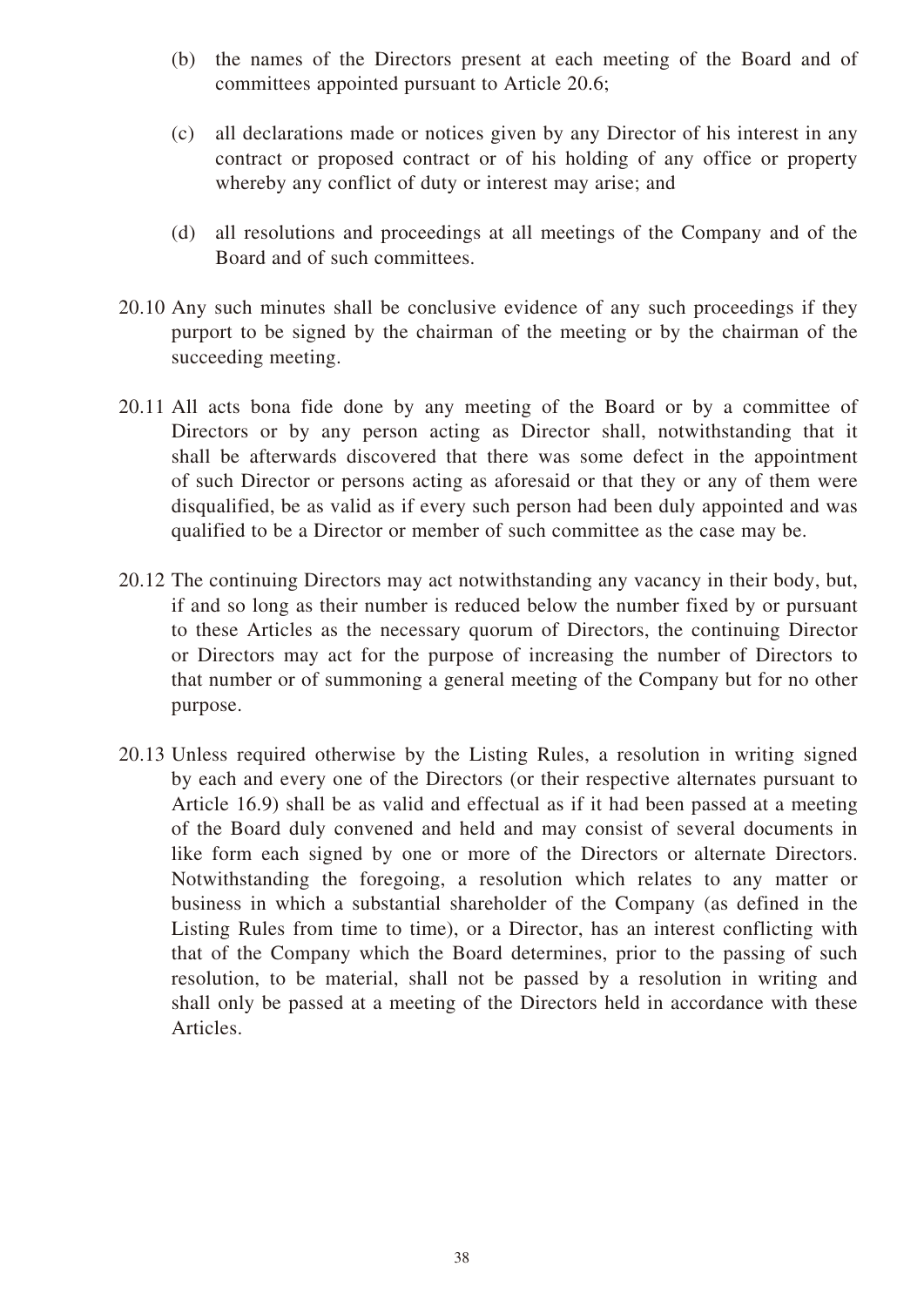# **21 Secretary**

- 21.1 The Secretary shall be appointed by the Board for such term, at such remuneration and upon such conditions as it may think fit, and any Secretary so appointed may be removed by the Board. Anything by the Companies Law or these Articles required or authorised to be done by or to the Secretary, if the office is vacant or there is for any other reason no Secretary capable of acting, may be done by or to any assistant or deputy Secretary appointed by the Board, or if there is no assistant or deputy Secretary capable of acting, by or to any officer of the Company authorised generally or specifically in that behalf by the Board.
- 21.2 A provision of the Companies Law or of these Articles requiring or authorising a thing to be done by or to a Director and the Secretary shall not be satisfied by its being done by or to the same person acting both as Director and as or in place of the Secretary.

# **22 General Management and Use of the Seal**

- 22.1 The Board shall provide for the safe custody of the seal which shall only be used by the authority of the Board or of a committee of the Board authorised by the Board in that behalf, and every instrument to which such seal shall be affixed shall be signed by a Director and shall be countersigned by the Secretary or by a second Director or by some other person appointed by the Board for the purpose. The securities seal which shall be a facsimile of the common seal with the word "Securities" engraved thereon shall be used exclusively for sealing securities issued by the Company and for sealing documents creating or evidencing securities so issued. The Board may either generally or in any particular case resolve that the securities seal or any signatures or any of them may be affixed to or imprinted on certificates for shares, warrants, debentures or any other form of security by facsimile or other mechanical means specified in such authority or that any such certificates sealed with the securities seal need not be signed by any person. Every instrument to which the seal is affixed or on which the seal is imprinted as aforesaid shall, as regards all persons dealing in good faith with the Company, be deemed to have been affixed to or imprinted on that instrument with the authority of the Directors previously given.
- 22.2 The Company may have a duplicate seal for use outside of the Cayman Islands as and where the Board shall determine, and the Company may by writing under the seal appoint any agents or agent, committees or committee abroad to be the agents of the Company for the purpose of affixing and using such duplicate seal and they may impose such restrictions on the use thereof as may be thought fit. Wherever in these Articles reference is made to the seal, the reference shall, when and so far as may be applicable, be deemed to include any such duplicate seal as aforesaid.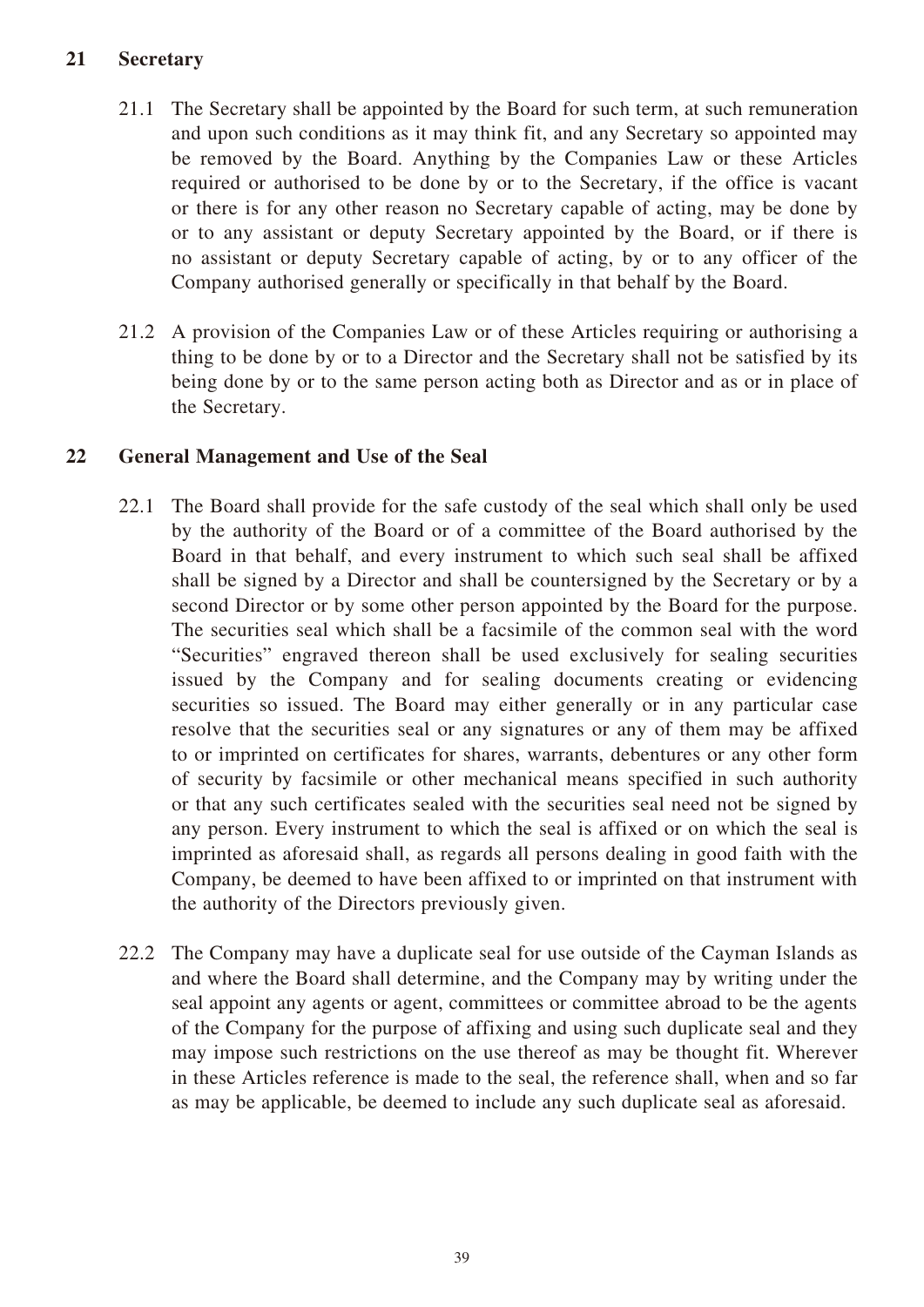- 22.3 All cheques, promissory notes, drafts, bills of exchange and other negotiable instruments, and all receipts for monies paid to the Company shall be signed, drawn, accepted, indorsed or otherwise executed, as the case may be, in such manner as the Board shall from time to time by resolution determine. The Company's banking accounts shall be kept with such banker or bankers as the Board shall from time to time determine.
- 22.4 The Board may from time to time and at any time, by power of attorney under the seal, appoint any company, firm or person or any fluctuating body of persons, whether nominated directly or indirectly by the Board, to be the attorney or attorneys of the Company for such purposes and with such powers, authorities and discretions (not exceeding those vested in or exercisable by the Board under these Articles) and for such period and subject to such conditions as it may think fit, and any such power of attorney may contain such provisions for the protection and convenience of persons dealing with any such attorney as the Board may think fit, and may also authorise any such attorney to sub-delegate all or any of the powers, authorities and discretions vested in him.
- 22.5 The Company may, by writing under its seal, empower any person, either generally or in respect of any specified matter, as its attorney to execute deeds and instruments on its behalf in any part of the world and to enter into contracts and sign the same on its behalf and every deed signed by such attorney on behalf of the Company and under his seal shall bind the Company and have the same effect as if it were under the seal of the Company.
- 22.6 The Board may establish any committees, regional or local boards or agencies for managing any of the affairs of the Company, either in the Cayman Islands, Hong Kong, the People's Republic of China or elsewhere, and may appoint any persons to be members of such committees, regional or local boards or agencies and may fix their remuneration, and may delegate to any committee, regional or local board or agent any of the powers, authorities and discretions vested in the Board (other than its powers to make calls and forfeit shares), with power to sub-delegate, and may authorise the members of any local board or any of them to fill any vacancies therein and to act notwithstanding vacancies, and any such appointment or delegation may be upon such terms and subject to such conditions as the Board may think fit, and the Board may remove any person so appointed and may annul or vary any such delegation, but no person dealing in good faith and without notice of any such annulment or variation shall be affected thereby.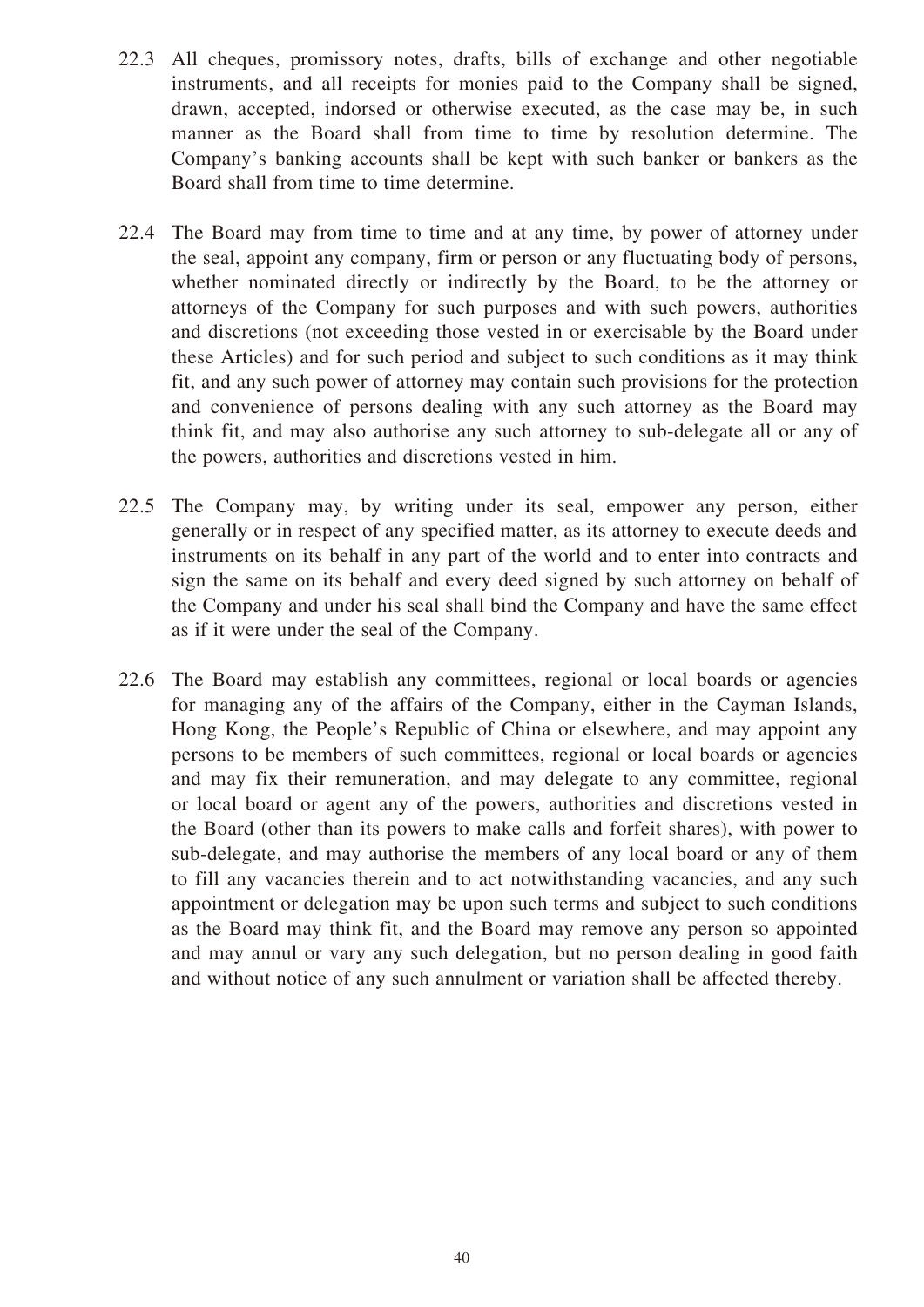22.7 The Board may establish and maintain or procure the establishment and maintenance of any contributory or non-contributory pension or provident or superannuation funds or (with the sanction of an ordinary resolution) employee or executive share option schemes for the benefit of, or give or procure the giving of donations, gratuities, pensions, allowances or emoluments to any persons who are or were at any time in the employment or service of the Company, or of any company which is a subsidiary of the Company, or is allied or associated with the Company or with any such subsidiary company, or who are or were at any time directors or officers of the Company or of any such other company as aforesaid, and holding or who have held any salaried employment or office in the Company or such other company, and the wives, widows, families and dependents of any such persons. The Board may also establish and subsidise or subscribe to any institutions, associations, clubs or funds calculated to be for the benefit of or to advance the interests and well-being of the Company or of any such other company as aforesaid, and may make payments for or towards the insurance of any such persons as aforesaid, and subscribe or guarantee money for charitable or benevolent objects or for any exhibition or for any public, general or useful object. The Board may do any of the matters aforesaid, either alone or in conjunction with any such other company as aforesaid. Any Director holding any such employment or office shall be entitled to participate in and retain for his own benefit any such donation, gratuity, pension, allowance or emolument.

# **23 Capitalisation of Reserves**

23.1 The Company in general meeting may upon the recommendation of the Board by ordinary resolution resolve that it is desirable to capitalise all or any part of the amount for the time being standing to the credit of any of the Company's reserve accounts or funds or to the credit of the profit and loss account or otherwise available for distribution (and not required for the payment or provision of dividend on any shares with a preferential right to dividend) and accordingly that such sums be set free for distribution amongst the members who would have been entitled thereto if distributed by way of dividend and in the same proportion on condition that the same be not paid in cash but be applied either in or towards paying up any amounts for the time being unpaid on any shares held by such members respectively or paying up in full unissued shares, debentures or other securities of the Company to be allotted and distributed credited as fully paid up to and amongst such members in proportion aforesaid or partly in one way and partly in the other, and the Board shall give effect to such resolution, provided that a share premium account and a capital redemption reserve and any reserve or fund representing unrealised profits may, for the purposes of this Article, only be applied in paying up unissued shares to be issued to members as fully paid up shares or paying up calls or instalments due or payable on partly paid securities of the Company subject always to the provisions of the Companies Law.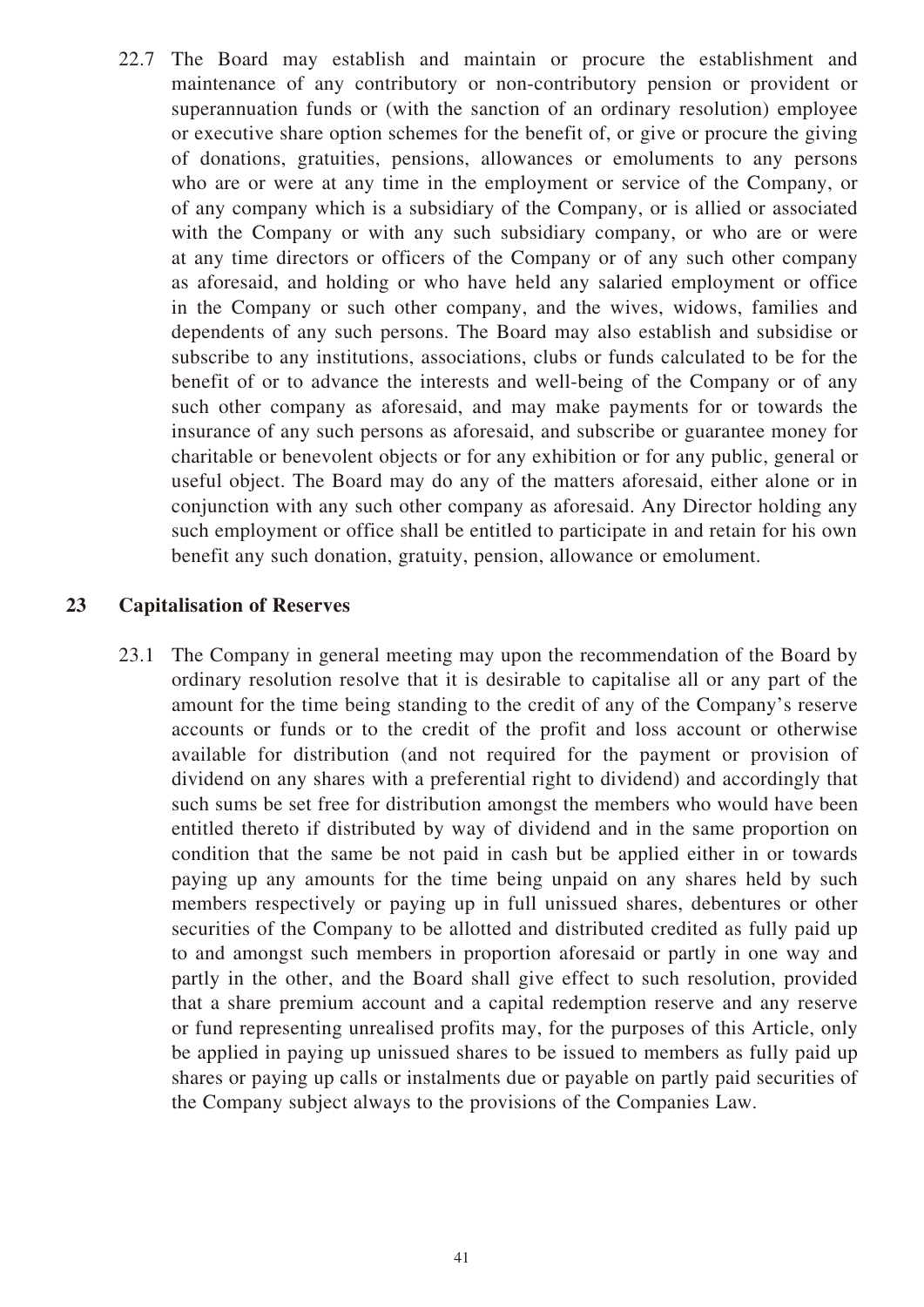- 23.2 Wherever such a resolution as referred to in Article 23.1 shall have been passed the Board shall make all appropriations and applications of the undivided profits resolved to be capitalised thereby, and all allotments and issues of fully paid up shares, debentures or other securities, if any, and generally shall do all acts and things required to give effect thereto, with full power to the Board:
	- (a) to make such provision by the issue of fractional certificates or by payment in cash or otherwise (including provisions whereby, in whole or in part, fractional entitlements are aggregated and sold and the net proceeds distributed to those entitled, or are disregarded or rounded up or down or whereby the benefit of fractional entitlements accrues to the Company rather than to the members concerned) as they think fit in cases where shares, debentures or other securities become distributable in fractions;
	- (b) to exclude the right of participation or entitlement of any member with a registered address outside any territory where in the absence of a registration statement or other special or onerous formalities the circulation of an offer of such right or entitlement would or might be unlawful or where the Board consider the costs, expense or possible delays in ascertaining the existence or extent of the legal and other requirements applicable to such offer or the acceptance of such offer out of proportion to the benefits of the Company; and
	- (c) to authorise any person to enter on behalf of all members entitled thereto into an agreement with the Company providing for the allotment to them respectively, credited as fully paid up, of any further shares, debentures or other securities to which they may be entitled upon such capitalisation, or, as the case may require, for the payment up by the Company on their behalf, by the application thereto of their respective proportions of the profits resolved to be capitalised, of the amounts or any part of the amounts remaining unpaid on their existing shares, and any agreement made under such authority shall be effective and binding on all such members.
- 23.3 The Board may, in relation to any capitalisation sanctioned under Article 23.2 in its absolute discretion specify that, and in such circumstances and if directed so to do by a member or members entitled to an allotment and distribution credited as fully paid up of unissued shares or debentures in the Company pursuant to such capitalisation, the unissued shares, debentures or other securities to which that member is entitled shall be allotted and distributed credited as fully paid up to such person or persons as that member may nominate by notice in writing to the Company, such notice to be received not later than the day for which the general meeting of the Company to sanction the capitalisation is convened.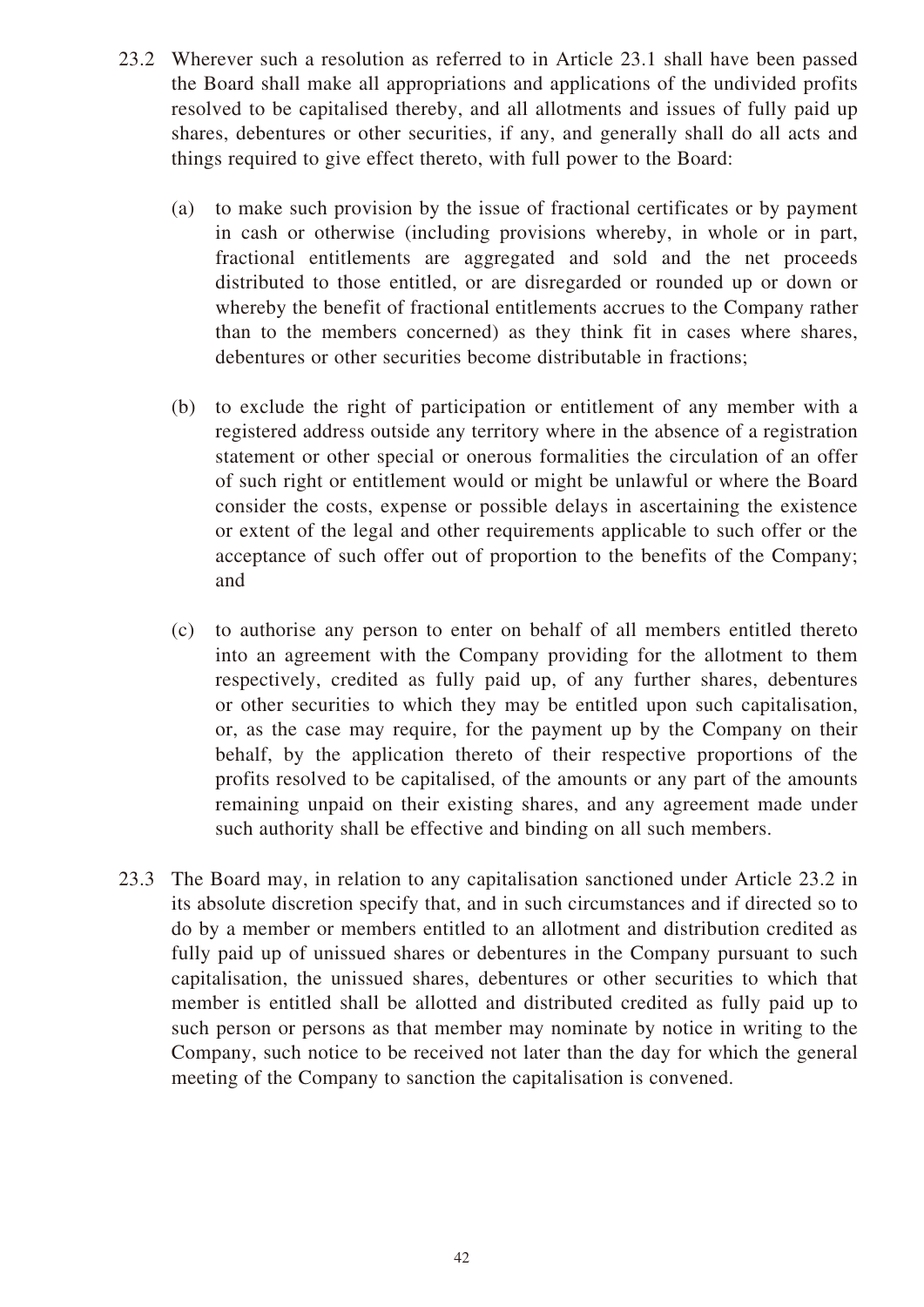# **24 Dividends and Reserves**

- 24.1 Subject to the Companies Law and these Articles, the Company in general meeting may declare dividends in any currency but no dividends shall exceed the amount recommended by the Board.
- 24.2 The dividends, interest and bonuses and any other benefits and advantages in the nature of income receivable in respect of the Company's investments, and any commissions, trusteeship, agency, transfer and other fees and current receipts of the Company shall, subject to the payment thereout of the expenses of management, interest upon borrowed money and other expenses which in the opinion of the Board are of a revenue nature, constitute the profits of the Company available for distribution.
- 24.3 The Board may from time to time pay to the members such interim dividends as appear to the Board to be justified by the profits of the Company and, in particular (but without prejudice to the generality of the foregoing), if at any time the share capital of the Company is divided into different classes, the Board may pay such interim dividends in respect of those shares in the capital of the Company which confer on the holders thereof deferred or non-preferential rights as well as in respect of those shares which confer on the holders thereof preferential rights with regard to dividend and provided that the Board acts bona fide, the Board shall not incur any responsibility to the holders of shares conferring any preferential rights.
- 24.4 The Board may also pay half-yearly or at other intervals to be selected by it any dividend which may be payable at a fixed rate if the Board is of the opinion that the profits available for distribution justify the payment.
- 24.5 The Board may in addition from time to time declare and pay special dividends on shares of any class of such amounts and on such dates as they think fit, and the provisions of Article 24.3 as regards the powers and the exemption from liability of the Board as relate to declaration and payment of interim dividends shall apply, mutatis mutandis, to the declaration and payment of any such special dividends.
- 24.6 No dividend shall be declared or payable except out of the profits and reserves of the Company lawfully available for distribution including share premium. No dividend shall carry interest against the Company.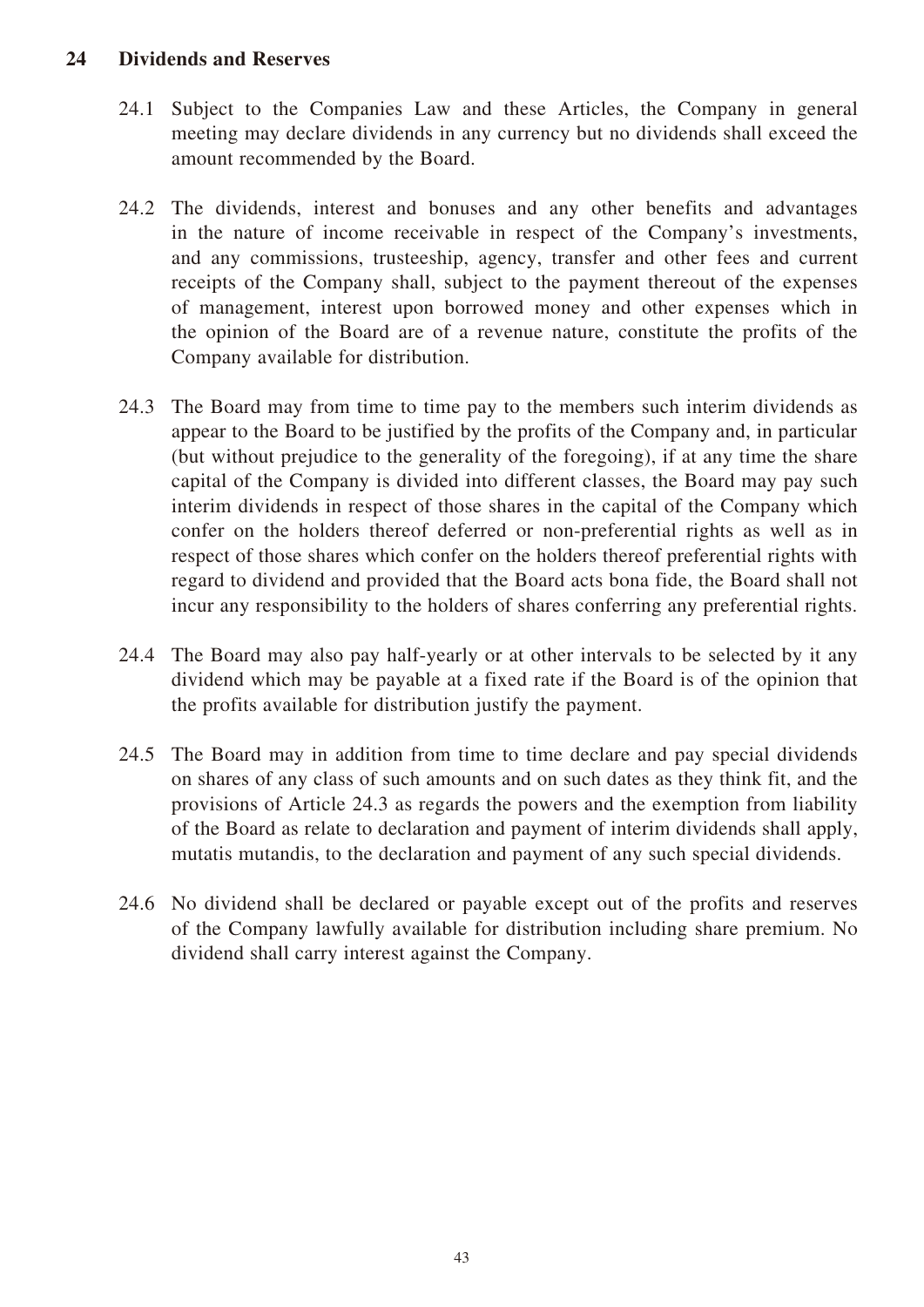24.7 Whenever the Board or the Company in general meeting has resolved that a dividend be paid or declared on the share capital of the Company, the Board may further resolve:

# EITHER

- (a) that such dividend be satisfied wholly or in part in the form of an allotment of shares credited as fully paid up, provided that the members entitled thereto will be entitled to elect to receive such dividend (or part thereof) in cash in lieu of such allotment. In such case, the following provisions shall apply:
	- (i) the basis of any such allotment shall be determined by the Board;
	- (ii) the Board, after determining the basis of allotment, shall give not less than two weeks' notice in writing to the members of the right of election accorded to them and shall send with such notice forms of election and specify the procedure to be followed and the place at which and the latest date and time by which duly completed forms of election must be lodged in order to be effective;
	- (iii) the right of election may be exercised in respect of the whole or part of that portion of the dividend in respect of which the right of election has been accorded;
	- (iv) the dividend (or that part of the dividend to be satisfied by the allotment of shares as aforesaid) shall not be payable in cash on shares in respect whereof the cash election has not been duly exercised (the "**non-elected shares**") and in satisfaction thereof shares shall be allotted credited as fully paid to the holders of the non-elected shares on the basis of allotment determined as aforesaid and for such purpose the Board shall capitalise and apply out of any part of the undivided profits of the Company or any part of any of the Company's reserve accounts (including any special account, share premium account and capital redemption reserve (if there be any such reserve)) or profit and loss account or amounts otherwise available for distribution as the Board may determine, a sum equal to the aggregate nominal amount of the shares to be allotted on such basis and apply the same in paying up in full the appropriate number of shares for allotment and distribution to and amongst the holders of the non-elected shares on such basis;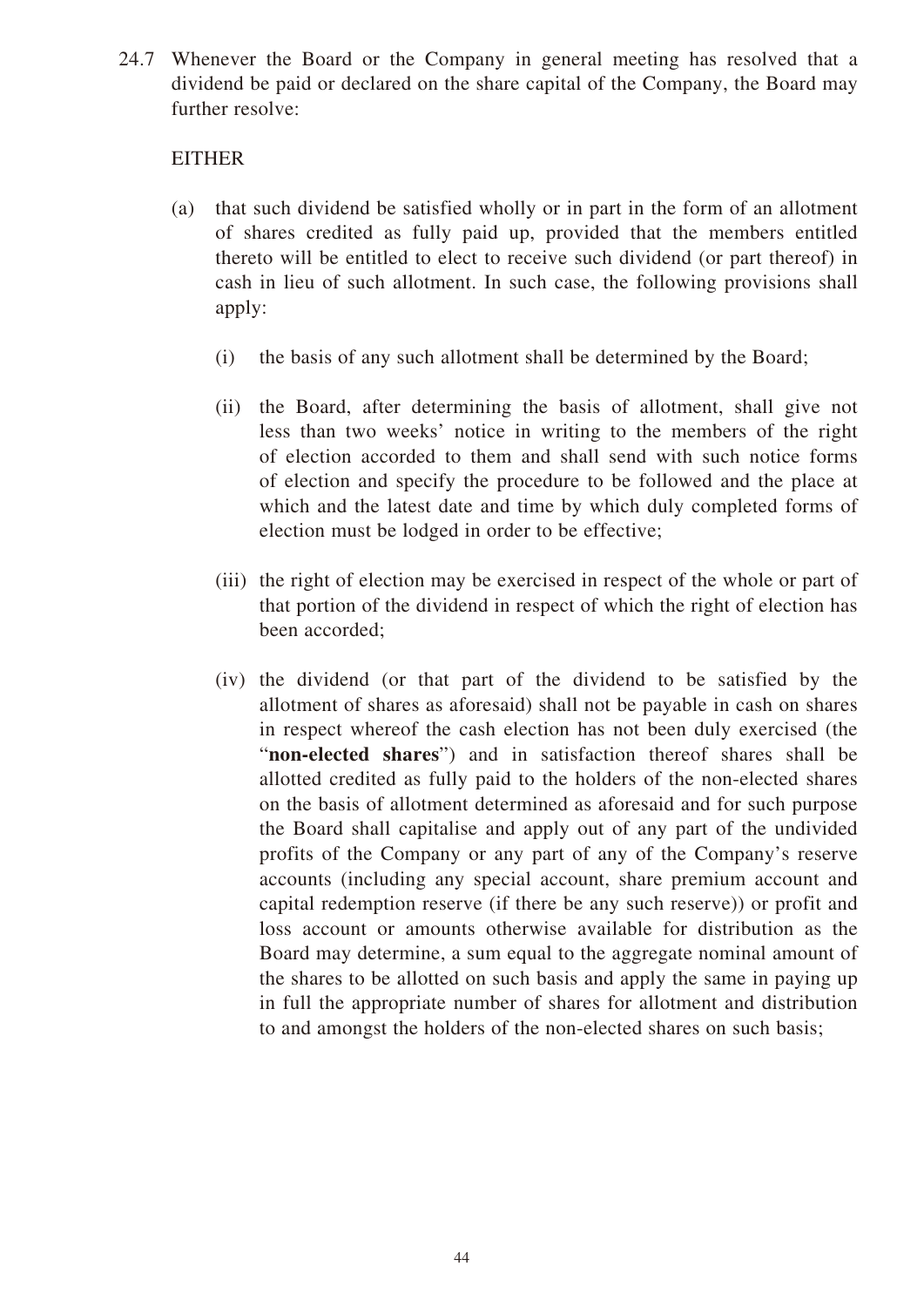- (b) that members entitled to such dividend shall be entitled to elect to receive an allotment of shares credited as fully paid up in lieu of the whole or such part of the dividend as the Board may think fit. In such case, the following provisions shall apply:
	- (i) the basis of any such allotment shall be determined by the Board;
	- (ii) the Board, after determining the basis of allotment, shall give not less than two weeks' notice in writing to members of the right of election accorded to them and shall send with such notice forms of election and specify the procedure to be followed and the place at which and the latest date and time by which duly completed forms of election must be lodged in order to be effective;
	- (iii) the right of election may be exercised in respect of the whole or part of that portion of the dividend in respect of which the right of election has been accorded;
	- (iv) the dividend (or that part of the dividend in respect of which a right of election has been accorded) shall not be payable on shares in respect whereof the share election has been duly exercised (the "**elected shares**") and in lieu thereof shares shall be allotted credited as fully paid to the holders of the elected shares on the basis of allotment determined as aforesaid and for such purpose the Board shall capitalise and apply out of any part of the undivided profits of the Company's reserve accounts (including any special account, share premium account and capital redemption reserve (if there be any such reserve)) or profit and loss account or amounts otherwise available for distribution as the Board may determine, a sum equal to the aggregate nominal amount of the shares to be allotted on such basis and apply the same in paying up in full the appropriate number of shares for allotment and distribution to and amongst the holders of the elected shares on such basis.
- 24.8 The shares allotted pursuant to the provisions of Article 24.7 shall be of the same class as the class of, and shall rank pari passu in all respects with, the shares then held by the respective allottees save only as regards participation:
	- (a) in the relevant dividend (or share or cash election in lieu thereof as aforesaid); or

OR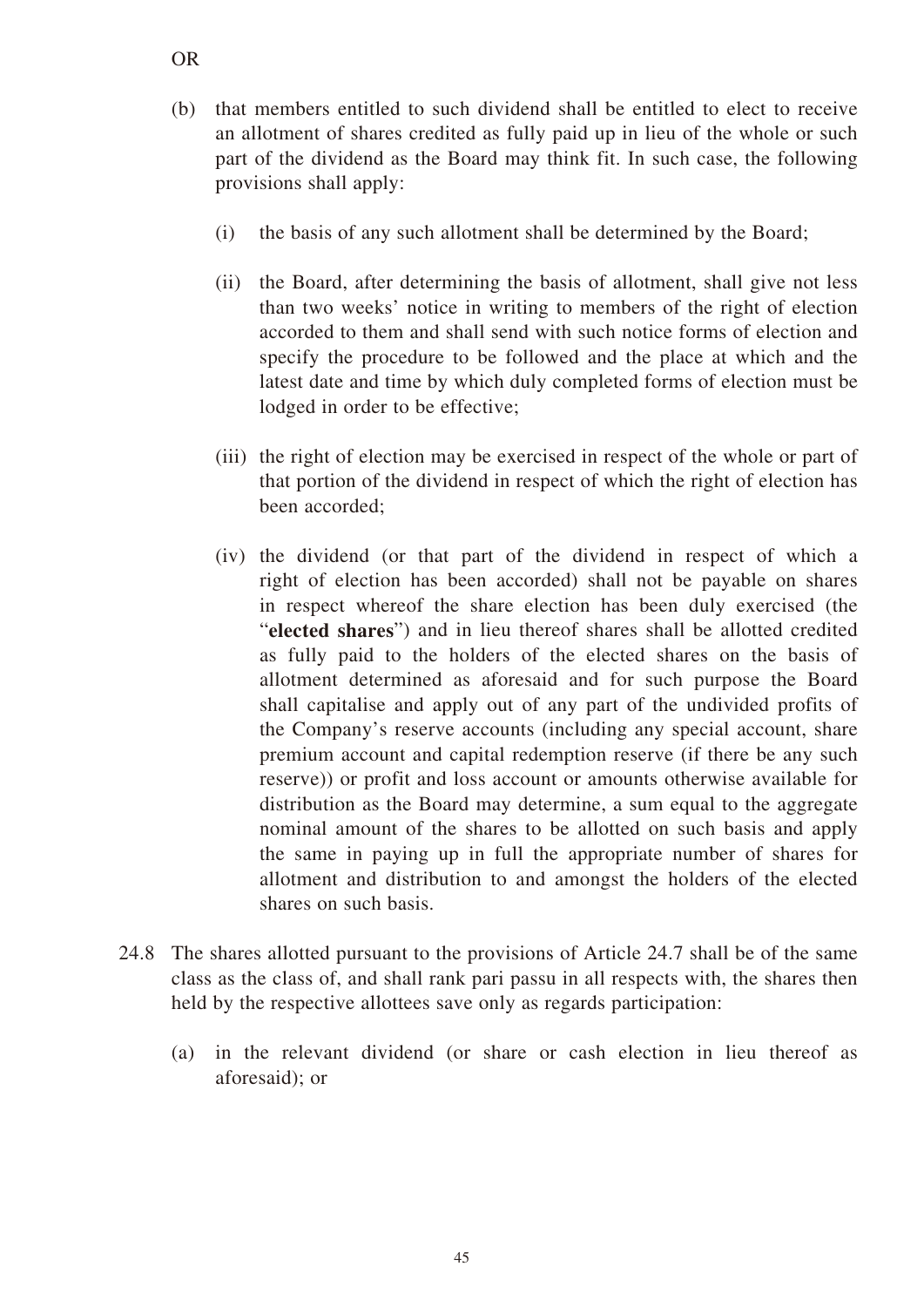- (b) in any other distributions, bonuses or rights paid, made, declared or announced prior to or contemporaneously with the payment or declaration of the relevant dividend, unless contemporaneously with the announcement by the Board of its proposal to apply the provisions of Article 24.7(a) or 24.7(b) in relation to the relevant dividend or contemporaneously with its announcement of the distribution, bonus or rights in question, the Board shall specify that the shares to be allotted pursuant to the provisions of Article 24.7 shall rank for participation in such distributions, bonuses or rights.
- 24.9 The Board may do all acts and things considered necessary or expedient to give effect to any capitalisation pursuant to the provisions of Article 24.8 with full power to the Board to make such provisions as it thinks fit in the case of shares becoming distributable in fractions (including provisions whereby, in whole or in part, fractional entitlements are aggregated and sold and the net proceeds distributed to those entitled, or are disregarded or rounded up or down or whereby the benefit of fractional entitlements accrues to the Company rather than to the members concerned). The Board may authorise any person to enter into on behalf of all members interested, an agreement with the Company providing for such capitalisation and matters incidental thereto and any agreement made pursuant to such authority shall be effective and binding on all concerned.
- 24.10 The Company may upon the recommendation of the Board by ordinary resolution resolve in respect of any one particular dividend of the Company that notwithstanding the provisions of Article 24.7 a dividend may be satisfied wholly in the form of an allotment of shares credited as fully paid without offering any right to members to elect to receive such dividend in cash in lieu of such allotment.
- 24.11 The Board may on any occasion determine that rights of election and the allotment of shares under Article 24.7 shall not be made available or made to any members with registered addresses in any territory where in the absence of a registration statement or other special formalities the circulation of an offer of such rights of election or the allotment of shares would or might be unlawful, or where the Board considers the costs, expenses or possible delays in ascertaining the existence or extent of the legal and other requirements applicable to such offer or the acceptance of such offer out of proportion to the benefit of the Company, and in any such case the provisions aforesaid shall be read and construed subject to such determination.
- 24.12 The Board shall establish an account to be called the share premium account and shall carry to the credit of such account from time to time a sum equal to the amount or value of the premium paid on the issue of any share in the Company. The Company may apply the share premium account in any manner permitted by the Companies Law. The Company shall at all times comply with the provisions of the Companies Law in relation to the share premium account.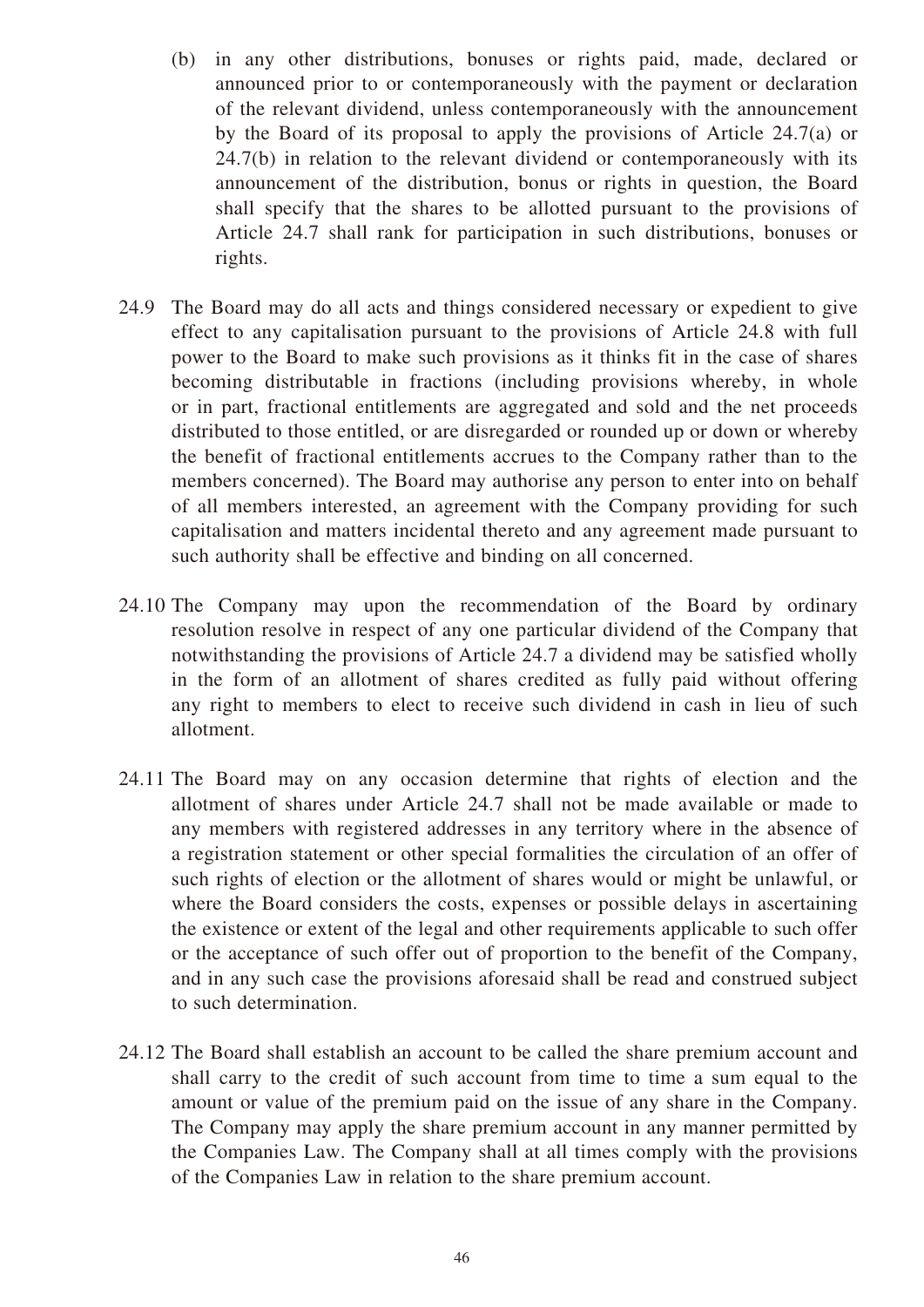- 24.13 The Board may, before recommending any dividend, set aside out of the profits of the Company such sums as it thinks fit as a reserve or reserves which shall, at the discretion of the Board, be applicable for meeting claims on or liabilities of the Company or contingencies or for paying off any loan capital or for equalising dividends or for any other purpose to which the profits of the Company may be properly applied, and pending such application may, at the like discretion, either be employed in the business of the Company or be invested in such investments (including shares, warrants and other securities of the Company) as the Board may from time to time think fit, and so that it shall not be necessary to keep any reserves separate or distinct from any other investments of the Company. The Board may also without placing the same to reserve carry forward any profits which it may think prudent not to distribute by way of dividend.
- 24.14 Unless and to the extent that the rights attached to any shares or the terms of issue thereof otherwise provide, all dividends shall (as regards any shares not fully paid throughout the period in respect of which the dividend is paid) be apportioned and paid pro rata according to the amounts paid up on the shares during any portion or portions of the period in respect of which the dividend is paid. For the purpose of this Article no amount paid up on a share in advance of calls shall be treated as paid up on the share.
- 24.15 The Board may retain any dividends or other monies payable on or in respect of a share upon which the Company has a lien, and may apply the same in or towards satisfaction of the debts, liabilities or engagements in respect of which the lien exists.
- 24.16 The Board may retain any dividends or other monies payable upon shares in respect of which any person is, under the provisions as to the transmission of shares hereinbefore contained, entitled to become a member, or in respect of which any person is under those provisions entitled to transfer, until such person shall become a member in respect of such shares or shall transfer the same.
- 24.17 The Board may deduct from any dividend or other monies payable to any member all sums of money (if any) presently payable by him to the Company on account of calls, instalments or otherwise.
- 24.18 Any general meeting sanctioning a dividend may make a call on the members of such amount as the meeting resolves, but so that the call on each member shall not exceed the dividend payable to him, and so that the call be made payable at the same time as the dividend, and the dividend may, if so arranged between the Company and the member, be set off against the call.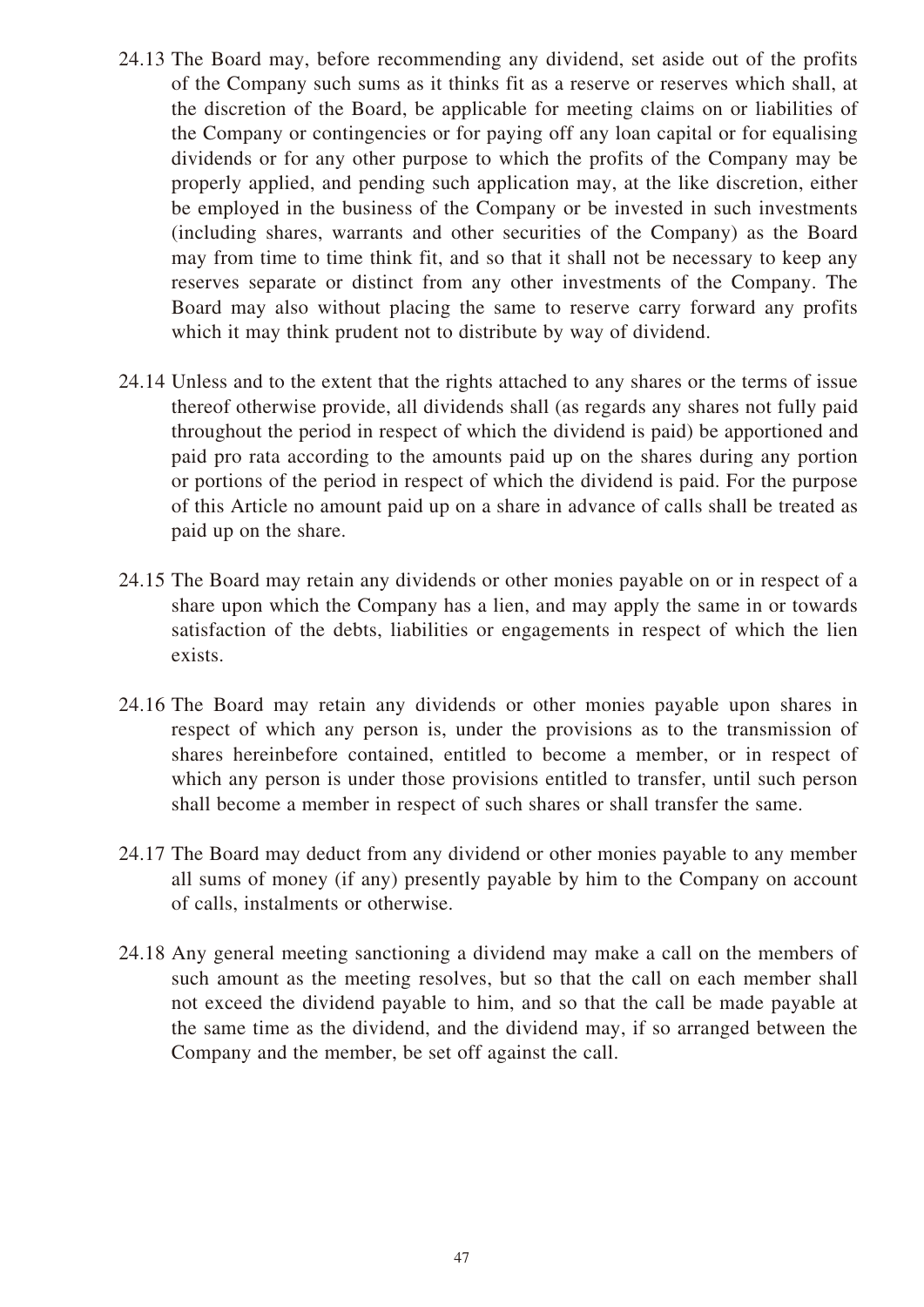- 24.19 The Board, with the sanction of the members in general meeting, may direct that any dividend be satisfied wholly or in part by the distribution of specific assets of any kind and in particular of paid up shares, debentures or warrants to subscribe securities of any other company, or in any one or more of such ways, and where any difficulty arises in regard to the distribution the Board may settle the same as it thinks expedient, and in particular may disregard fractional entitlements, round the same up or down or provide that the same shall accrue to the benefit of the Company, and may fix the value for distribution of such specific assets, or any part thereof, and may determine that cash payments shall be made to any members upon the footing of the value so fixed in order to adjust the rights of all parties, and may vest any such specific assets in trustees as may seem expedient to the Board and may appoint any person to sign any requisite instruments of transfer and other documents on behalf of the persons entitled to the dividend and such appointment shall be effective. Where required, a contract shall be filed in accordance with the provisions of the Companies Law and the Board may appoint any person to sign such contract on behalf of the persons entitled to the dividend and such appointment shall be effective.
- 24.20 A transfer of shares shall not pass therewith the right to any dividend or bonus declared thereon before the registration of the transfer.
- 24.21 Any resolution declaring or resolving upon the payment of a dividend or other distribution on shares of any class, whether a resolution of the Company in general meeting or a resolution of the Board, may, subject to the provisions of the Listing Rules, specify that the same shall be payable or made to the persons registered as the holders of such shares at the close of business on a particular date, notwithstanding that it may be a date prior to that on which the resolution is passed, and thereupon the dividend or other distribution shall be payable or made to them in accordance with their respective holdings so registered, but without prejudice to the rights inter se in respect of such dividend of transferors and transferees of any such shares.
- 24.22 If two or more persons are registered as joint holders of any shares, any one of such persons may give effectual receipts for any dividends, interim and special dividends or bonuses and other monies payable or rights or property distributable in respect of such shares.
- 24.23 Unless otherwise directed by the Board, any dividend, interest or other sum payable in cash to a holder of shares may be paid by cheque or warrant sent through the post to the registered address of the member entitled, or, in case of joint holders, to the registered address of the person whose name stands first in the register in respect of the joint holding or to such person and to such address as the holder or joint holders may in writing direct. Every cheque or warrant so sent shall be made payable to the order of the holder or, in the case of joint holders, to the order of the holder whose name stands first on the register in respect of such shares and shall be sent at his or their risk, and the payment of any such cheque or warrant by the bank on which it is drawn shall operate as a good discharge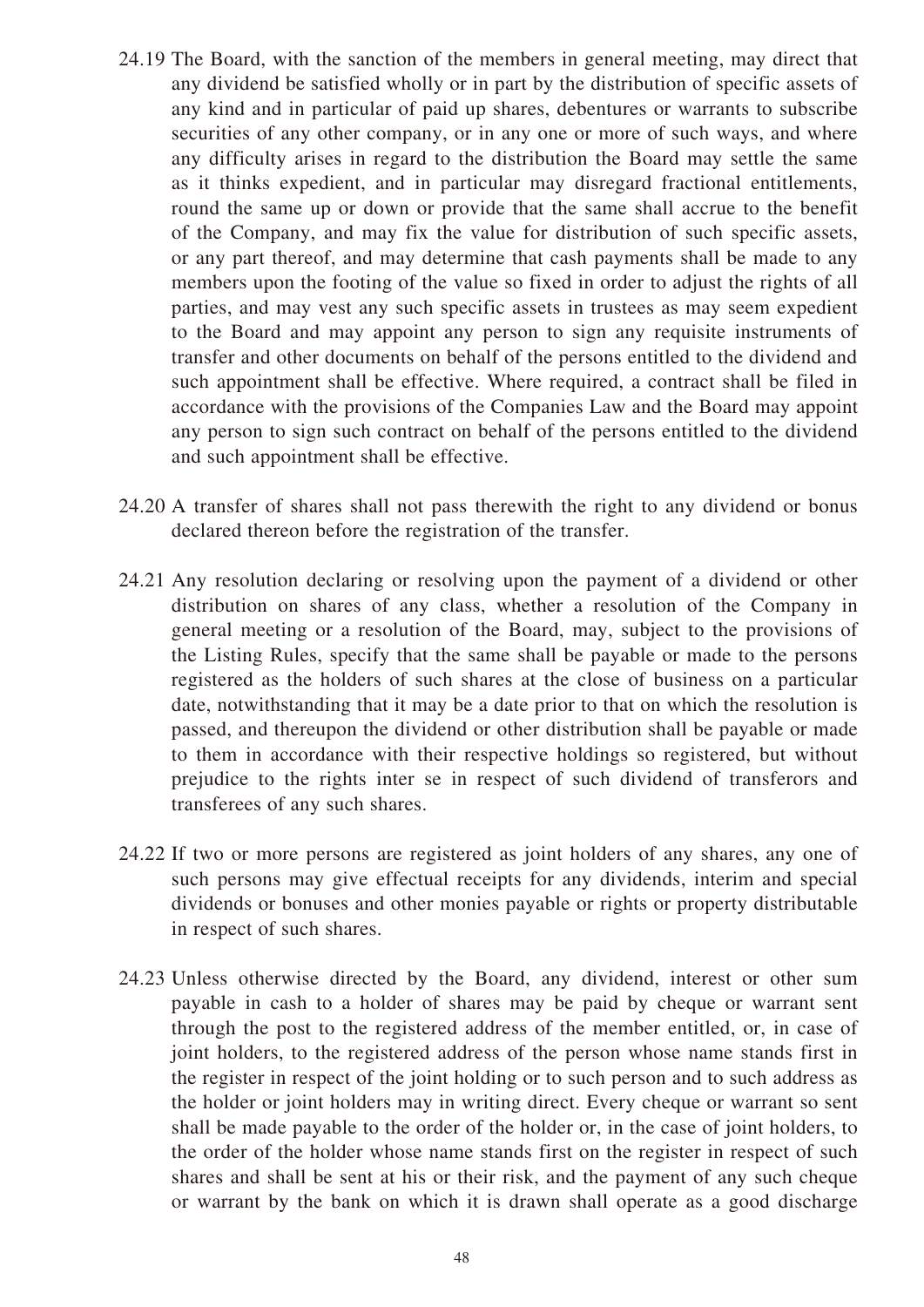to the Company in respect of the dividend and/or bonus represented thereby, notwithstanding that it may subsequently appear that the same has been stolen or that any endorsement thereon has been forged.

- 24.24 The Company may cease sending such cheques for dividend entitlements or dividend warrants by post if such cheques or warrants have been left uncashed on two consecutive occasions. However, the Company may exercise its power to cease sending cheques for dividend entitlements or dividend warrants after the first occasion on which such a cheque or warrant is returned undelivered.
- 24.25 All dividends or bonuses unclaimed for one year after having been declared may be invested or otherwise made use of by the Board for the exclusive benefit of the Company until claimed and the Company shall not be constituted a trustee in respect thereof or be required to account for any money earned thereon. All dividends or bonuses unclaimed for six years after having been declared may be forfeited by the Board and shall revert to the Company and after such forfeiture no member or other person shall have any right to or claim in respect of such dividends or bonuses.

#### **25 Untraceable Members**

- 25.1 The Company shall be entitled to sell any shares of a member or the shares to which a person is entitled by virtue of transmission on death or bankruptcy or operation of law if and provided that:
	- (a) all cheques or warrants, not being less than three in number, for any sums payable in cash to the holder of such shares have remained uncashed for a period of 12 years;
	- (b) the Company has not during that time or before the expiry of the three month period referred to in Article 25.1(d) below received any indication of the whereabouts or existence of the member or person entitled to such shares by death, bankruptcy or operation of law;
	- (c) during the 12-year period, at least three dividends in respect of the shares in question have become payable and no dividend during that period has been claimed by the member; and
	- (d) upon expiry of the 12-year period, the Company has caused an advertisement to be published in the newspapers, or, subject to the Listing Rules, by electronic communication in the manner in which notices may be served by the Company by electronic means as herein provided, giving notice of its intention to sell such shares, and a period of three months has elapsed since such advertisement and the Exchange has been notified of such intention.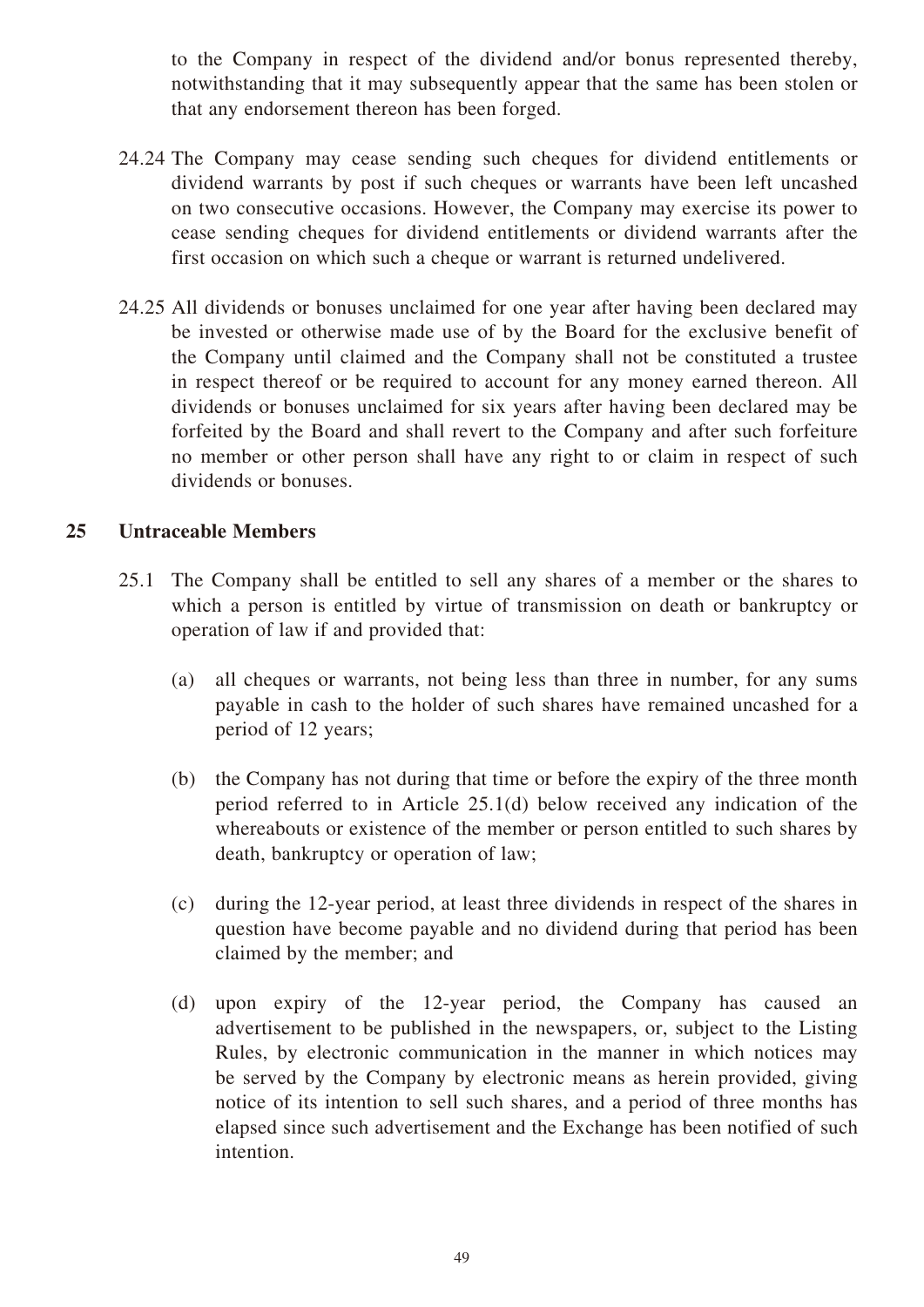The net proceeds of any such sale shall belong to the Company and upon receipt by the Company of such net proceeds it shall become indebted to the former member for an amount equal to such net proceeds.

25.2 To give effect to any sale contemplated by Article 25.1 the Company may appoint any person to execute as transferor an instrument of transfer of the said shares and such other documents as are necessary to effect the transfer, and such documents shall be as effective as if it had been executed by the registered holder of or person entitled by transmission to such shares and the title of the transferee shall not be affected by any irregularity or invalidity in the proceedings relating thereto. The net proceeds of sale shall belong to the Company which shall be obliged to account to the former member or other person previously entitled as aforesaid for an amount equal to such proceeds and shall enter the name of such former member or other person in the books of the Company as a creditor for such amount. No trust shall be created in respect of the debt, no interest shall be payable in respect of the same and the Company shall not be required to account for any money earned on the net proceeds, which may be employed in the business of the Company or invested in such investments (other than shares or other securities in or of the Company or its holding company if any) or as the Board may from time to time think fit.

#### **26 Document Destruction**

The Company shall be entitled to destroy all instruments of transfer, probate, letters of administration, stop notices, powers of attorney, certificates of marriage or death and other documents relating to or affecting title to securities in or of the Company ("**Registrable Documents**") which have been registered at any time after the expiration of six years from the date of registration thereof and all dividend mandates and notifications of change of address at any time after the expiration of two years from the date of recording thereof and all share certificates which have been cancelled at any time after the expiration of one year from the date of the cancellation thereof and it shall conclusively be presumed in favour of the Company that every entry in the register if purporting to have been made on the basis of an instrument of transfer or Registrable Document so destroyed was duly and properly made and every instrument of transfer or Registrable Document so destroyed was a valid and effective instrument or document duly and properly registered and every share certificate so destroyed was a valid and effective certificate duly and properly cancelled and every other document hereinbefore mentioned so destroyed was a valid and effective document in accordance with the recorded particulars thereof in the books or records of the Company, provided always that:

(a) the provisions aforesaid shall apply only to the destruction of a document in good faith and without express notice of the Company of any claim (regardless of the parties thereto) to which the document might be relevant;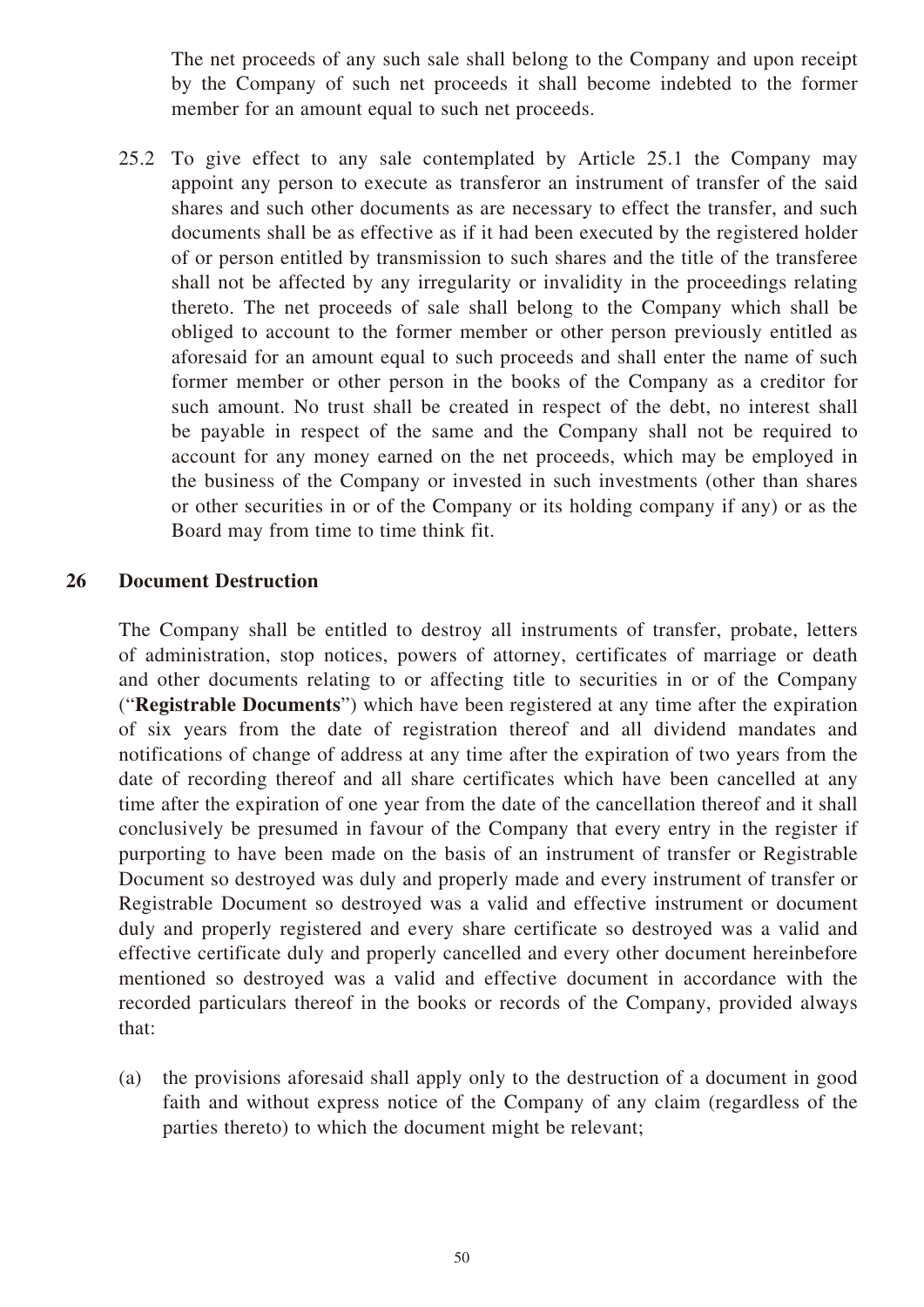- (b) nothing herein contained shall be construed as imposing upon the Company any liability in respect of the destruction of any such document earlier than as aforesaid or in any other circumstances which would not attach to the Company in the absence of this Article; and
- (c) references herein to the destruction of any document include references to the disposal thereof in any manner.

Notwithstanding any provision contained in these Articles, the Directors may, if permitted by applicable law, authorise the destruction of any documents referred to in this Article or any other documents in relation to share registration which have been microfilmed or electronically stored by the Company or by the share registrar on its behalf provided always that this Article shall apply only to the destruction of a document in good faith and without express notice to the Company that the preservation of such document might be relevant to a claim.

# **27 Annual Returns and Filings**

The Board shall make the requisite annual returns and any other requisite filings in accordance with the Companies Law.

# **28 Accounts**

- 28.1 The Board shall cause to be kept such books of account as are necessary to give a true and fair view of the state of the Company's affairs and to show and explain its transactions and otherwise in accordance with the Companies Law.
- 28.2 The books of account shall be kept at the Company's principal place of business in Hong Kong or, subject to the provisions of the Companies Law, at such other place or places as the Board thinks fit and shall always be open to inspection by the Directors.
- 28.3 The Board shall from time to time determine whether, to what extent, at what times and places and under what conditions or regulations, the accounts and books of the Company, or any of them, shall be open to inspection by the members (other than officers of the Company) and no member shall have any right of inspecting any accounts or books or documents of the Company except as conferred by the Companies Law or any other relevant law or regulation or as authorised by the Board or by the Company in general meeting.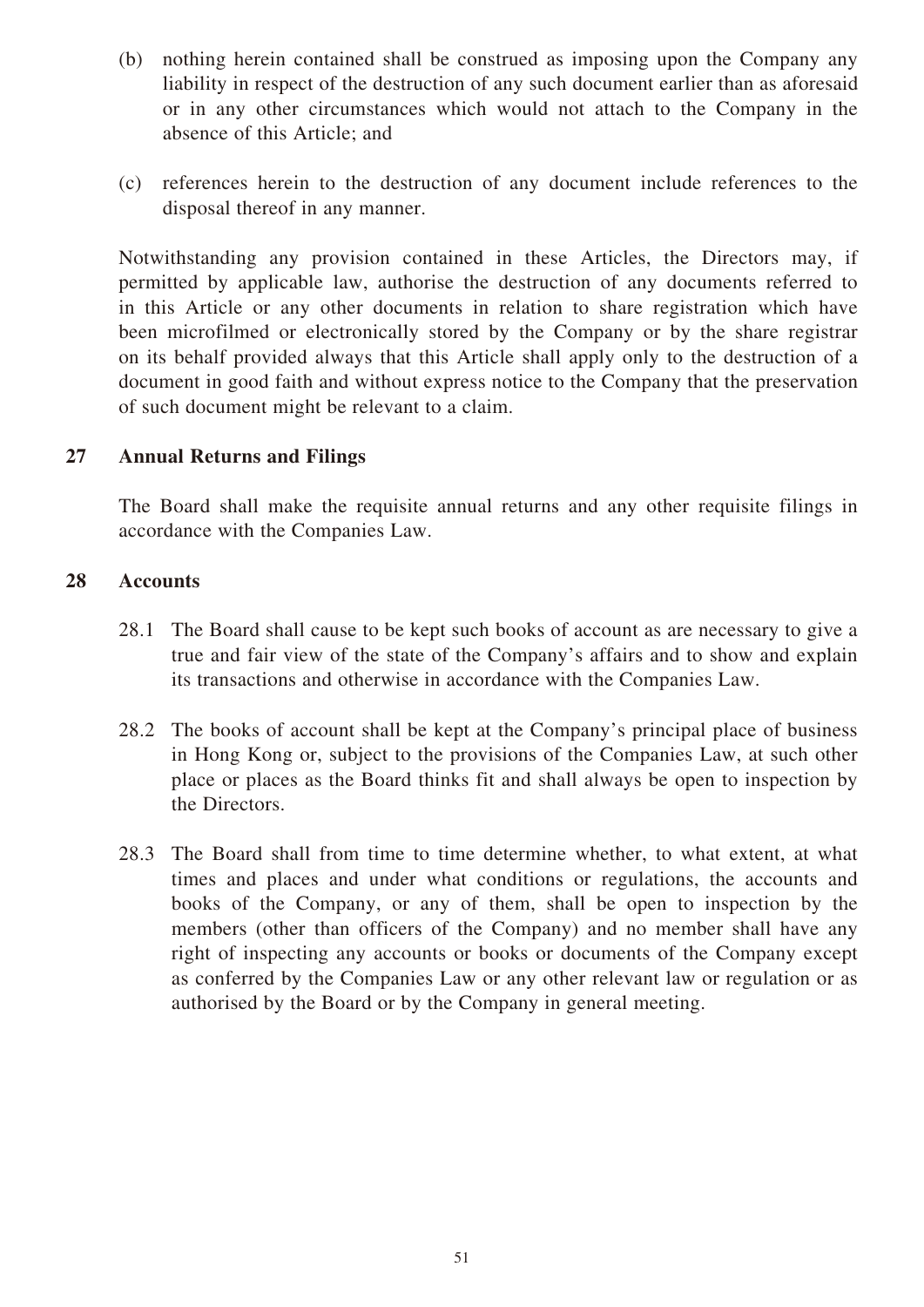- 28.4 The Board shall cause to be prepared and to be laid before the members at every annual general meeting a profit and loss account for the period, in the case of the first account, since the incorporation of the Company and, in any other case, since the preceding account, together with a balance sheet as at the date to which the profit and loss account is made up and a Directors' report with respect to the profit or loss of the Company for the period covered by the profit and loss account and the state of the Company's affairs as at the end of such period, an Auditors' report on such accounts prepared pursuant to Article 29.1 and such other reports and accounts as may be required by law.
- 28.5 Copies of those documents to be laid before the members at an annual general meeting shall not less than 21 days before the date of the meeting be sent in the manner in which notices may be served by the Company as provided herein to every member and every holder of debentures of the Company, provided that the Company shall not be required to send copies of those documents to any person of whose address the Company is not aware or to more than one of the joint holders of any shares or debentures.
- 28.6 To the extent permitted by and subject to due compliance with these Articles, the Companies Law and all applicable rules and regulations, including, without limitation, the rules of the Exchange, and to obtaining all necessary consents, if any, required thereunder, the requirements of Article 28.5 shall be deemed satisfied in relation to any member or any holder of debentures of the Company by sending to such person instead of such copies, not less than 21 days before the date of the annual general meeting, in any manner not prohibited by these Articles and the Companies Law, a summary financial statement derived from the Company's annual accounts, together with the Directors' report and the Auditors' report on such accounts, which shall be in the form and containing the information required by these Articles, the Companies Law and all applicable laws and regulations, provided that any person who is otherwise entitled to the annual accounts of the Company, together with the Director's report and the Auditor's report thereon may, if he so requires, by notice in writing served on the Company, demand that the Company sends to him, in addition to the summary financial statement, a complete printed copy of the Company's annual accounts, together with the Directors' report and the Auditor's report thereon.

# **29 Audit**

29.1 The Auditors shall audit the profit and loss account and balance sheet of the Company in each year and shall prepare a report thereon to be annexed thereto. Such report shall be laid before the Company at its annual general meeting in each year and shall be open to inspection by any member. The Auditors shall at the next annual general meeting following their appointment and at any other time during their term of office, upon request of the Board or any general meeting of the members, make a report on the accounts of the Company during their tenure of office.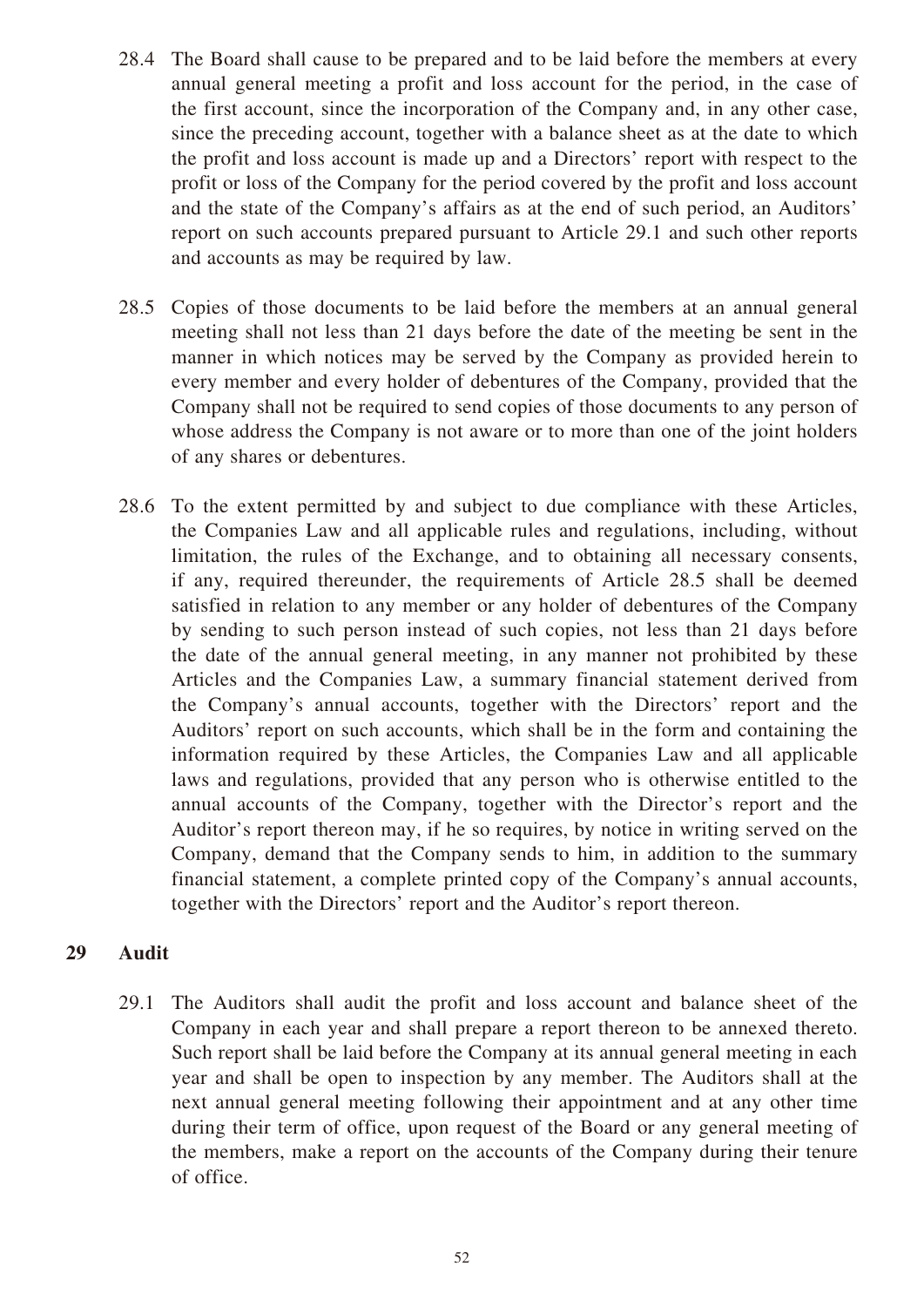- 29.2 The Company shall at every annual general meeting appoint an auditor or auditors of the Company who shall hold office until the next annual general meeting. The removal of an Auditor before the expiration of his period of office shall require the approval of an ordinary resolution of the members in general meeting. The remuneration of the Auditors shall be fixed by the Company at the annual general meeting at which they are appointed provided that in respect of any particular year the Company in general meeting may delegate the fixing of such remuneration to the Board. No person may be appointed as the, or an, Auditor, unless he is independent of the Company. The Board may before the first annual general meeting appoint an auditor or auditors of the Company who shall hold office until the first annual general meeting unless previously removed by an ordinary resolution of the members in general meeting in which case the members at that meeting may appoint Auditors. The Board may fill any casual vacancy in the office of Auditor but while any such vacancy continues the surviving or continuing Auditor or Auditors, if any, may act. The remuneration of any Auditor appointed by the Board under this Article may be fixed by the Board.
- 29.3 Every statement of accounts audited by the Auditors and presented by the Board at an annual general meeting shall after approval at such meeting be conclusive except as regards any error discovered therein within three months of the approval thereof. Whenever any such error is discovered within that period, it shall forthwith be corrected, and the statement of account amended in respect of the error shall be conclusive.

#### **30 Notices**

30.1 Except as otherwise provided in these Articles, any notice or document may be served by the Company and any notices may be served by the Board on any member either personally or by sending it through the post in a prepaid letter addressed to such member at his registered address as appearing in the register or, to the extent permitted by the Listing Rules and all applicable laws and regulations, by electronic means by transmitting it to any electronic number or address or website supplied by the member to the Company or by placing it on the Company's Website provided that the Company has obtained either (a) the member's prior express positive confirmation in writing or (b) the member's deemed consent, in the manner specified in the Listing Rules to receive or otherwise have made available to him notices and documents to be given or issued to him by the Company by such electronic means, or (in the case of notice) by advertisement published in the manner prescribed under the Listing Rules. In the case of joint holders of a share, all notices shall be given to that holder for the time being whose name stands first in the register and notice so given shall be sufficient notice to all the joint holders.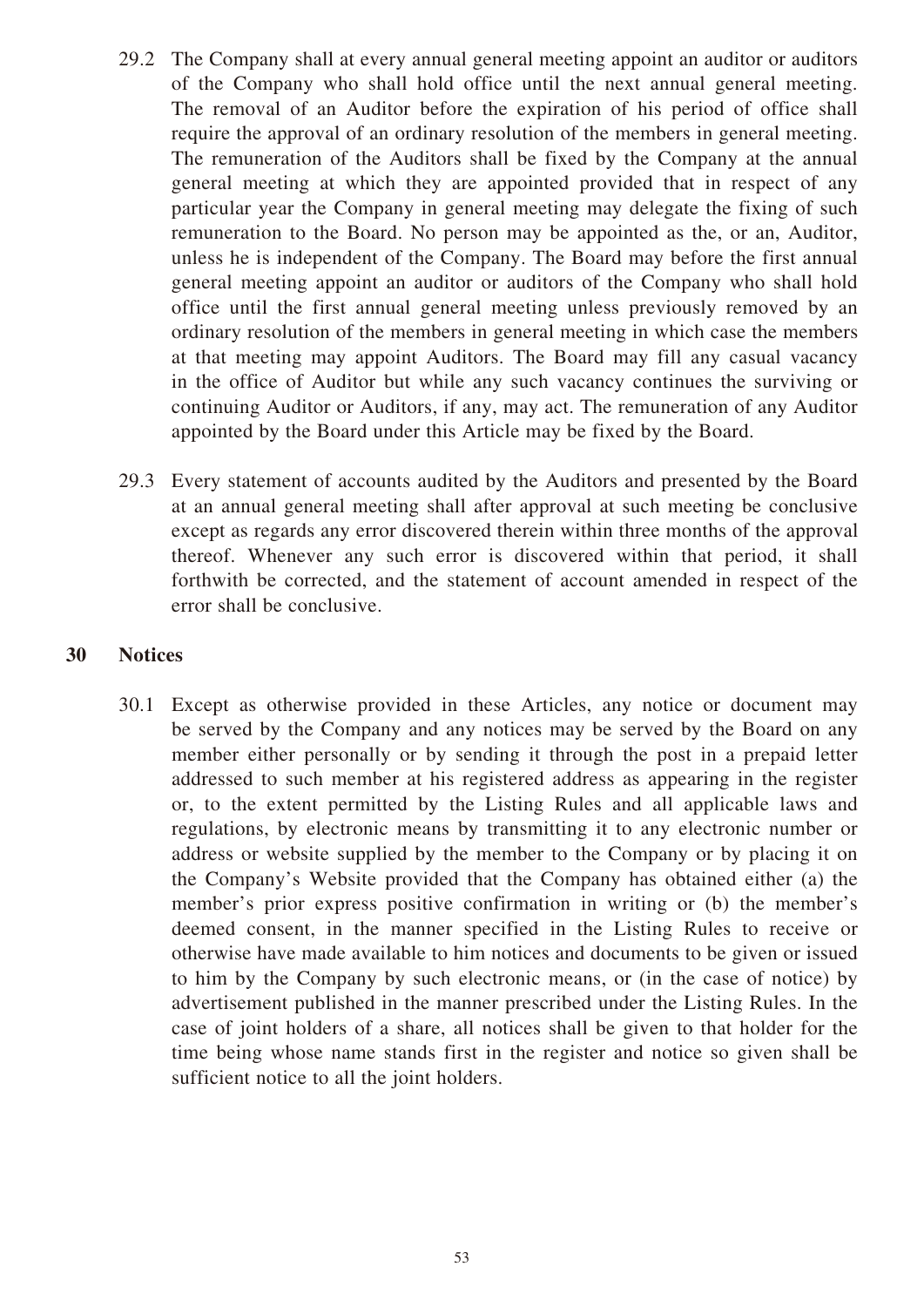- 30.2 Notice of every general meeting shall be given in any manner hereinbefore authorised to:
	- (a) every person shown as a member in the register of members as of the record date for such meeting except that in the case of joint holders the notice shall be sufficient if given to the joint holder first named in the register of members;
	- (b) every person upon whom the ownership of a share devolves by reason of his being a legal personal representative or a trustee in bankruptcy of a member of record where the member of record but for his death or bankruptcy would be entitled to receive notice of the meeting;
	- (c) the Auditors;
	- (d) each Director and alternate Director;
	- (e) the Exchange; and
	- (f) such other person to whom such notice is required to be given in accordance with the Listing Rules.
- 30.3 No other person shall be entitled to receive notices of general meetings.
- 30.4 A member shall be entitled to have notice served on him at any address within Hong Kong. Any member who has not given an express positive confirmation in writing to the Company in the manner specified in the Listing Rules to receive or otherwise have made available to him notices and documents to be given or issued to him by the Company by electronic means and whose registered address is outside Hong Kong may notify the Company in writing of an address in Hong Kong which for the purpose of service of notice shall be deemed to be his registered address. A member who has no registered address in Hong Kong shall be deemed to have received any notice which shall have been displayed at the transfer office and shall have remained there for a period of 24 hours and such notice shall be deemed to have been received by such member on the day following that on which it shall have been first so displayed, provided that, without prejudice to the other provisions of these Articles, nothing in this Article shall be construed as prohibiting the Company from sending, or entitling the Company not to send, notices or other documents of the Company to any member whose registered address is outside Hong Kong.
- 30.5 Any notice or document sent by post shall be deemed to have been served on the day following that on which it is put into a post office situated within Hong Kong and in proving such service it shall be sufficient to prove that the envelope or wrapper containing the notice or document was properly prepaid, addressed and put into such post office and a certificate in writing signed by the Secretary or other person appointed by the Board that the envelope or wrapper containing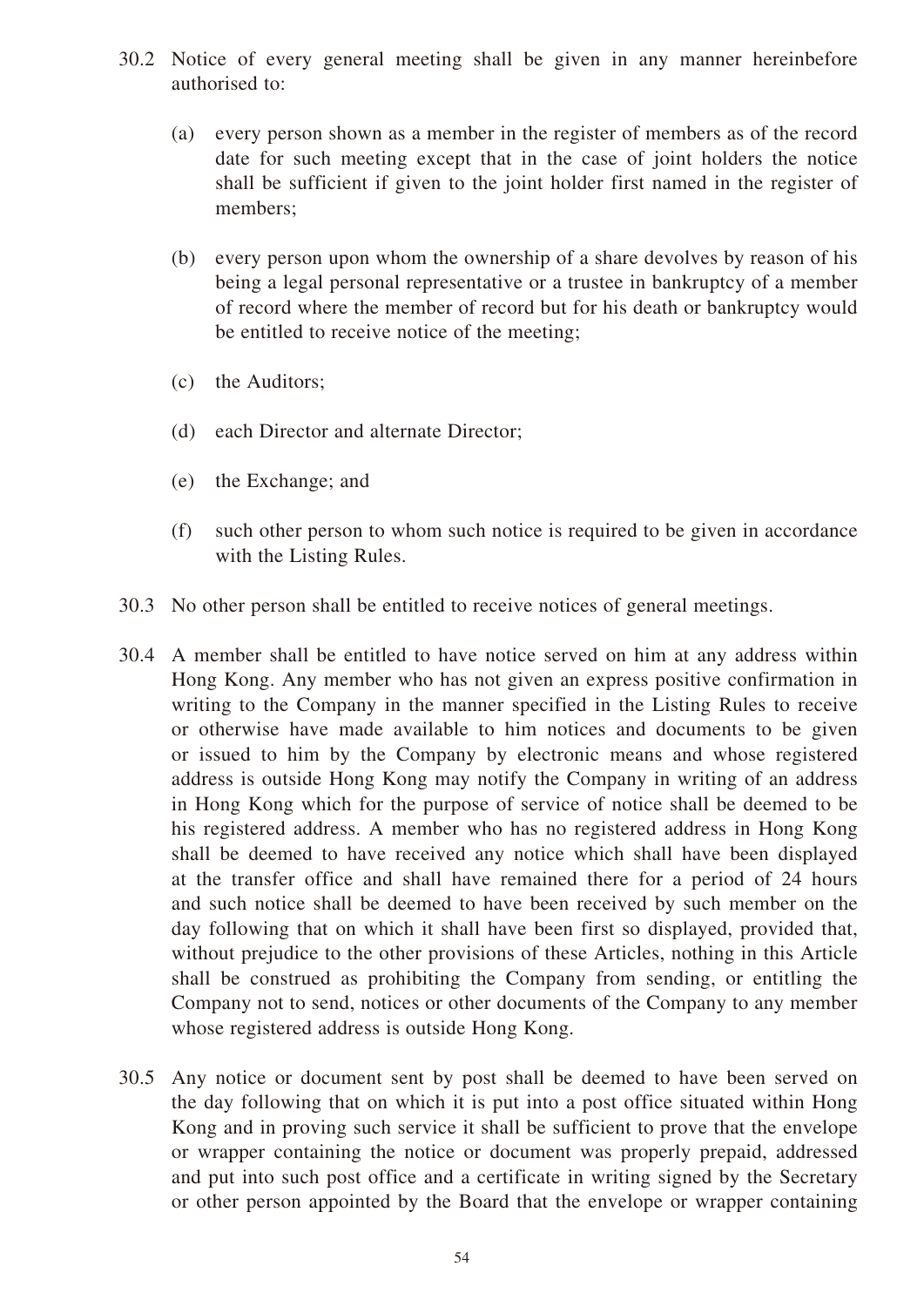the notice or document was so addressed and put into such post office shall be conclusive evidence thereof.

- 30.6 Any notice or other document delivered or left at a registered address otherwise than by post shall be deemed to have been served or delivered on the day it was so delivered or left.
- 30.7 Any notice served by advertisement shall be deemed to have been served on the day of issue of the official publication and/or newspaper(s) in which the advertisement is published (or on the last day of issue if the publication and/or newspaper(s) are published on different dates).
- 30.8 Any notice given by electronic means as provided herein shall be deemed to have been served and delivered on the day following that on which it is successfully transmitted or at such later time as may be prescribed by the Listing Rules or any applicable laws or regulations.
- 30.9 A notice may be given by the Company to the person or persons entitled to a share in consequence of the death, mental disorder or bankruptcy of a member by sending it through the post in a prepaid letter addressed to him or them by name, or by the title of representative of the deceased, or trustee of the bankrupt, or by any like description, at the address, if any, within Hong Kong supplied for the purpose by the person claiming to be so entitled, or (until such an address has been so supplied) by giving the notice in any manner in which the same might have been given if the death, mental disorder or bankruptcy had not occurred.
- 30.10 Any person who by operation of law, transfer or other means whatsoever shall become entitled to any share shall be bound by every notice in respect of such share which prior to his name and address being entered on the register shall have been duly given to the person from whom he derives his title to such share.
- 30.11 Any notice or document delivered or sent to any member in pursuance of these Articles, shall notwithstanding that such member be then deceased and whether or not the Company has notice of his death be deemed to have been duly served in respect of any registered shares whether held solely or jointly with other persons by such member until some other person be registered in his stead as the holder or joint holder thereof, and such service shall for all purposes of these Articles be deemed a sufficient service of such notice or document on his personal representatives and all persons (if any) jointly interested with him in any such shares.
- 30.12 The signature to any notice to be given by the Company may be written or printed by means of facsimile or, where relevant, by Electronic Signature.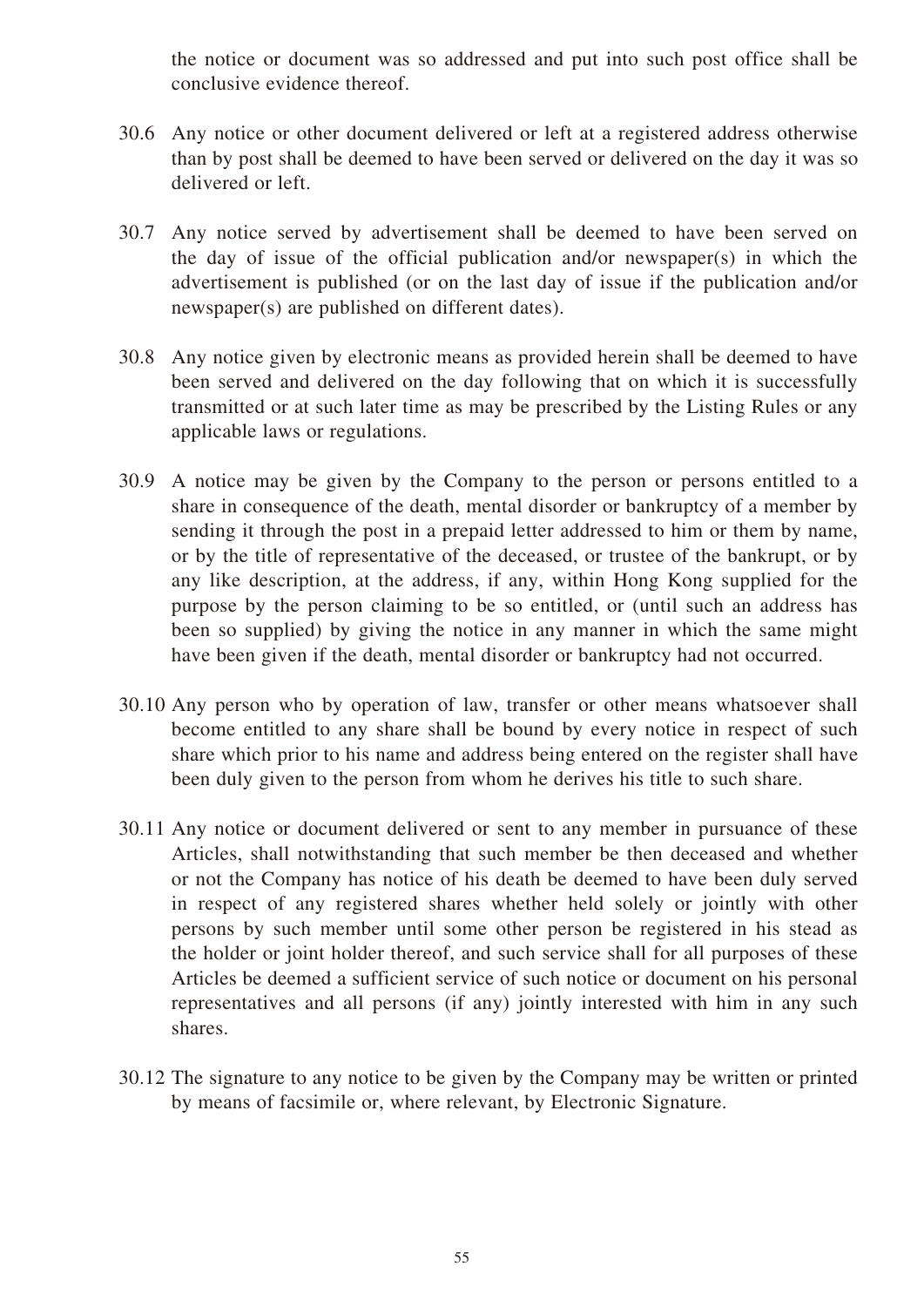# **31 Information**

- 31.1 No member shall be entitled to require discovery of or any information in respect of any detail of the Company's trading or any matter which is or may be in the nature of a trade secret or secret process which may relate to the conduct of the business of the Company and which in the opinion of the Board would not be in the interests of the members or the Company to communicate to the public.
- 31.2 The Board shall be entitled to release or disclose any information in its possession, custody or control regarding the Company or its affairs to any of its members including, without limitation, information contained in the register of members and transfer books of the Company.

# **32 Winding Up**

- 32.1 If the Company shall be wound up (whether the liquidation is voluntary, under supervision or by the court) the liquidator may, with the authority of a special resolution of the Company and any other sanction required by the Companies Law divide among the members in specie or kind the whole or any part of the assets of the Company (whether the assets shall consist of property of one kind or shall consist of properties of different kinds) and may for such purpose set such value as he deems fair upon any property to be divided and may determine how such division shall be carried out as between the members or different classes of members. The liquidator may, with the like authority or sanction vest the whole or any part of such assets in trustees upon such trusts for the benefit of the members as the liquidator, with the like authority or sanction and subject to the Companies Law, shall think fit, and the liquidation of the Company may be closed and the Company dissolved, but so that no member shall be compelled to accept any assets, shares or other securities in respect of which there is a liability.
- 32.2 If the Company shall be wound up, and the assets available for distribution amongst the members as such shall be insufficient to repay the whole of the paid-up capital, such assets shall be distributed so that, as nearly as may be, the losses shall be borne by the members in proportion to the capital paid up, or which ought to have been paid up, at the commencement of the winding up on the shares held by them respectively. If in a winding up the assets available for distribution amongst the members shall be more than sufficient to repay the whole of the capital paid up at the commencement of the winding up, the excess shall be distributed amongst the members in proportion to the capital paid up at the commencement of the winding up on the shares held by them respectively. This Article is to be without prejudice to the rights of the holders of shares issued upon special terms and conditions.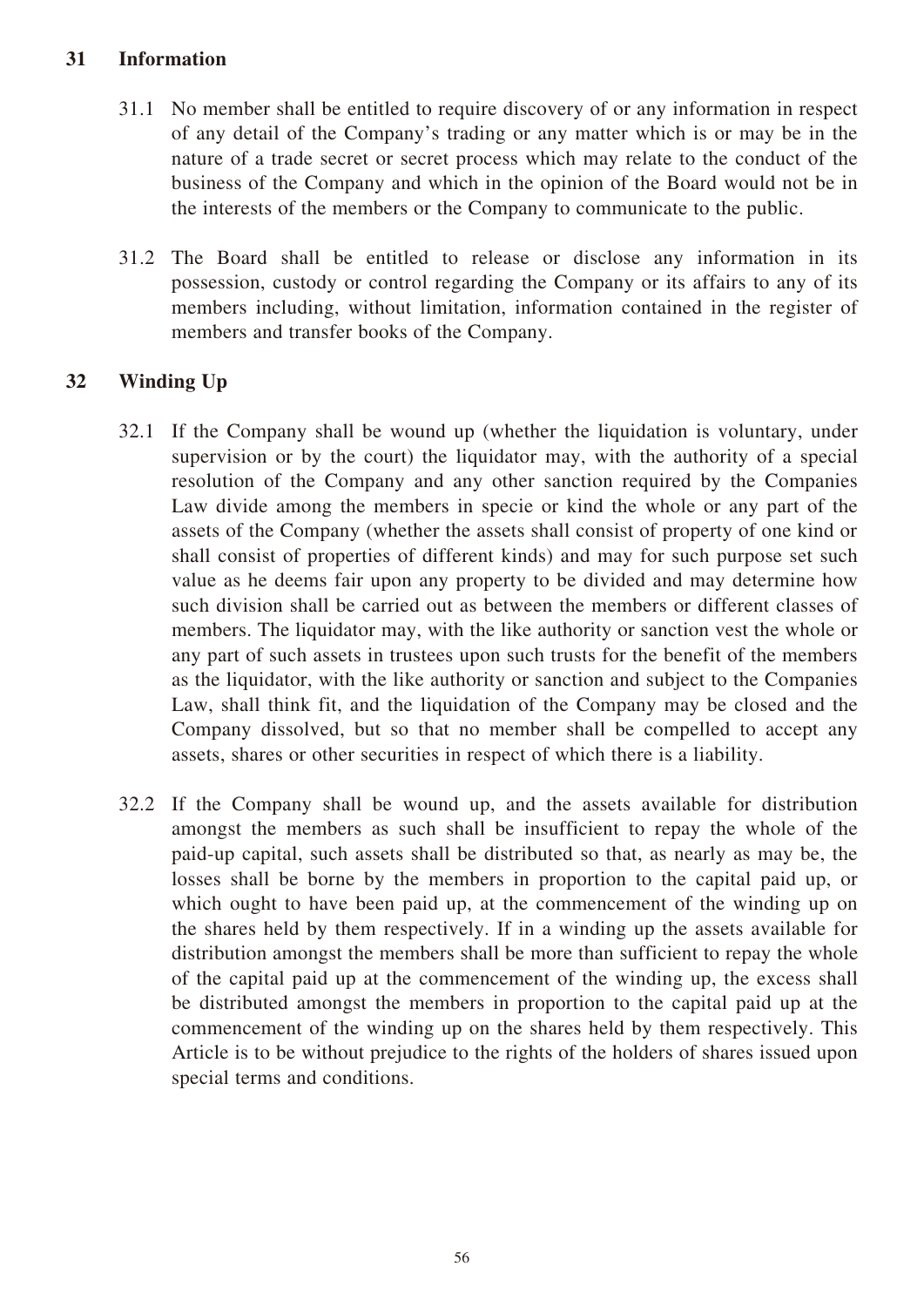32.3 In the event of a winding-up of the Company in Hong Kong, every member who is not for the time being in Hong Kong shall be bound, within 14 days after the passing of an effective resolution to wind up the Company voluntarily, or the making of an order for the winding-up of the Company, to serve notice in writing on the Company appointing some person resident in Hong Kong and stating that person's full name, address and occupation upon whom all summonses, notices, process, orders and judgments in relation to or under the winding-up of the Company may be served, and in default of such nomination the liquidator of the Company shall be at liberty on behalf of such member to appoint some such person, and service upon any such appointee, whether appointed by the member or the liquidator, shall be deemed to be good personal service on such member for all purposes, and, where the liquidator makes any such appointment, he shall with all convenient speed give notice thereof to such member by advertisement as he shall deem appropriate or by a registered letter sent through the post and addressed to such member at his address as appearing in the register, and such notice shall be deemed to be service on the day following that on which the advertisement first appears or the letter is posted.

# **33 Indemnities**

- 33.1 Every Director, Auditor or other officer of the Company shall be entitled to be indemnified out of the assets of the Company against all losses or liabilities incurred or sustained by him as a Director, Auditor or other officer of the Company in defending any proceedings, whether civil or criminal, in which judgment is given in his favour, or in which he is acquitted.
- 33.2 Subject to the Companies Law, if any Director or other person shall become personally liable for the payment of any sum primarily due from the Company, the Board may execute or cause to be executed any mortgage, charge, or security over or affecting the whole or any part of the assets of the Company by way of indemnity to secure the Director or person so becoming liable as aforesaid from any loss in respect of such liability.

# **34 Financial Year**

The financial year of the Company shall be prescribed by the Board and may, from time to time, be changed by it.

# **35 Amendment of Memorandum and Articles**

Subject to the Companies Law, the Company may at any time and from time to time by special resolution alter or amend the Memorandum and these Articles in whole or in part.